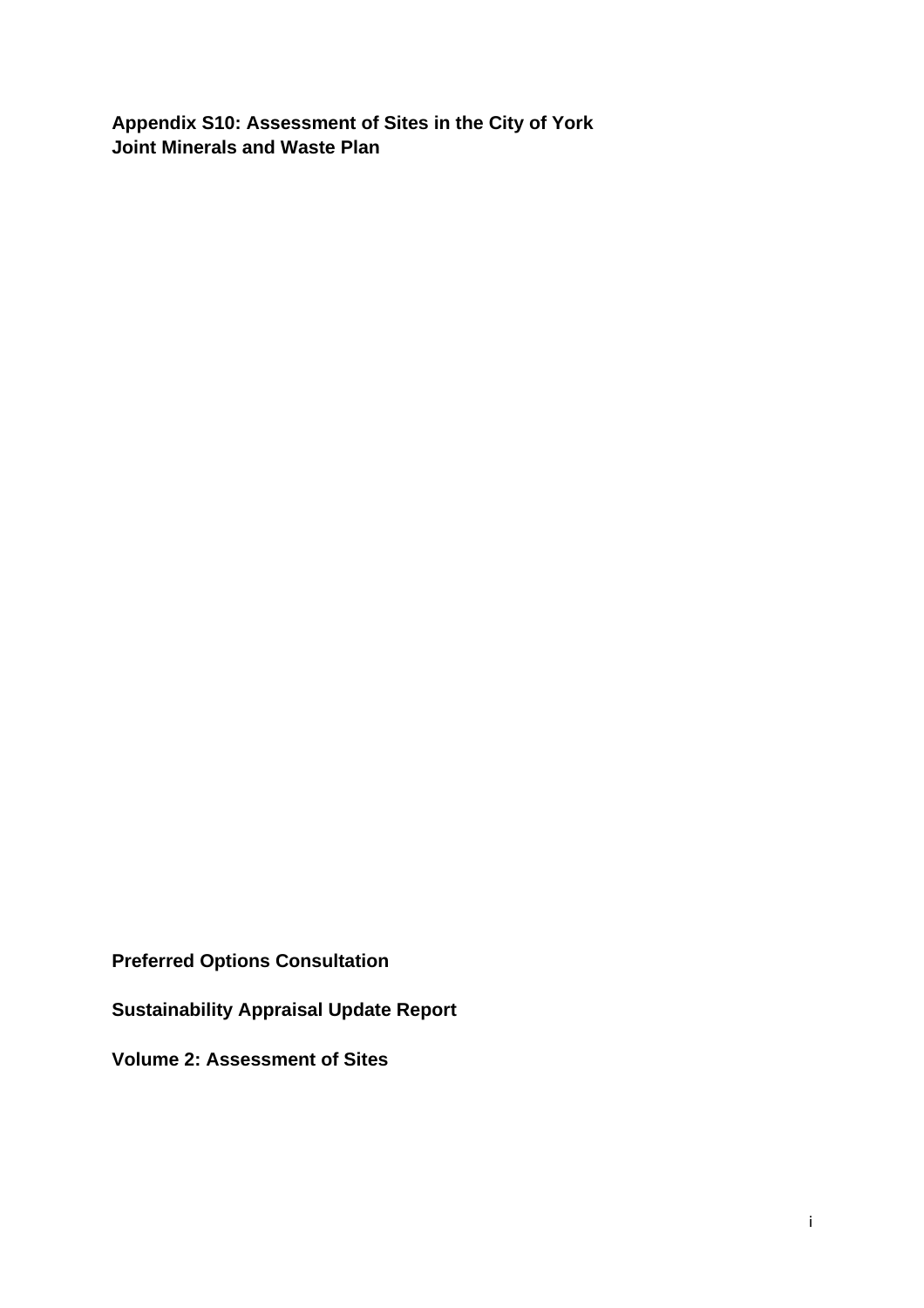# **Contents**

| Reference    | <b>Site Name</b>                                                      | <b>Preferred or</b><br><b>Discounted</b> | <b>Type of Site</b>                                                                                                                                                                                                                                                                                                                                                                                                  | Page |
|--------------|-----------------------------------------------------------------------|------------------------------------------|----------------------------------------------------------------------------------------------------------------------------------------------------------------------------------------------------------------------------------------------------------------------------------------------------------------------------------------------------------------------------------------------------------------------|------|
| <b>MJP52</b> | Field SE5356 9513,<br>to north of Duttons<br>Farm, Upper<br>Poppleton | Preferred                                | Extraction of clay                                                                                                                                                                                                                                                                                                                                                                                                   | 1    |
| WJP05        | Field to north of<br>Duttons Farm, Upper<br>Poppleton                 | Preferred                                | Landfill and recycling of<br>waste from construction<br>industry                                                                                                                                                                                                                                                                                                                                                     | 13   |
| WJP11        | Harewood Whin,<br><b>Rufforth</b>                                     | Preferred                                | Retention of the following<br>facilities beyond 2017<br>· landfill,<br>• open windrow composting,<br>• recycling (including<br>treatment bulking and<br>transfer) and liquid waste<br>treatment<br>• Energy from Waste<br>(Biomass and Landfill Gas<br>Utilization)<br>• kerbside recycling and<br>waste transfer operation<br>and Construction of new<br>materials recycling facility<br>and waste transfer station | 26   |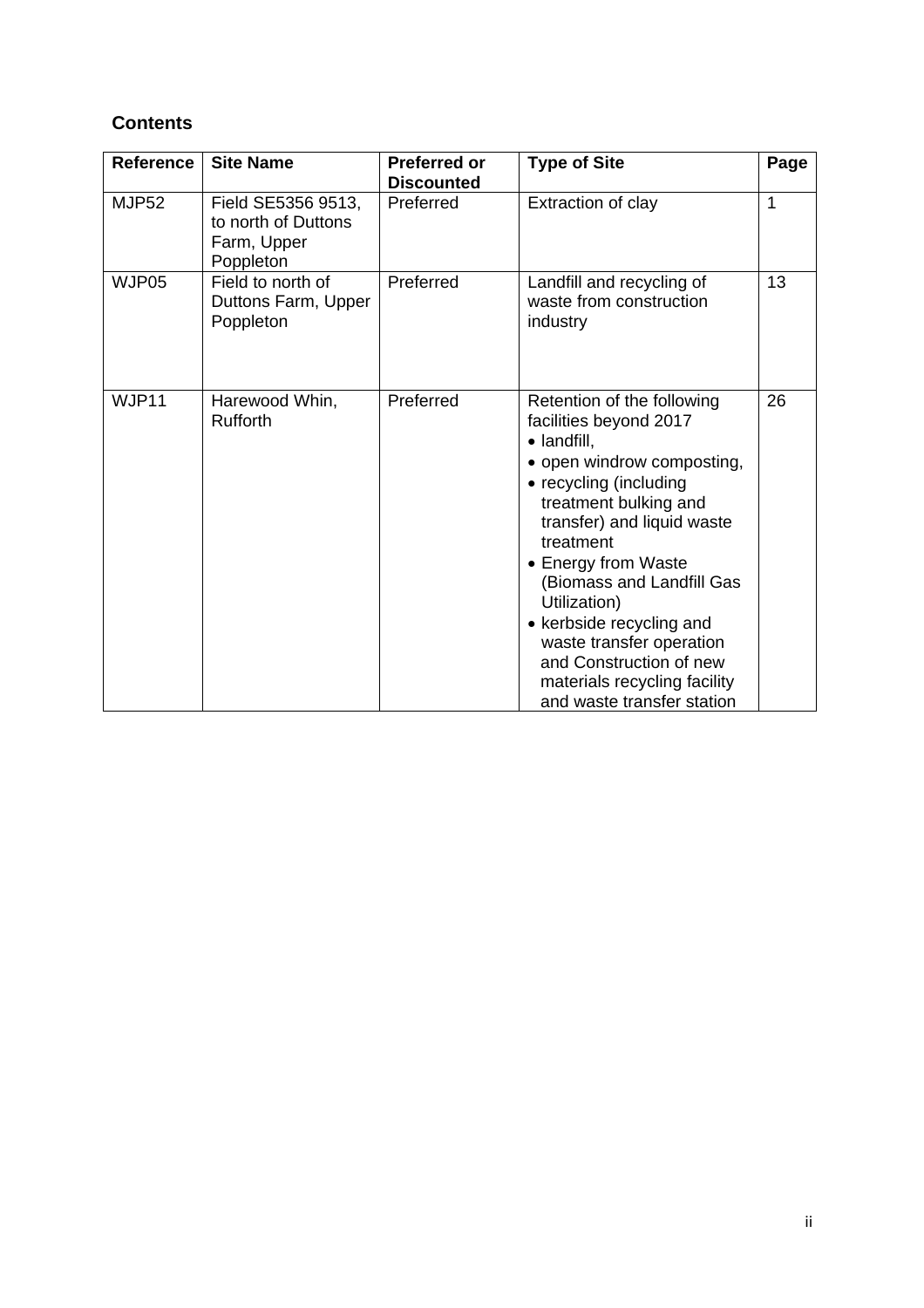## **MJP52 - Field SE5356 9513, to north of Duttons Farm, Upper Poppleton**

#### **Site Assessment Framework Template**

| Site Name                   | Site MJP52 Duttons Farm, Upper Poppleton, York                                                     |
|-----------------------------|----------------------------------------------------------------------------------------------------|
| <b>Current Use</b>          | Agriculture and pond (former clay working)                                                         |
| Nature of Planning Proposal | <b>Extraction of Clay</b>                                                                          |
| <b>Size</b>                 | $6.28$ ha                                                                                          |
| Proposed life of site       | 5 – 10 years from commencement of extraction                                                       |
| <b>Notes</b>                | Proposed quarry adjacent to former clay working. Site also proposed for restoration by inert waste |
|                             | landfill.                                                                                          |

SA FINDINGS SUMMARISE SIGNIGICANT EFFECTS ONLY. A WIDER RANGE OF CONSTRAINTS AND OPPORTUNITIES WERE INITIALLY ANALYSED AND DISTILLED DOWN TO ONLY THOSE WITH THE POTENTIAL TO BE SIGNIFICANT (SEE ALSO SITE ASSESSMENT METHODOLOGY SUMMARY REPORT FOR A FULL LIST OF CONSTRAINTS AND OPPORTUNITIES).

| <b>Proposed</b><br><b>Sustainability</b>            | Key Facts for Consideration by the Assessment Panel and Initial Observations on Significance                                                                                                                                                                                                                                                         |  |      |  | <b>Score</b>             |       |   |
|-----------------------------------------------------|------------------------------------------------------------------------------------------------------------------------------------------------------------------------------------------------------------------------------------------------------------------------------------------------------------------------------------------------------|--|------|--|--------------------------|-------|---|
| <b>Objective</b>                                    |                                                                                                                                                                                                                                                                                                                                                      |  | PTDI |  |                          | S M L |   |
| 1. To protect                                       | <b>Proximity of international / national and local designations and key features</b> Special Area of                                                                                                                                                                                                                                                 |  |      |  |                          |       |   |
| and enhance                                         | Conservation / Special Protection Area (SAC/SPA): 10km north-east - Strensall Common SAC; 14.8km                                                                                                                                                                                                                                                     |  |      |  |                          |       |   |
| biodiversity                                        | south-west - Kirk Deighton SAC. Sites of Special Scientific Interest (SSSI): 1 SSSI within 5km: Clifton Ings                                                                                                                                                                                                                                         |  |      |  | $\overline{\phantom{0}}$ |       |   |
| and geo-                                            | and Rawcliffe Meadows 3.6km east.                                                                                                                                                                                                                                                                                                                    |  |      |  | ⌒                        | າ     | ? |
| diversity and<br>improve<br>habitat<br>connectivity | Sites of Importance for Nature Conservation (SINC): 4 SINCs within 2km: Low Moor Lane Meadow Hessay<br>(neutral grassland) 930m south-west, Town Pond Shirbutt Lane (pond) 1.4km south-west, Hessay<br>Churchyard 1.48km west, River Ouse 1.74km north-east. River Foss adjacent to the site to the South. UK<br>Priority Habitat: None within 200m. |  |      |  |                          |       |   |
|                                                     | Summary of effects on designated sites and important features for biodiversity / geodiversity The                                                                                                                                                                                                                                                    |  |      |  |                          |       |   |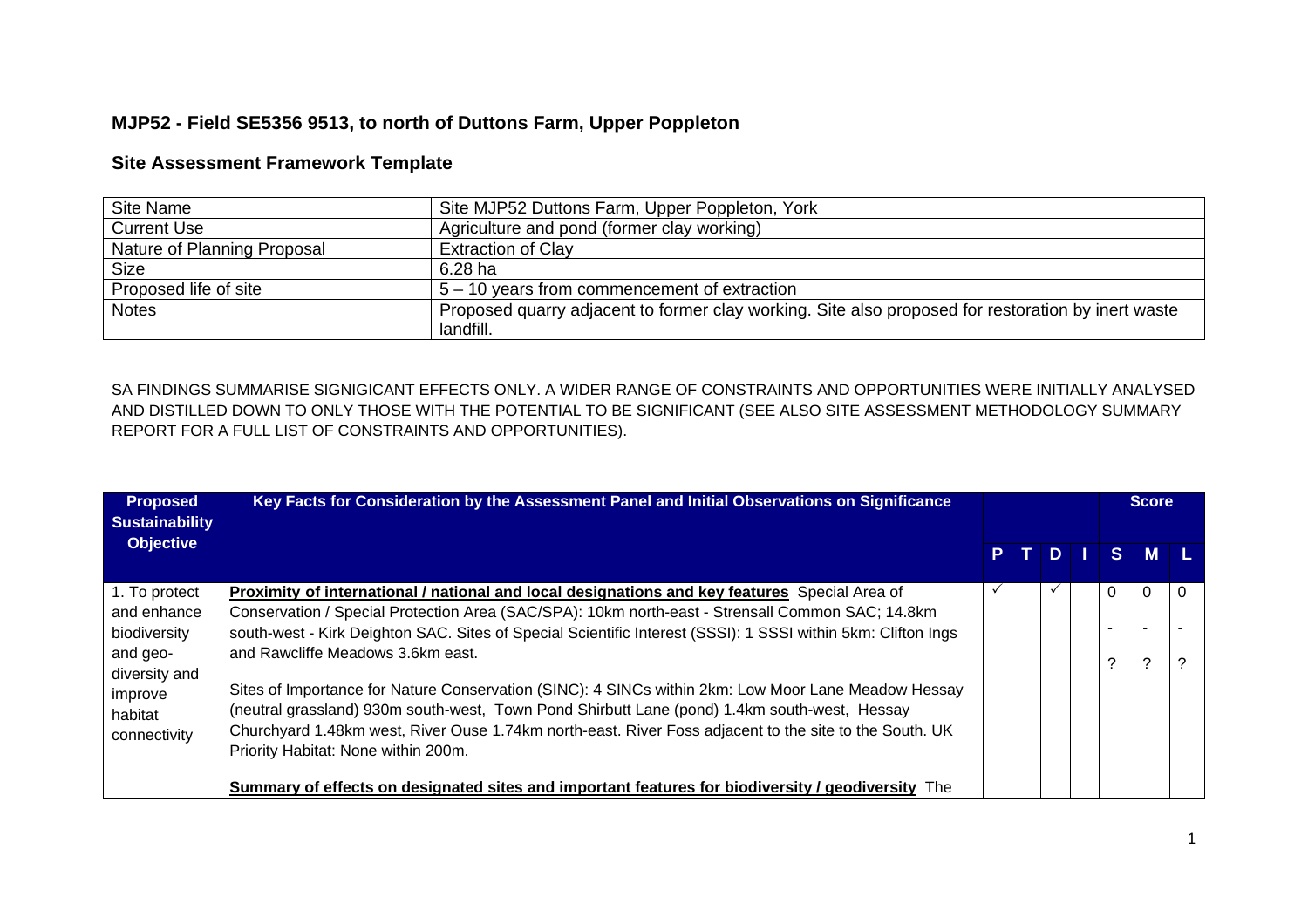| <b>Proposed</b><br><b>Sustainability</b>                                                   | Key Facts for Consideration by the Assessment Panel and Initial Observations on Significance                                                                                                                                                                                                                                                                                                                                                                                                                                                                                                                                                               |  |   |                  |              |   |   |          | <b>Score</b> |  |
|--------------------------------------------------------------------------------------------|------------------------------------------------------------------------------------------------------------------------------------------------------------------------------------------------------------------------------------------------------------------------------------------------------------------------------------------------------------------------------------------------------------------------------------------------------------------------------------------------------------------------------------------------------------------------------------------------------------------------------------------------------------|--|---|------------------|--------------|---|---|----------|--------------|--|
| <b>Objective</b>                                                                           |                                                                                                                                                                                                                                                                                                                                                                                                                                                                                                                                                                                                                                                            |  |   | $P$ $T$ $D$ $  $ |              | S | M |          |              |  |
|                                                                                            | Site is unlikely to have a significant effect on Natura 2000 or other designated nature conservation sites as a<br>result of the proximity of this site to the receptors and the limited pathways to each of the designations.<br>However, the site does connect with the River Foss and therefore it would be important that pollution arising<br>as a result of clay extraction / future landfill does not occur.                                                                                                                                                                                                                                        |  |   |                  |              |   |   |          |              |  |
|                                                                                            | There may be an opportunity for restoration following this use, although the impacts on biodiversity are<br>unknown.                                                                                                                                                                                                                                                                                                                                                                                                                                                                                                                                       |  |   |                  |              |   |   |          |              |  |
|                                                                                            | The site is bordered by hedgerows and currently contains a pond which may provide habitats for animals<br>such as farm birds (and there may be potential for great crested newt). Any new clay extraction activity in<br>this location may cause disturbance to the biodiversity in this location. Further understanding of this would<br>be required to understand the impacts in the long-term.                                                                                                                                                                                                                                                          |  |   |                  |              |   |   |          |              |  |
|                                                                                            | On balance, there is potential for this to have uncertain / minor negative effects depending on the scale of<br>development and biodiversity in close proximity to the site.                                                                                                                                                                                                                                                                                                                                                                                                                                                                               |  |   |                  |              |   |   |          |              |  |
| 2. To enhance<br>or maintain<br>water quality<br>and improve<br>efficiency of<br>water use | Proximity of water quality / quantity receptors The site is within Nitrate Vulnerable Zones (NVZ) for<br>Surface water and Groundwater. It also falls within the Humber River Basin District, specifically within the<br>Swale, Nidd, Ure and Ouse Catchment. The River Foss runs through the site. This area is called "Foss Dike<br>from Source to The Foss'. This stretch of the river is of moderate ecological quality. It is not assessed for its<br>chemical quality. The site lies within the aquifer catchment of the Sherwood Sandstone. Groundwater quality<br>is current quantitatively good and the chemical quality is poor (deteriorating). |  | ✓ | ✓                | $\checkmark$ |   |   | $\gamma$ |              |  |
|                                                                                            | CAMS: Surface water is available at least 50% of the time. Restrictions on abstraction licenses may apply in<br>low flows.                                                                                                                                                                                                                                                                                                                                                                                                                                                                                                                                 |  |   |                  |              |   |   |          |              |  |
|                                                                                            | Summary of effects on water quality Because the site is within an NVZ and the sensitive Sherwood<br>Sandstone aquifer, surface and groundwater may be vulnerable due to run-off from the clay extraction<br>operation, including fuel spills (though it is acknowledged that the relatively impermeable nature of clay<br>would offer protection to the underlying aquifer. In addition, there is an existing pond (although it is assumed<br>this would be drained / filled) and an existing pathway into the River Foss to the southern end of the site.                                                                                                 |  |   |                  |              |   |   |          |              |  |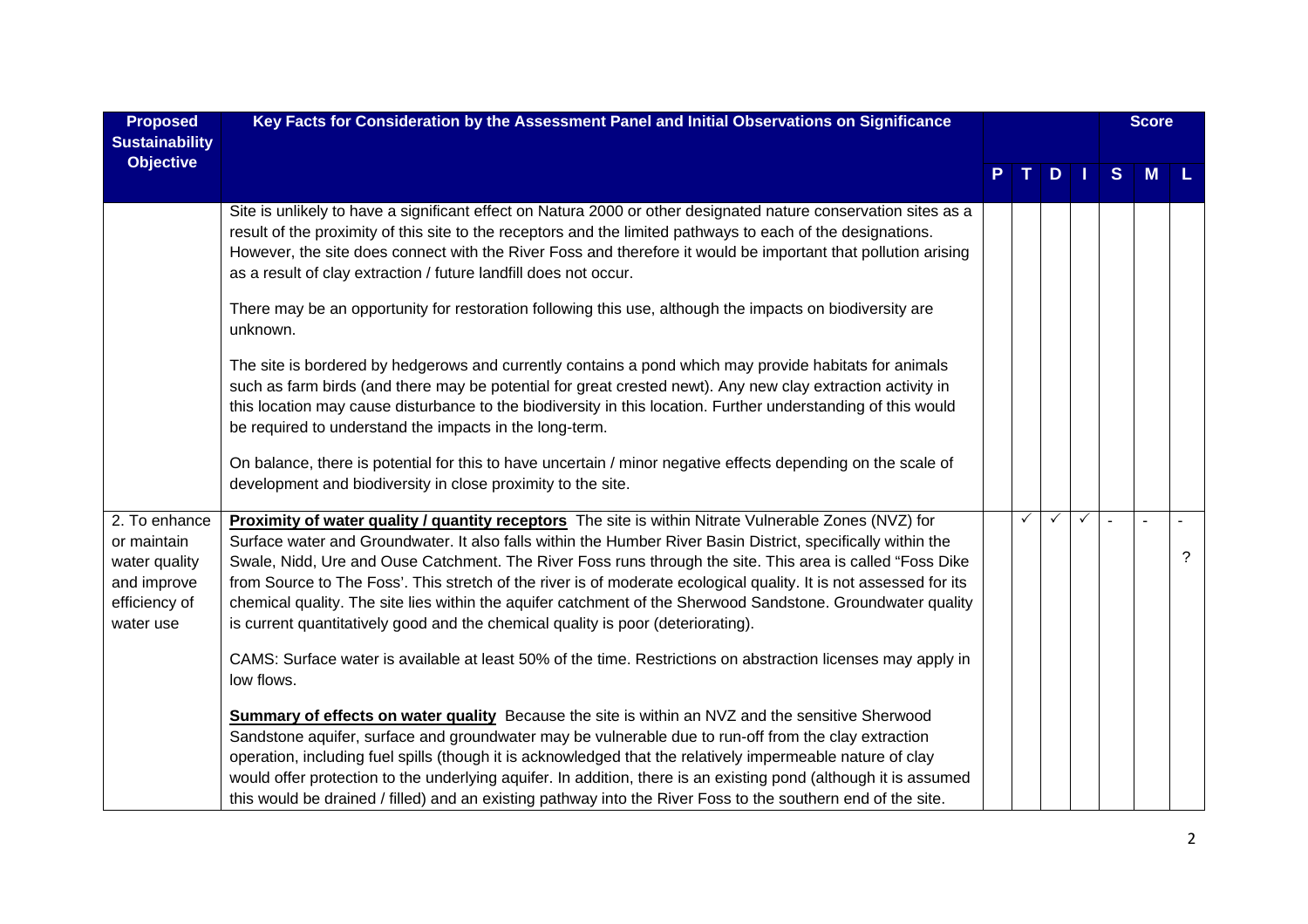| <b>Proposed</b><br><b>Sustainability</b>                          | Key Facts for Consideration by the Assessment Panel and Initial Observations on Significance                                                                                                                                                                                                                                                                                                                                                                                                                                                                                                                                                                                                                                                                                                                                                                                                                                                                                                                         |  |   |    |    |   |          |          |  |  |  | <b>Score</b> |  |
|-------------------------------------------------------------------|----------------------------------------------------------------------------------------------------------------------------------------------------------------------------------------------------------------------------------------------------------------------------------------------------------------------------------------------------------------------------------------------------------------------------------------------------------------------------------------------------------------------------------------------------------------------------------------------------------------------------------------------------------------------------------------------------------------------------------------------------------------------------------------------------------------------------------------------------------------------------------------------------------------------------------------------------------------------------------------------------------------------|--|---|----|----|---|----------|----------|--|--|--|--------------|--|
| <b>Objective</b>                                                  |                                                                                                                                                                                                                                                                                                                                                                                                                                                                                                                                                                                                                                                                                                                                                                                                                                                                                                                                                                                                                      |  |   | D. | H. | S | M        |          |  |  |  |              |  |
|                                                                   | Should the use change to be landfill, there would need to be a strategy in place to contain any resultant<br>contamination as a result of leachate, surface run-off or dewatering of the pond.                                                                                                                                                                                                                                                                                                                                                                                                                                                                                                                                                                                                                                                                                                                                                                                                                       |  |   |    |    |   |          |          |  |  |  |              |  |
|                                                                   | Overall the effects are predicted to be minor negative over the timeframe of the plan with effects becoming<br>more uncertain in the long-term as this would be dependent upon the implementation of protocols to ensure<br>that contamination as a result of draining the site and subsequent landfill is put into place.                                                                                                                                                                                                                                                                                                                                                                                                                                                                                                                                                                                                                                                                                           |  |   |    |    |   |          |          |  |  |  |              |  |
| 3. To reduce<br>transport<br>miles and<br>associated<br>emissions | Proximity of transport receptors This site is within 100m of the A59 between Harrogate and York.<br>Access: Access would be to be as existing site which is via Kettlewell Lane onto Newlands Lane then onto<br>A59; Light Vehicles: 2-4 two-way daily movements (estimate); HGV vehicles: 10-14 two-way daily<br>movements (estimate).                                                                                                                                                                                                                                                                                                                                                                                                                                                                                                                                                                                                                                                                              |  | ✓ |    |    |   | $\Omega$ | $\Omega$ |  |  |  |              |  |
| from transport<br>and                                             | Net change in daily two-way trip generations: Light vehicles: 2 to 4; HGVs: 10-14. Traffic assessment rating:<br>red.                                                                                                                                                                                                                                                                                                                                                                                                                                                                                                                                                                                                                                                                                                                                                                                                                                                                                                |  |   |    |    |   |          |          |  |  |  |              |  |
| encourage the<br>use of                                           | PROW: None affecting access or site.                                                                                                                                                                                                                                                                                                                                                                                                                                                                                                                                                                                                                                                                                                                                                                                                                                                                                                                                                                                 |  |   |    |    |   |          |          |  |  |  |              |  |
| sustainable<br>modes of<br>transportation                         | Rail: 460m south / nearest known railhead: 22km south; Strategic Road: A59 is 900m south along roads;<br>Canal / Freight waterway: 1.75 km north-east (River Ouse).                                                                                                                                                                                                                                                                                                                                                                                                                                                                                                                                                                                                                                                                                                                                                                                                                                                  |  |   |    |    |   |          |          |  |  |  |              |  |
|                                                                   | <b>Summary of effects on transport</b> Although access is acceptable on to Newlands Lane, works will be<br>required to form the access onto Newlands Lane and improvements will be required along Newlands Lane<br>to the A59. Newlands Lane will need to be widened to allow two way movements. Indeed the Joint Plan<br>traffic assessment states: "The site would be accessed off Kettlewell Lane with traffic routing via Newlands<br>Lane onto the A59. Newlands Lane is a single track carriageway with occasional passing places and is also<br>subject to a 7.5T weight limit except for access which is understood to be for HGV traffic management<br>purposes. As a minimum Kettlewell Lane is likely to require upgrading for regular use by HGVs for this<br>submission. The junction of Newlands Lane and the A59 also looks to fall short of required visibility<br>standards and may present a road safety risk if use of the junction is intensified by additional traffic from the<br>submission". |  |   |    |    |   |          |          |  |  |  |              |  |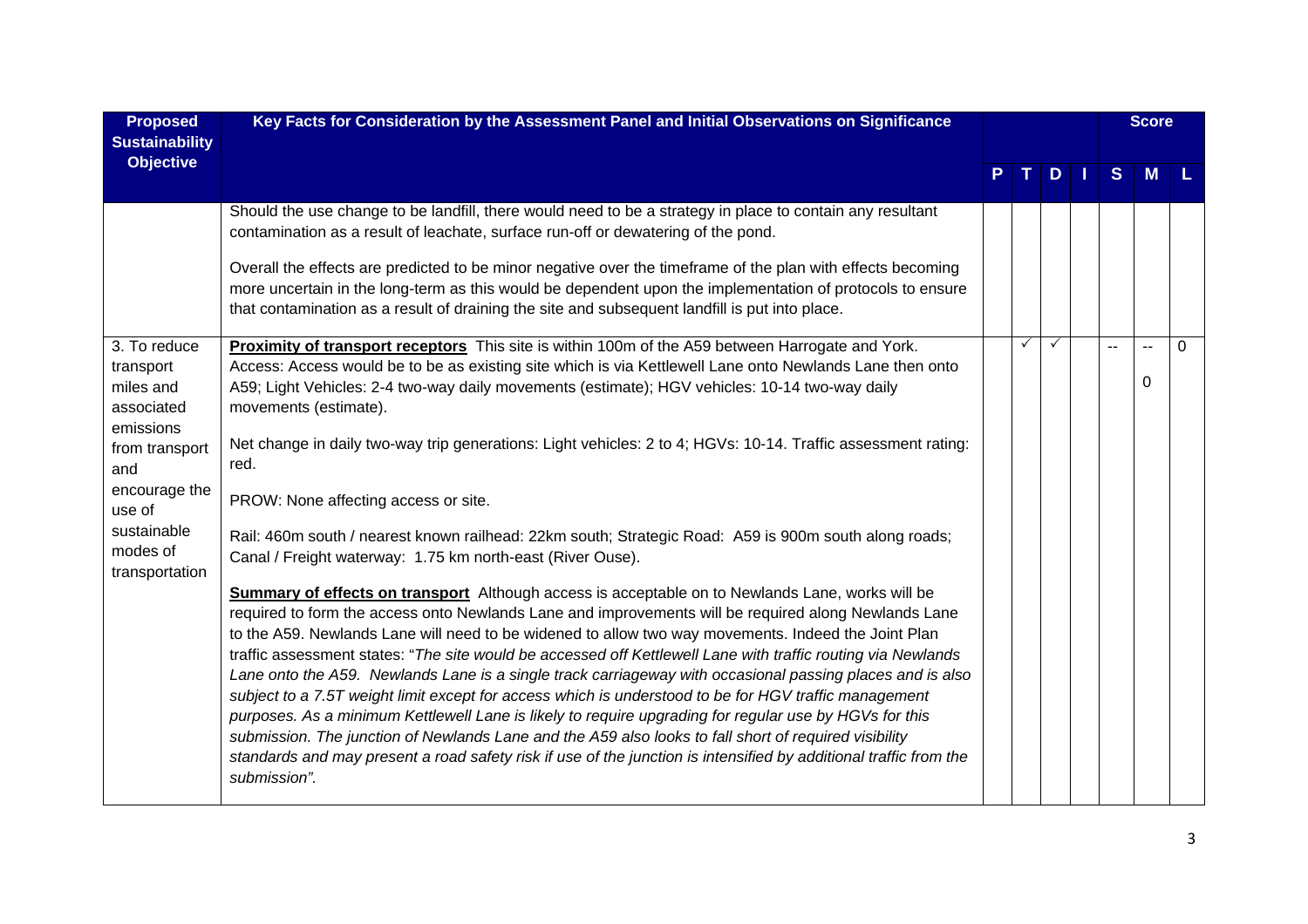| <b>Proposed</b>                             | Key Facts for Consideration by the Assessment Panel and Initial Observations on Significance                                                                                                                                                                                                                                                                                                                                                                                                                                                                                                                                                                                                                                                     |  |   |               |  |          |              |                | <b>Score</b> |  |
|---------------------------------------------|--------------------------------------------------------------------------------------------------------------------------------------------------------------------------------------------------------------------------------------------------------------------------------------------------------------------------------------------------------------------------------------------------------------------------------------------------------------------------------------------------------------------------------------------------------------------------------------------------------------------------------------------------------------------------------------------------------------------------------------------------|--|---|---------------|--|----------|--------------|----------------|--------------|--|
| <b>Sustainability</b><br><b>Objective</b>   |                                                                                                                                                                                                                                                                                                                                                                                                                                                                                                                                                                                                                                                                                                                                                  |  |   |               |  |          |              |                |              |  |
|                                             |                                                                                                                                                                                                                                                                                                                                                                                                                                                                                                                                                                                                                                                                                                                                                  |  |   | $D \mid \mid$ |  | S        | M            |                |              |  |
|                                             | Re-opening the clay pit will increase the number of vehicle journeys to and from this location, though only by<br>a modest amount (10 -14 HGVs per day). This increase in HGVs is unlikely to significantly increase<br>congestion on the A59 onto which traffic would flow. The effects predicted are therefore likely to be major<br>negative as, while the traffic impact is minimal, Newlands Lane and the A59 Newlands Lane junction present<br>road safety concerns for the duration of working the site.                                                                                                                                                                                                                                  |  |   |               |  |          |              |                |              |  |
|                                             | The traffic assessment states that "it is envisaged that these issues could be mitigated although may require<br>third party land with the level of additional traffic from the site which could be accommodated likely to<br>depend on the extent of the mitigation measures put in place".                                                                                                                                                                                                                                                                                                                                                                                                                                                     |  |   |               |  |          |              |                |              |  |
|                                             | It seems unlikely that sustainable modal shift could support this small site. A transport assessment and<br>travel plan would be required.                                                                                                                                                                                                                                                                                                                                                                                                                                                                                                                                                                                                       |  |   |               |  |          |              |                |              |  |
| 4. To protect<br>and improve<br>air quality | <b>Proximity of air quality receptors</b> The site is within 4.5km of the York City Centre and Leeman Road<br>AQMAs (to the East of the site). The village of Upper Poppleton is within 2km of the site with the nearest<br>property within 1km (270m) to the east of the site. A school and playing fields lie 1.3 km east in Upper<br>Poppleton.                                                                                                                                                                                                                                                                                                                                                                                               |  | ✓ | ✓             |  | $\Omega$ | $\mathbf{0}$ | $\overline{0}$ |              |  |
|                                             | Summary of effects on air quality The main receptors of any air quality effect would be the properties in<br>proximity to the site (Duttons Farmhouse) and the western edge of Poppleton Village as well as properties<br>facing onto the A59 and outer York ring-road.                                                                                                                                                                                                                                                                                                                                                                                                                                                                          |  |   |               |  |          |              |                |              |  |
|                                             | However, as the number of lorries are expected to be low, predicted effects are not expected to be<br>significant and could be easily reduced, if need be, by the implementation of air quality abatement<br>measures. While it is possible that inappropriate routing of lorries could cumulatively have a negative effect<br>on the York AQMA, it is unlikely that lorries would systematically route from this site through the AQMA (any<br>impacts on the AQMAs due to lorry routes taken would need to be considered for any application that comes<br>forward). Significant direct dust impacts from extraction at the site are thought to be out of range of Upper<br>Poppleton though may affect Duttons Farm, so assessment is needed. |  |   |               |  |          |              |                |              |  |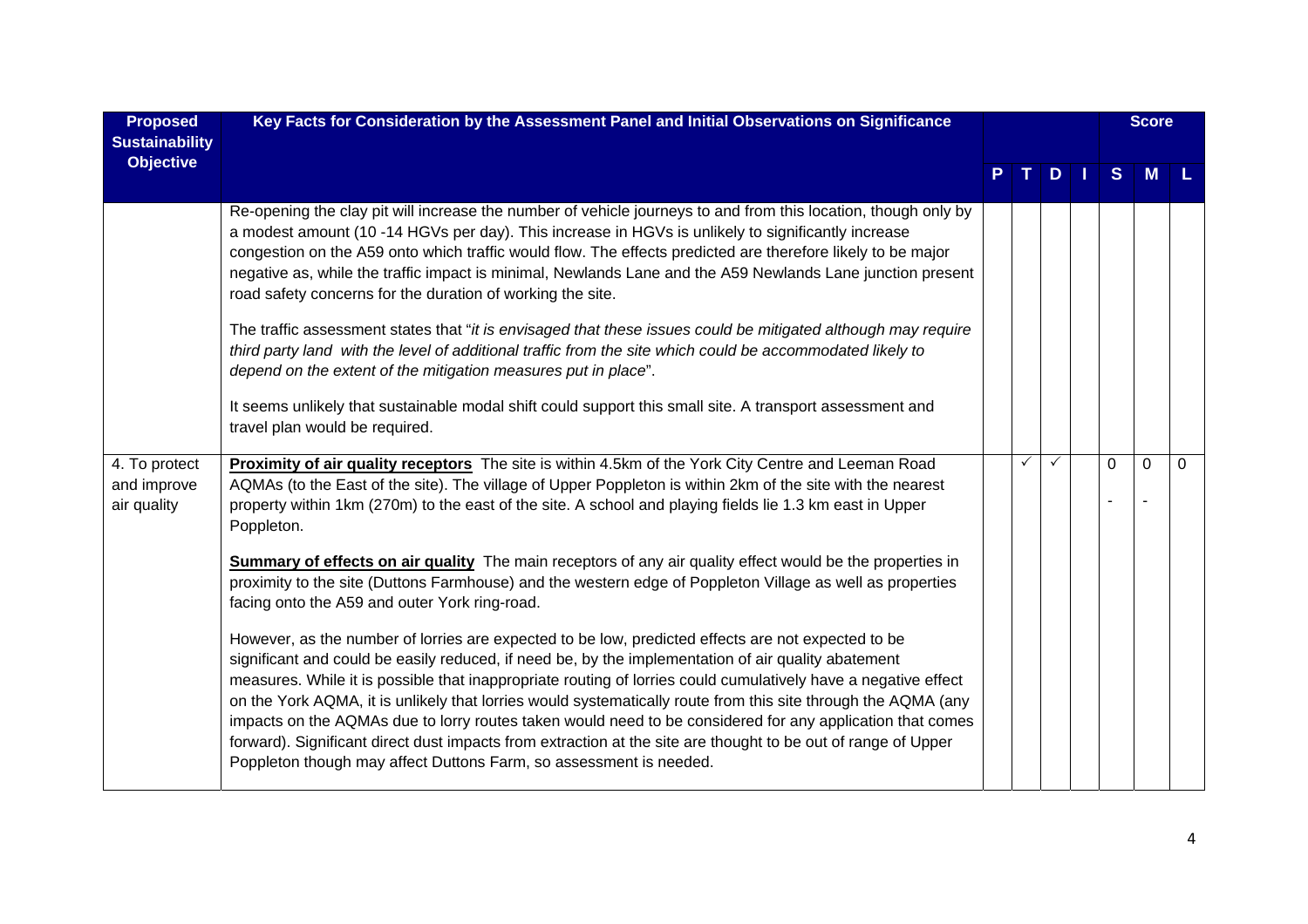| <b>Proposed</b><br><b>Sustainability</b>                                                  | Key Facts for Consideration by the Assessment Panel and Initial Observations on Significance                                                                                                                                                                                                                                                                                                                                                                                                                                                                                                                                                                                                                                                                                        |    |              |   | <b>Score</b>  |                          |   |
|-------------------------------------------------------------------------------------------|-------------------------------------------------------------------------------------------------------------------------------------------------------------------------------------------------------------------------------------------------------------------------------------------------------------------------------------------------------------------------------------------------------------------------------------------------------------------------------------------------------------------------------------------------------------------------------------------------------------------------------------------------------------------------------------------------------------------------------------------------------------------------------------|----|--------------|---|---------------|--------------------------|---|
| <b>Objective</b>                                                                          |                                                                                                                                                                                                                                                                                                                                                                                                                                                                                                                                                                                                                                                                                                                                                                                     | T. | D            |   | <sub>S</sub>  | M                        |   |
| 5. To use soil<br>and land<br>efficiently and<br>safeguard or<br>enhance their<br>quality | Proximity of soil and land receptors This area is a former clay quarry. It is surrounded by grade 3<br>agricultural land.<br><b>Summary of effects on soil / land</b> The proposed use as a clay quarry is adjacent to a previous clay<br>quarry. This is likely to extend the clay pit in this location but is unlikely to have major effects on this<br>objective as the quarry itself was also a historic clay working. Nonetheless, the land is currently being<br>farmed, so small scale effects are noted. Presumably if the site is to be landfilled the intention is to restore<br>soils on top of the landfill. However, to be sure, mitigation should be to retain on-site soils for restoration.<br>(E.g. use as bund).                                                  | ✓  | $\checkmark$ |   | 0             | $\Omega$                 | 0 |
| 6. Reduce the<br>causes of<br>climate<br>change                                           | Proximity of factors relevant to exacerbating climate change The site is bounded by hedgerows and<br>surrounded by predominantly arable uses.<br><b>Summary of effects on climate change</b> The proposal for this site to be used as a clay quarry is unlikely to<br>have significant effects on climate change. This will likely be determined by the methods of extraction (using<br>vehicles for example) and by the transportation of the clay away from the site to its processing destination.<br>As 40,000 tonnes of clay will be moved off site to another location the effect is minor negative / uncertain<br>and permanent.                                                                                                                                             |    | $\checkmark$ |   | L,<br>?       | $\tilde{?}$              | 0 |
| 7. To respond<br>and adapt to<br>the effects of<br>climate<br>change                      | <b>Proximity of factors relevant to the adaptive capacity<sup>1</sup> of a site</b> The site does not lie within or adjacent<br>to a designated green corridor. No nature conservation designations are within close proximity. The site lies<br>predominantly within flood zone 1 although the River Foss borders the site the south. Land adjacent to the<br>river is categorised as flood zone 3 (high flood risk) and flood zone 2<br>Summary of effects on climate change adaptation Whilst the site has an area of high flood risk/river to<br>the southern end of the site, it is not anticipated to exacerbate the risk of flooding in the short term. There<br>may be some impacts in the longer term as currently there is a pond in the old clay pit. Quarrying for clay |    |              | ✓ | $\Omega$<br>? | $\overline{\phantom{0}}$ | ? |

 $1$  Adaptive capacity is defined as the ability of a system to adjust to climate change to moderate potential; damage or take advantage of opportunities (adapted from CARE International, 2015. Adaptive Capacity [URL: http://www.careclimatechange.org/tk/integration/en/key\_concepts/adaptive\_capacity.html ]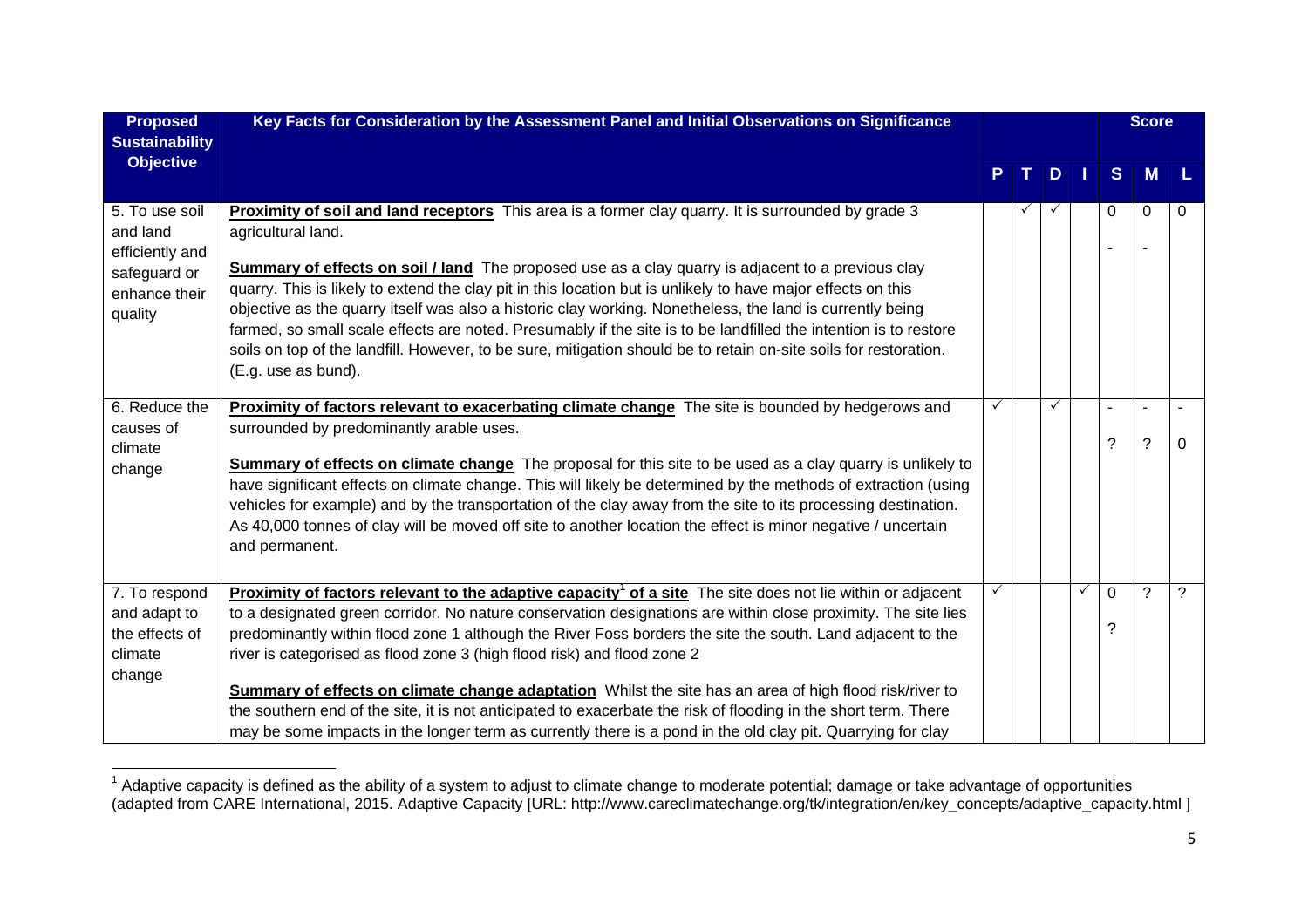| <b>Proposed</b><br><b>Sustainability</b>                                                                                  | Key Facts for Consideration by the Assessment Panel and Initial Observations on Significance                                                                                                                                                                                                                                                                    |              |   |   | <b>Score</b> |          |          |             |
|---------------------------------------------------------------------------------------------------------------------------|-----------------------------------------------------------------------------------------------------------------------------------------------------------------------------------------------------------------------------------------------------------------------------------------------------------------------------------------------------------------|--------------|---|---|--------------|----------|----------|-------------|
| <b>Objective</b>                                                                                                          |                                                                                                                                                                                                                                                                                                                                                                 |              |   | D |              | S        | M        |             |
|                                                                                                                           | may change the drainage regime in the localised area which may have a minor adverse effect on flood risk<br>in the immediate vicinity. This would need to be explored further to ensure that this does not cause<br>subsequent adverse effects.<br>Overall, the effects on this objective are likely to be neutral although there is some uncertainty as to any |              |   |   |              |          |          |             |
|                                                                                                                           | effects on the drainage regime by changing the site to landfill.                                                                                                                                                                                                                                                                                                |              |   |   |              |          |          |             |
| 8. To minimise<br>the use of                                                                                              | Proximity of factors relevant to the resource usage of a site No spatial factors identified.                                                                                                                                                                                                                                                                    |              |   | ✓ |              |          |          |             |
| resources and<br>encourage<br>their re-use<br>and<br>safeguarding                                                         | <b>Summary of effects on resource usage</b> This site would consume 40,000 tonnes of clay, and may<br>indirectly provide a disincentive to seeking alternative recycled sources of building materials. Minor<br>negative.                                                                                                                                       |              |   |   |              |          |          |             |
| 9. To minimise                                                                                                            | Proximity of factors relevant to the resource usage of a site No spatial factors identified.                                                                                                                                                                                                                                                                    |              |   |   |              | $\Omega$ | $\Omega$ | $\Omega$    |
| waste<br>generation<br>and prioritise<br>management<br>of waste as<br>high up the<br>waste<br>hierarchy as<br>practicable | <b>Summary of effects on resource usage</b> The proposed extraction of clay is unlikely to have significant<br>effects on this objective directly.                                                                                                                                                                                                              |              |   |   |              |          |          |             |
| $10.$ To<br>conserve or                                                                                                   | Proximity of historic environment receptors. There are no other notable heritage assets within 1km of<br>the site. The Upper Poppleton Conservation Area is 1.2 km east. The site is outside of the Historic                                                                                                                                                    | $\checkmark$ | ✓ |   |              | $\Omega$ | 0        | $\Omega$    |
| enhance the<br>historic                                                                                                   | Character and Setting areas as identified in the City of York Greenbelt Appraisal (2003 and subsequent                                                                                                                                                                                                                                                          |              |   |   |              |          | ?        | $\tilde{?}$ |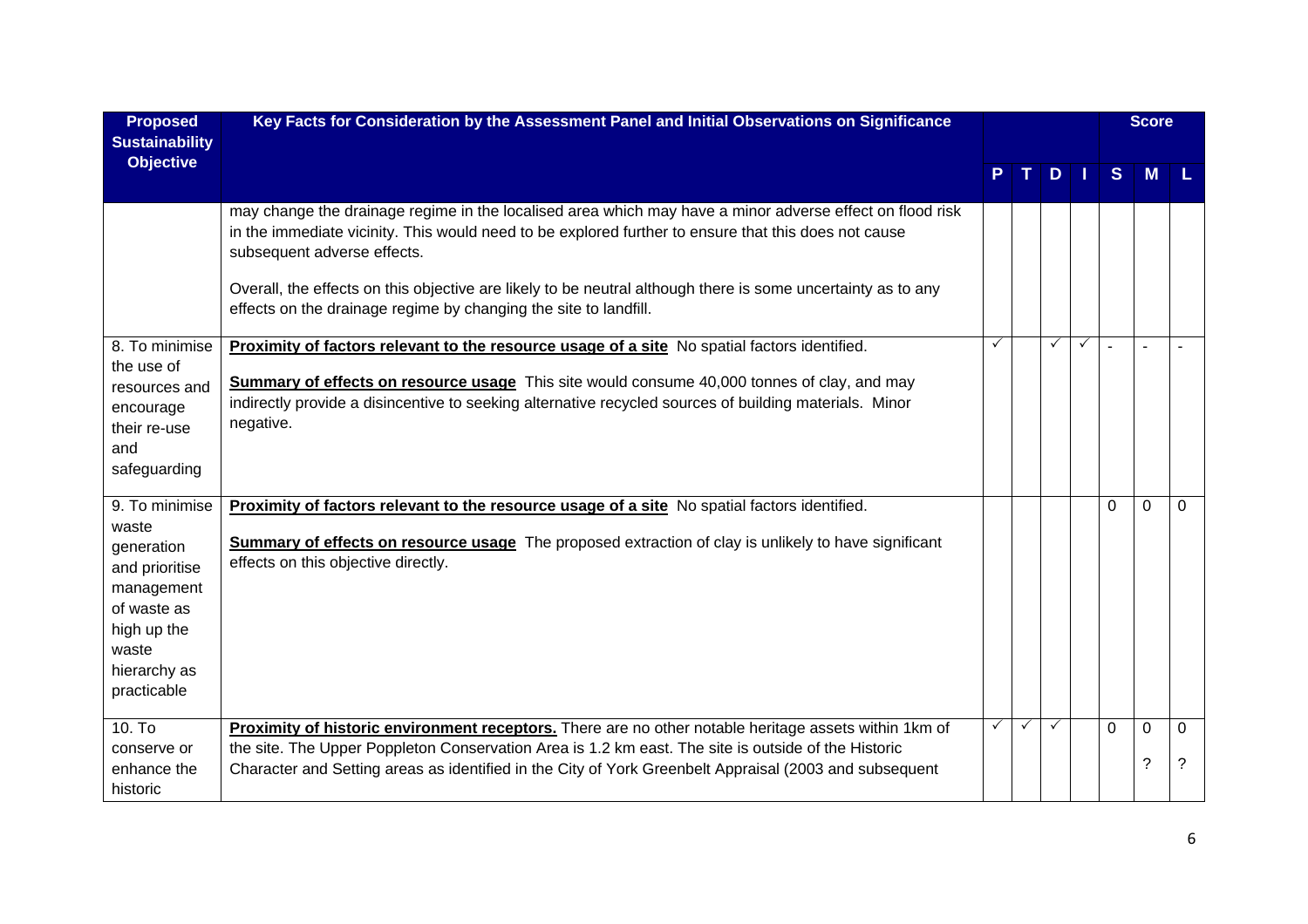| <b>Proposed</b><br><b>Sustainability</b>                                                            | Key Facts for Consideration by the Assessment Panel and Initial Observations on Significance                                                                                                                                                                                                                                                                                                                                                                                                                                                                                                                                                                                                                                                                                                                                                                                                                                                                                                                                                                                                                                                                                                                                                                                                                                                                          |   |     |  | <b>Score</b> |   |          |
|-----------------------------------------------------------------------------------------------------|-----------------------------------------------------------------------------------------------------------------------------------------------------------------------------------------------------------------------------------------------------------------------------------------------------------------------------------------------------------------------------------------------------------------------------------------------------------------------------------------------------------------------------------------------------------------------------------------------------------------------------------------------------------------------------------------------------------------------------------------------------------------------------------------------------------------------------------------------------------------------------------------------------------------------------------------------------------------------------------------------------------------------------------------------------------------------------------------------------------------------------------------------------------------------------------------------------------------------------------------------------------------------------------------------------------------------------------------------------------------------|---|-----|--|--------------|---|----------|
| <b>Objective</b>                                                                                    |                                                                                                                                                                                                                                                                                                                                                                                                                                                                                                                                                                                                                                                                                                                                                                                                                                                                                                                                                                                                                                                                                                                                                                                                                                                                                                                                                                       |   | $D$ |  | S            | M |          |
| environment<br>and its setting,<br>cultural<br>heritage and<br>character                            | amendments).<br>Registered Parks and Gardens: Beningbrough Hall (Grade 2, ID 1,001,057) 4.2km north; Registered<br>Battlefields: Battle of Marston Moor 3.9km west.<br>Historic Landscape Characterisation (HLC): According to the HLC map the site is in an area of defined as:<br>Broad Type: Enclosed Land and HLC Type: Unknown Planned Enclosure. This is a large area of<br>parliamentary enclosure which consists of medium sized regular fields defined by straight ditches. This area<br>has significant legibility and dates between 1750 and 1850. This is mainly part of Moor Monkton between<br>1786 and 1787.<br><b>Summary of effects on the historic environment</b> Whilst there has formerly been clay working on this<br>site, it is currently used as a pond / agricultural land. There are unlikely to be significant effects here given<br>that the site has previously been used for clay extraction (so will neither disrupt archaeology or historic<br>character).<br>On balance, the effects on this objective are assessed as potentially neutral with some uncertainty in the<br>medium to longer term reflecting the unknown scale of buildings on the site and their visibility which could,<br>for instance, if large enough, impact on the setting of York (though the risk of this is seen as relatively low)<br>or Upper Poppleton. |   |     |  |              |   |          |
| 11. To protect<br>and enhance<br>the quality and<br>character of<br>landscapes<br>and<br>townscapes | Proximity of landscape / townscape receptors and summary of character No National Parks or<br>AONBs or Heritage Coast within 15km. The site is located within the Draft Green Belt as per the City of York<br>Local Plan Preferred Options (2013).<br>The site is located within the National Character Area 'Vale of York'. The North Yorkshire and York<br>Landscape Character Assessment places this site in landscape character type 28: 'Vale farmland with<br>plantation woodland and heathland (farmed lowland and valley landscapes). This is identified as a relatively<br>low-lying undulating vale landscape enclosed to the west by rising landscape of Magnesian Limestone<br>Ridge landscape character type and to the east by the Wooded Hills and Valleys and Chalk Wolds<br>landscape character types. This area is identified as having a moderate visual sensitivity overall as there is                                                                                                                                                                                                                                                                                                                                                                                                                                                           | ✓ |     |  | 0            | 0 | $\Omega$ |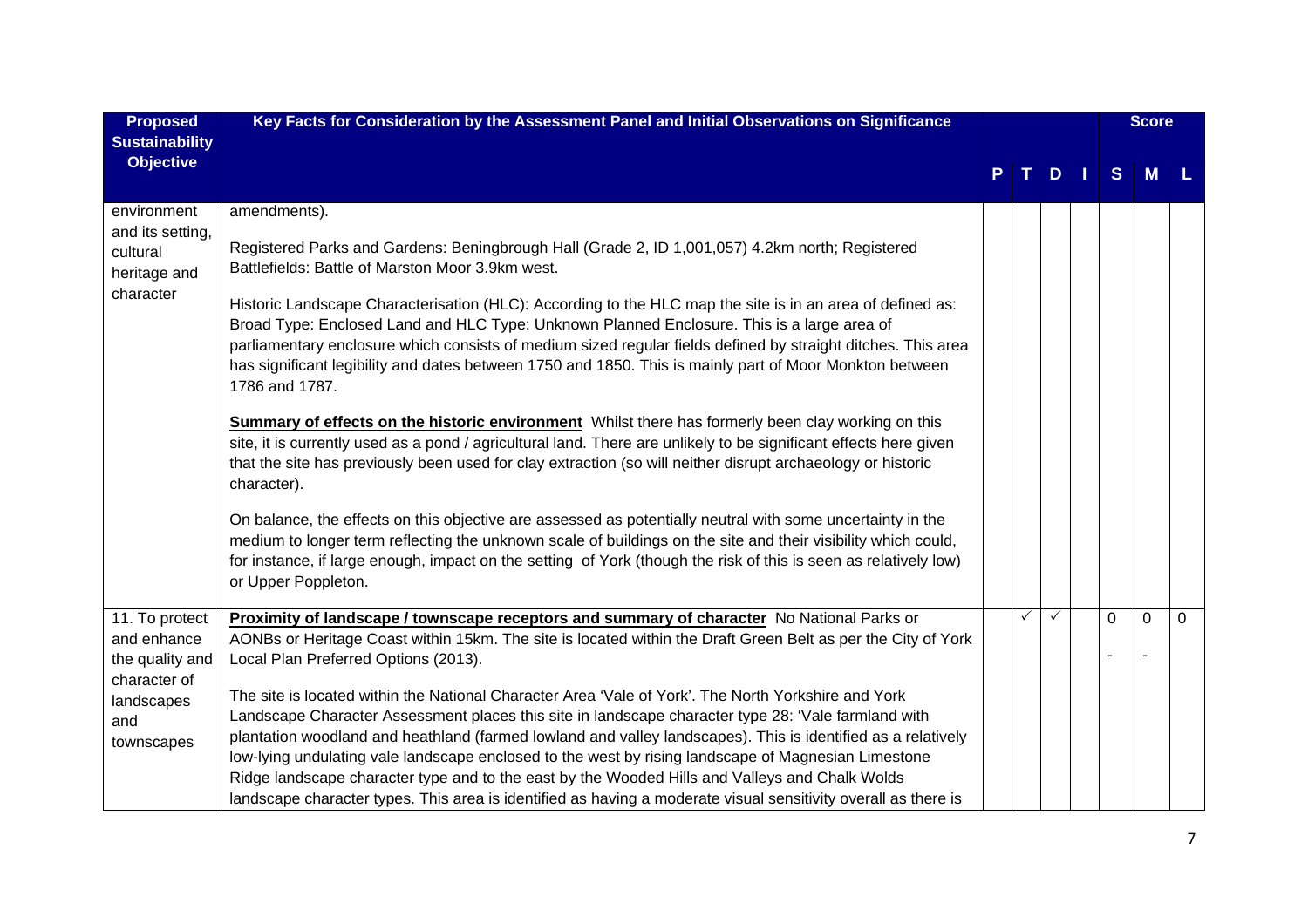| <b>Proposed</b>                           | Key Facts for Consideration by the Assessment Panel and Initial Observations on Significance                                                                                                                                                                                                                                                                                                                                                                                                                                                                                                                                                                                                  |              |              |              | <b>Score</b>   |                |          |
|-------------------------------------------|-----------------------------------------------------------------------------------------------------------------------------------------------------------------------------------------------------------------------------------------------------------------------------------------------------------------------------------------------------------------------------------------------------------------------------------------------------------------------------------------------------------------------------------------------------------------------------------------------------------------------------------------------------------------------------------------------|--------------|--------------|--------------|----------------|----------------|----------|
| <b>Sustainability</b><br><b>Objective</b> |                                                                                                                                                                                                                                                                                                                                                                                                                                                                                                                                                                                                                                                                                               |              | D            |              | S              | M              |          |
|                                           | a strong sense of openness and a result of the topography although plantation woodland does disrupt views.<br>There is also a moderate ecological sensitivity and moderate sensitivity to the landscape and cultural<br>elements as in places there are historic landscape patterns compromised by modern development and<br>infrastructure.                                                                                                                                                                                                                                                                                                                                                  |              |              |              |                |                |          |
|                                           | Summary of effects on landscape / townscape This site is surrounded by hedgerows which provides<br>some screening of the site from the A59, although these do look patchy in some locations facing Upper<br>Poppleton village.                                                                                                                                                                                                                                                                                                                                                                                                                                                                |              |              |              |                |                |          |
|                                           | The proposal for the extraction of clay adjacent to the former quarry is unlikely to have significant effects on<br>the landscape subject to the scale and design of any additional facilities. Any effects may be in relation to<br>character and setting as a result of increased traffic movements and visibility of any activity in relation to the<br>landfill operations. Design of any management facilities would need to consider visibility of the site to ensure<br>that this does not dominate the existing landscape and affect the setting of York. Currently the site is a pond<br>and therefore, the increase in activity is likely to impact particularly in the short term. |              |              |              |                |                |          |
|                                           | On balance the effects of this proposed use at Duttons Farm is likely to be neutral to minor negative.                                                                                                                                                                                                                                                                                                                                                                                                                                                                                                                                                                                        |              |              |              |                |                |          |
| 12. Achieve<br>sustainable<br>economic    | Proximity of factors relevant to sustainable economic growth Currently the site is used in agricultural<br>use / pond. The site is a former clay pit.                                                                                                                                                                                                                                                                                                                                                                                                                                                                                                                                         | $\checkmark$ | $\checkmark$ | $\checkmark$ | 0<br>$\ddot{}$ | 0<br>$\ddot{}$ | $\Omega$ |
| growth and<br>create and<br>support jobs  | <b>Summary of effects on sustainable economic growth</b> The proposal for this site may have a minor<br>positive effect on the local economy. Clay extraction is likely to require the creation of a small number of<br>jobs although the scale of this is not likely to be significant. Clay would also facilitate the supply of<br>engineering clay to the construction sector, indirectly supporting future economic growth.                                                                                                                                                                                                                                                               |              |              |              |                |                |          |
|                                           | Overall, it is considered that this is likely to have a neutral to minor positive effect for the duration the site is<br>in use.                                                                                                                                                                                                                                                                                                                                                                                                                                                                                                                                                              |              |              |              |                |                |          |
| 13. Maintain<br>and enhance               | Proximity of factors relevant to community vitality / viability Duttons Farmhouse is 250m from the edge<br>of the site. Other dwellings in close proximity are along Newlands Lane within 350m. The site is 1.2km west                                                                                                                                                                                                                                                                                                                                                                                                                                                                        |              |              |              | 0              | 0              | 0        |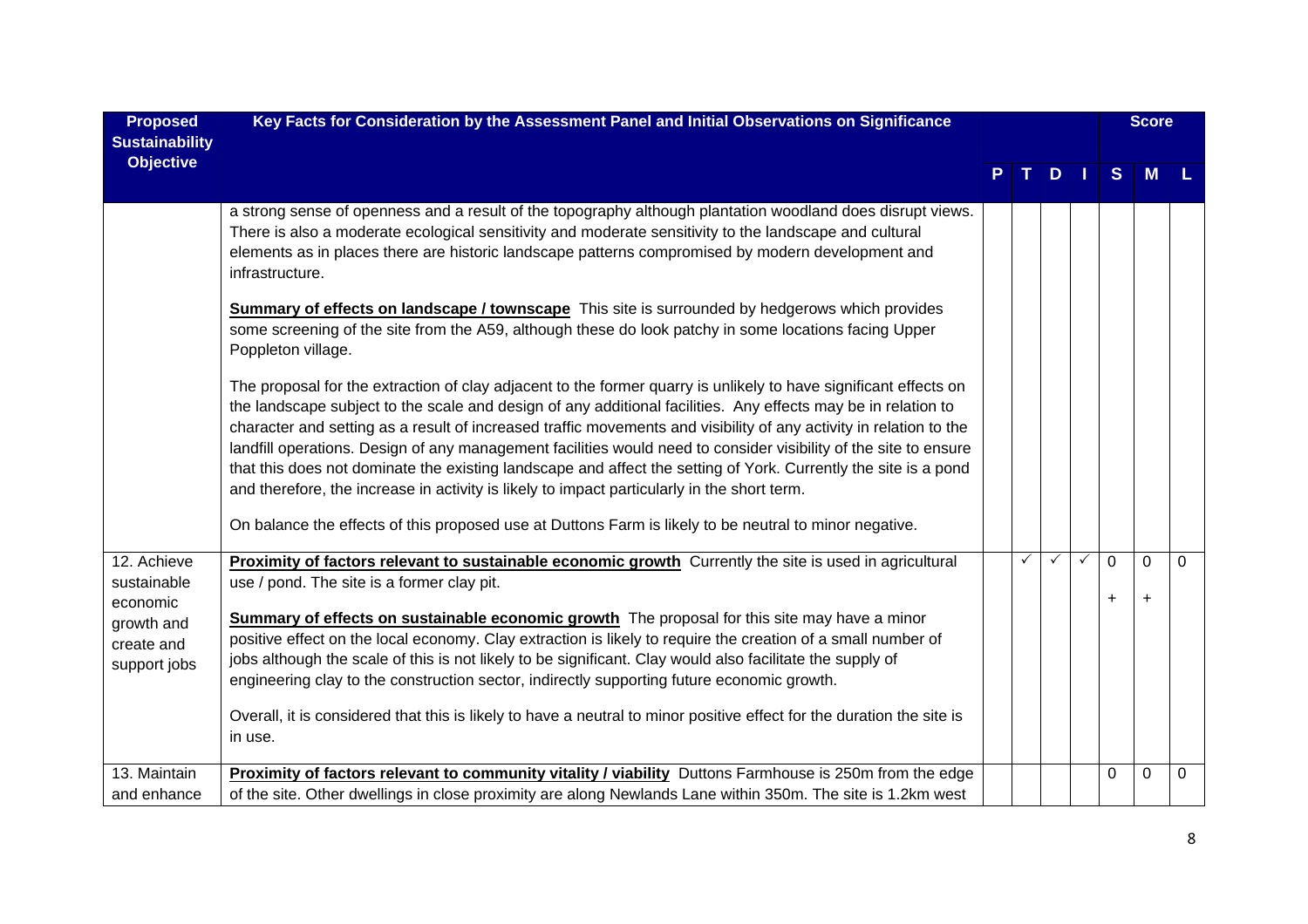| <b>Proposed</b><br><b>Sustainability</b>                                                        | Key Facts for Consideration by the Assessment Panel and Initial Observations on Significance                                                                                                                                                                                                                                                                                                                                                                                                                                                                                                                                                                                                                                                                                                                                                                                                                                                                                                                                                                                                                                                                                                              |   |              |     |                          | <b>Score</b>                         |          |
|-------------------------------------------------------------------------------------------------|-----------------------------------------------------------------------------------------------------------------------------------------------------------------------------------------------------------------------------------------------------------------------------------------------------------------------------------------------------------------------------------------------------------------------------------------------------------------------------------------------------------------------------------------------------------------------------------------------------------------------------------------------------------------------------------------------------------------------------------------------------------------------------------------------------------------------------------------------------------------------------------------------------------------------------------------------------------------------------------------------------------------------------------------------------------------------------------------------------------------------------------------------------------------------------------------------------------|---|--------------|-----|--------------------------|--------------------------------------|----------|
| <b>Objective</b>                                                                                |                                                                                                                                                                                                                                                                                                                                                                                                                                                                                                                                                                                                                                                                                                                                                                                                                                                                                                                                                                                                                                                                                                                                                                                                           |   | D            | 1 I | S                        | M                                    |          |
| the viability<br>and vitality of<br>local<br>communities                                        | of Upper Poppleton, and circa 2.5km from the city of York. The new local plan for York is still in production.<br>The existing 2005 local plan concentrates development on brownfield land within the built up urban area and<br>urban extensions. Outside of defined settlement limits planning permission will only be given for<br>development appropriate to the Green Belt or the open countryside. Upper Poppleton has, however, been<br>defined as an action area where planning permission will not be granted for development that could<br>prejudice the implementation of their redevelopment. Checks on the York Proposals Map show this site as<br>being reasonably distant from allocations or policies, with an area including an employment allocation and<br>open space >400m south-east.<br><b>Summary of effects on vitality / viability</b> Job opportunities are likely to be limited as a result of the<br>proposed use. The proposal for clay extraction is unlikely to benefit the immediate settlements in any<br>significant way. The site is equally unlikely to hinder tourism. Overall, it is considered that the effects of<br>these proposals are insignificant / neutral. |   |              |     |                          |                                      |          |
| 14. To provide<br>opportunities<br>to enable<br>recreation,<br>leisure and<br>learning          | Proximity to recreation, leisure and learning receptors There are no Public Rights of Way or leisure<br>facilities within proximity of the site. Within 1km of the site is Upper Poppleton Village Green although there<br>is no direct pathway to access this in the village.<br>Summary of effects on recreation, leisure and learning Using this site for clay extraction is unlikely to<br>have significant effects on opportunities for recreation, leisure and learning. It is also probably too small and<br>remote to provide opportunities improve opportunities for recreational access.                                                                                                                                                                                                                                                                                                                                                                                                                                                                                                                                                                                                        |   |              |     | 0                        | $\Omega$                             | $\Omega$ |
| 15. To protect<br>and improve<br>the wellbeing,<br>health and<br>safety of local<br>communities | Proximity to population / community receptors / factors relevant to health and wellbeing York<br>hospital is approximately 6km from the site. The village of Upper Poppleton is within 2km of the site with the<br>nearest property within 1km to the east of the site.<br>Summary of effects on health and wellbeing This site is predominantly set away from residential areas<br>within access via a private track. Whilst this will help to minimise issues concerning safety, protocols would<br>need to be in place to be precautionary.<br>Without mitigation, noise, dust and light from the site may also have an impact on the village nearby,                                                                                                                                                                                                                                                                                                                                                                                                                                                                                                                                                  | ✓ | $\checkmark$ |     | $\overline{\phantom{a}}$ | $\overline{\phantom{a}}$<br>$\Omega$ | 0        |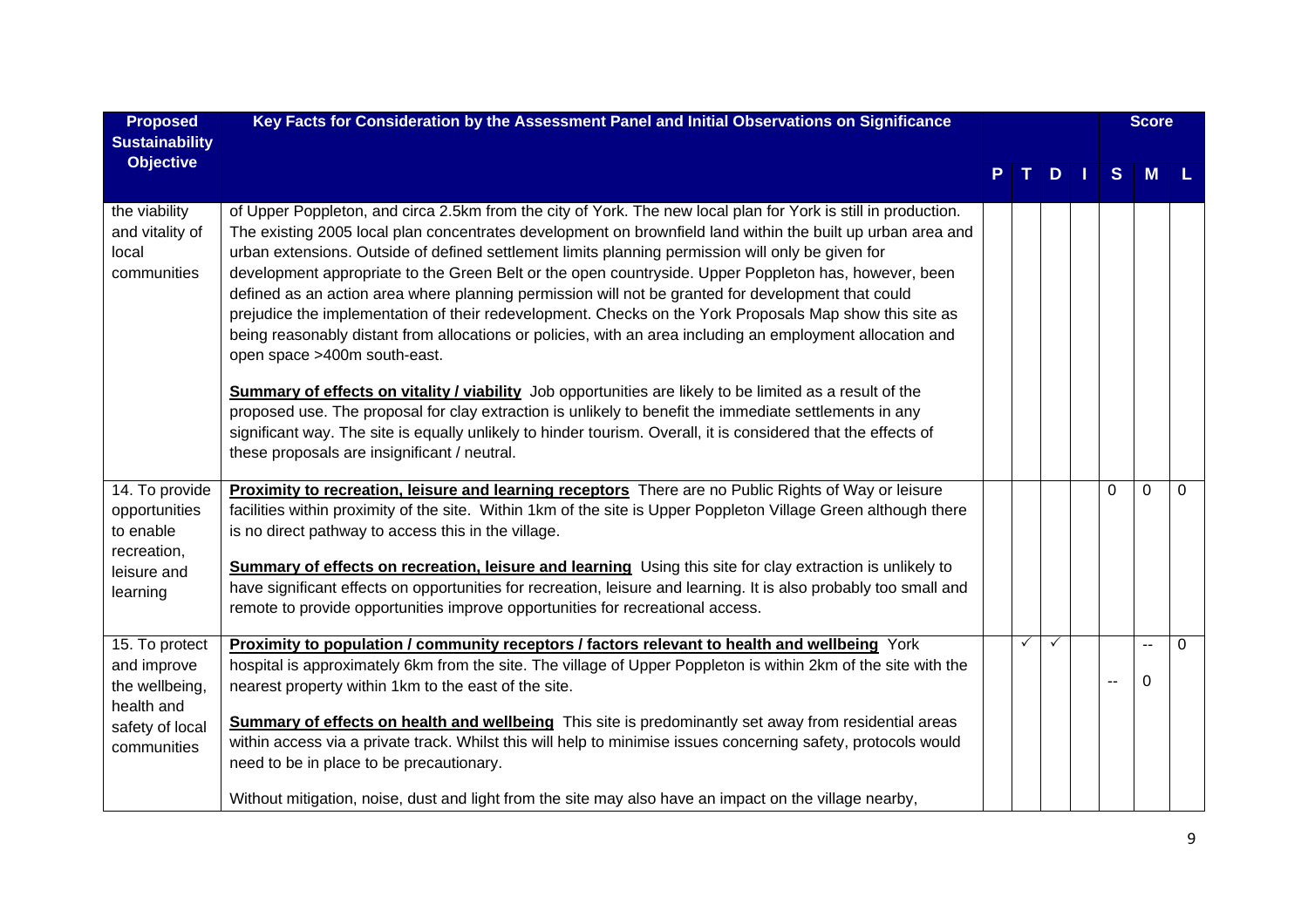| <b>Proposed</b><br><b>Sustainability</b>                                                                     | Key Facts for Consideration by the Assessment Panel and Initial Observations on Significance                                                                                                                                                                                                                                                                                                                                                                                                                                                                                                                                                                                                                                                                                                                                                                                                                                                                                                                           | $D \mid \mid$ |  |              | <b>Score</b> |           |                |
|--------------------------------------------------------------------------------------------------------------|------------------------------------------------------------------------------------------------------------------------------------------------------------------------------------------------------------------------------------------------------------------------------------------------------------------------------------------------------------------------------------------------------------------------------------------------------------------------------------------------------------------------------------------------------------------------------------------------------------------------------------------------------------------------------------------------------------------------------------------------------------------------------------------------------------------------------------------------------------------------------------------------------------------------------------------------------------------------------------------------------------------------|---------------|--|--------------|--------------|-----------|----------------|
| <b>Objective</b>                                                                                             |                                                                                                                                                                                                                                                                                                                                                                                                                                                                                                                                                                                                                                                                                                                                                                                                                                                                                                                                                                                                                        |               |  |              | S            | <b>M</b>  |                |
|                                                                                                              | including from associated traffic for dwellings adjacent to the A59. This may have a slight impact on safety of<br>pedestrians and cyclists who choose to use the road (A59).<br>Moreover, there is some concern over the safety levels if Newlands Lane and the Newlands Lane / A59<br>junction are used by HGVs without mitigation (see objective 3).<br>On balance, it is predicted that, due to traffic safety on Newlands Lane and the Newlands Lane / A59<br>junction, major negative effects could occur for the duration of the development without mitigation,                                                                                                                                                                                                                                                                                                                                                                                                                                                |               |  |              |              |           |                |
| 16. To<br>minimise flood<br>risk and<br>reduce the<br>impact of<br>flooding                                  | Proximity to flood zones The site is predominantly within flood zone 1 (low flood risk). However, the River<br>Foss abuts to the southern end of the site, either side of which is a small area of flood zone 3 (high flood<br>risk) and flood zone 2. The site is predominantly a pond<br>Summary of effects on flooding It is unlikely that the proposal on this site will have a significant impact on<br>flood risk. Clay extraction in this location has been undertaken previously. There could be possible run-off to<br>the River Foss, though the effect on flooding would be insignificant. However, there is a possible need for<br>flood plain compensatory storage if any flood plain is lost through restoration. On balance, the effects on<br>flood risk are likely to be neutral but uncertain in the long-term and would need further work to determine<br>whether flood plain compensatory storage would be needed. As with other sites a site specific flood risk<br>assessment would be required. |               |  | $\checkmark$ | $\Omega$     | $\Omega$  | $\overline{?}$ |
| 17. To<br>address the<br>needs of a<br>changing<br>population in<br>a sustainable<br>and inclusive<br>manner | Proximity to factors relevant to the needs of a changing population Landfill may form part of the<br>restoration strategy to restore this landscape.<br><b>Summary of effects on a changing population</b> This site would help to meet the need for clay extraction<br>in the short-medium terms. This might be beneficial in meeting the needs of local businesses requiring clay.<br>This is therefore predicted to have minor positive effects.                                                                                                                                                                                                                                                                                                                                                                                                                                                                                                                                                                    | ✓             |  | $\checkmark$ | $+$          | $\ddot{}$ | $+$            |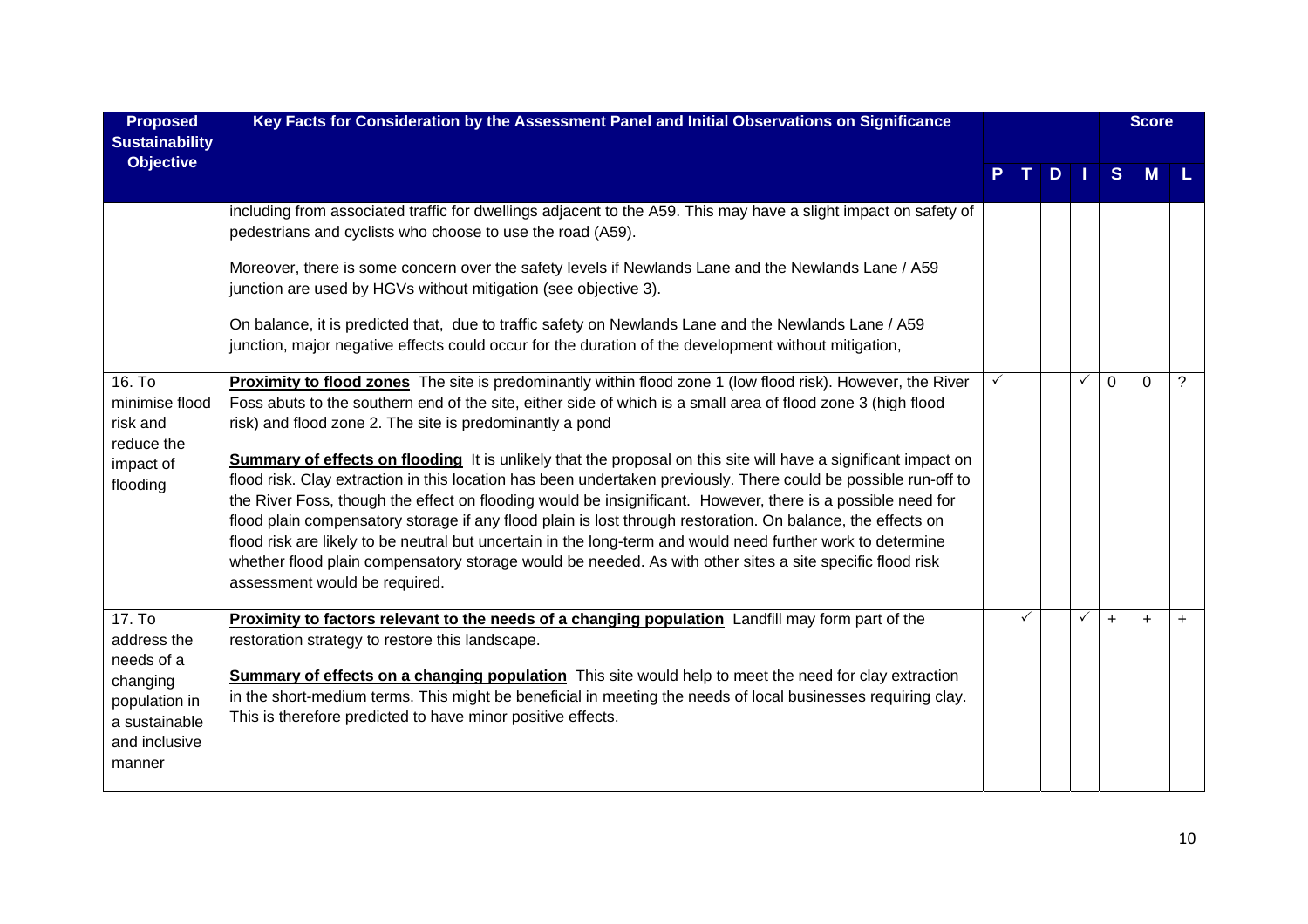| <b>Proposed</b>                           | Key Facts for Consideration by the Assessment Panel and Initial Observations on Significance                                                                                                                                                                                                                                                                                                                                                                                                                                                                                                                                                                                                                                                                                                                                                                                                                                                                                                                                                                                                                                                                                                                                                                                                                                                                                                     |  |     |   | <b>Score</b> |  |
|-------------------------------------------|--------------------------------------------------------------------------------------------------------------------------------------------------------------------------------------------------------------------------------------------------------------------------------------------------------------------------------------------------------------------------------------------------------------------------------------------------------------------------------------------------------------------------------------------------------------------------------------------------------------------------------------------------------------------------------------------------------------------------------------------------------------------------------------------------------------------------------------------------------------------------------------------------------------------------------------------------------------------------------------------------------------------------------------------------------------------------------------------------------------------------------------------------------------------------------------------------------------------------------------------------------------------------------------------------------------------------------------------------------------------------------------------------|--|-----|---|--------------|--|
| <b>Sustainability</b><br><b>Objective</b> |                                                                                                                                                                                                                                                                                                                                                                                                                                                                                                                                                                                                                                                                                                                                                                                                                                                                                                                                                                                                                                                                                                                                                                                                                                                                                                                                                                                                  |  | $D$ | S | M            |  |
| Cumulative<br>effects                     | <b>Cumulative / Synergistic effects</b><br>Planning context: The site is 1.2km west of Upper Poppleton, and circa 2.5km from the city of York. The new<br>local plan for York is still in production. The existing 2005 local plan concentrates development on brownfield<br>land within the built up urban area and urban extensions. Outside of defined settlement limits planning<br>permission will only be given for development appropriate to the Green Belt or the open countryside.<br>Poppleton has, however, been defined as an action area where planning permission will not be granted for<br>development that could prejudice the implementation of their redevelopment. Checks on the York Proposals<br>Map show this site as being reasonably distant from allocations or policies, with an area including an<br>employment allocation and open space >400m south-east.<br>Other Joint Minerals and Waste Plan Sites: Within 2km only WJP11 is present 1.6km south. Just outside of<br>the search area at 2.1 km south lies Harewood Whin including waste treatment facility, non- hazardous<br>landfill, composting and material recycling. 2 waste transfer stations are situated a little further out at 2.6 and<br>3.5 km south.<br>Historic Minerals and Waste Sites: Within 2km, 1.67km west lies the Hessay Recycling Centre which<br>includes a waste transfer station. |  |     |   |              |  |
| Limitations /<br>data gaps                | All constraints and opportunities identified at step 2 of the Site Assessment Methodology have been considered.<br>Uncertainties in relation to on-site biodiversity and traffic routing will need to be addressed by any planning application at this site.<br>Sequential testing of the site in relation to flood risk is required.                                                                                                                                                                                                                                                                                                                                                                                                                                                                                                                                                                                                                                                                                                                                                                                                                                                                                                                                                                                                                                                            |  |     |   |              |  |
| <b>Score</b>                              |                                                                                                                                                                                                                                                                                                                                                                                                                                                                                                                                                                                                                                                                                                                                                                                                                                                                                                                                                                                                                                                                                                                                                                                                                                                                                                                                                                                                  |  |     |   |              |  |
| $++$                                      | The Site option is predicted to have major positive effects on the achievement of the SA objective. For example, this may include a significant                                                                                                                                                                                                                                                                                                                                                                                                                                                                                                                                                                                                                                                                                                                                                                                                                                                                                                                                                                                                                                                                                                                                                                                                                                                  |  |     |   |              |  |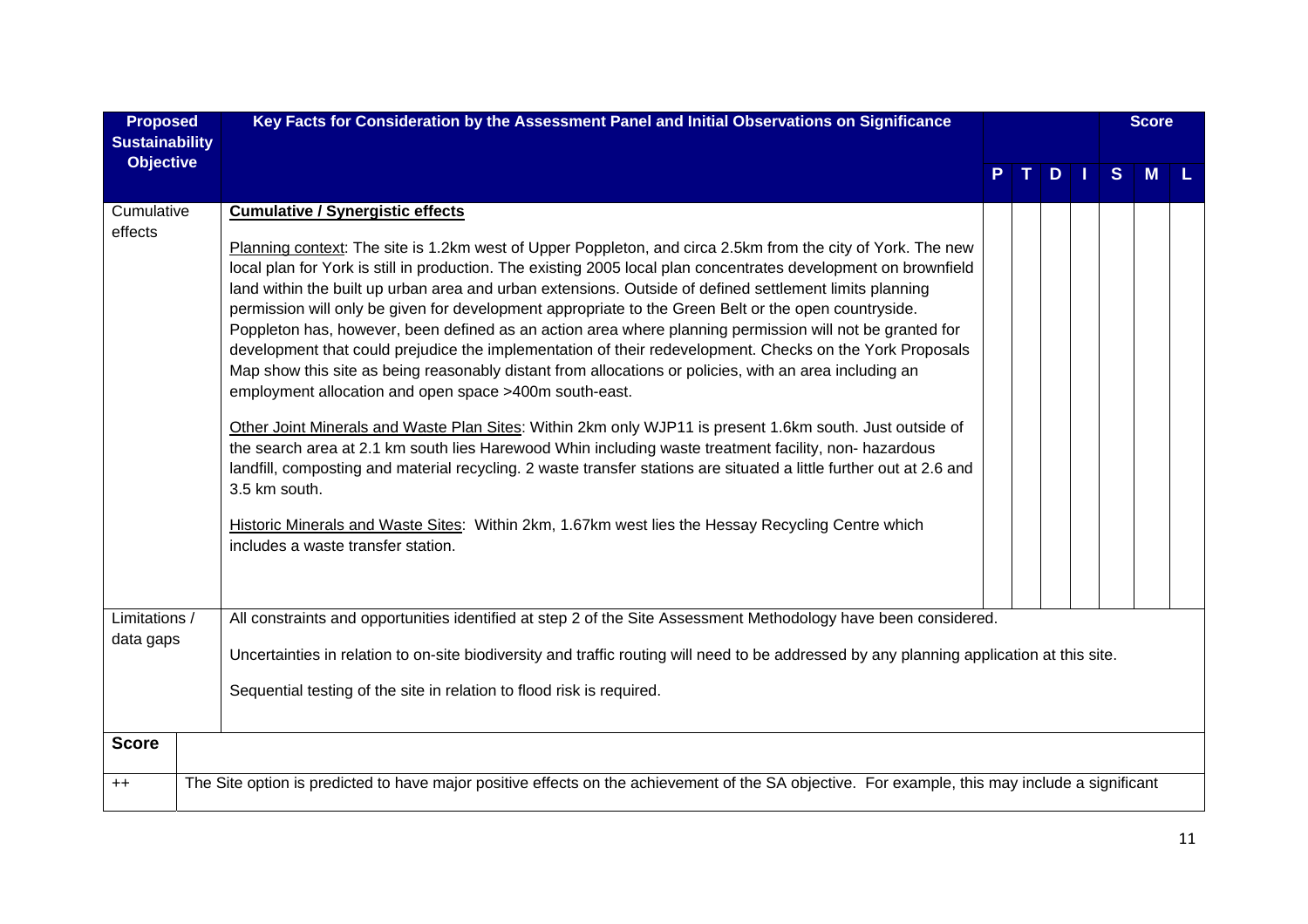| <b>Proposed</b><br><b>Sustainability</b> | Key Facts for Consideration by the Assessment Panel and Initial Observations on Significance                                                                                                                                      |  |      |                | <b>Score</b>   |  |
|------------------------------------------|-----------------------------------------------------------------------------------------------------------------------------------------------------------------------------------------------------------------------------------|--|------|----------------|----------------|--|
| <b>Objective</b>                         |                                                                                                                                                                                                                                   |  | PTDI | S <sub>1</sub> | $\blacksquare$ |  |
|                                          | contribution to issues or receptor of more than local significance, or to several issues or receptors of local significance.                                                                                                      |  |      |                |                |  |
|                                          | The Site option is predicted to have minor positive effects on achievement of the SA objective. For example, this may include a significant<br>contribution to an issue or receptor of more local significance.                   |  |      |                |                |  |
| $\Omega$                                 | The Site option will have no effect on the achievement of the SA objective <sup>2</sup> .                                                                                                                                         |  |      |                |                |  |
|                                          | The Site option is predicted to have minor negative effects on the achievement of the SA objective. For example, this may include a negative<br>contribution to an issue or receptor of local significance.                       |  |      |                |                |  |
|                                          | The Site option is predicted to have major negative effects on the achievement of the SA objective. For example, this may include a significant<br>negative contribution to an issue or receptor of more than local significance. |  |      |                |                |  |
| ?                                        | The impact of the Site option on the SA objective is uncertain.                                                                                                                                                                   |  |      |                |                |  |

#### **Mitigation requirements identified through Site Assessment process**

- Design to mitigate impact on ecological issues
- Design to mitigate impact on best and most versatile agricultural land
- Design of development and landscaping of site to mitigate impact on: heritage assets (archaeological remains), York's historic character and the Green Belt and their respective settings and local landscape features
- Design to include suitable flood risk assessment, attenuation and surface water drainage
- Design to include suitable arrangements for access and local roads
- Appropriate arrangements for control of and mitigation of the effects of noise and dust, etc.
- Appropriate restoration scheme using opportunities for habitat creation and to a use compatible with its location in the Green Belt

 $2$  This includes where there is no clear link between the site SA objective and the site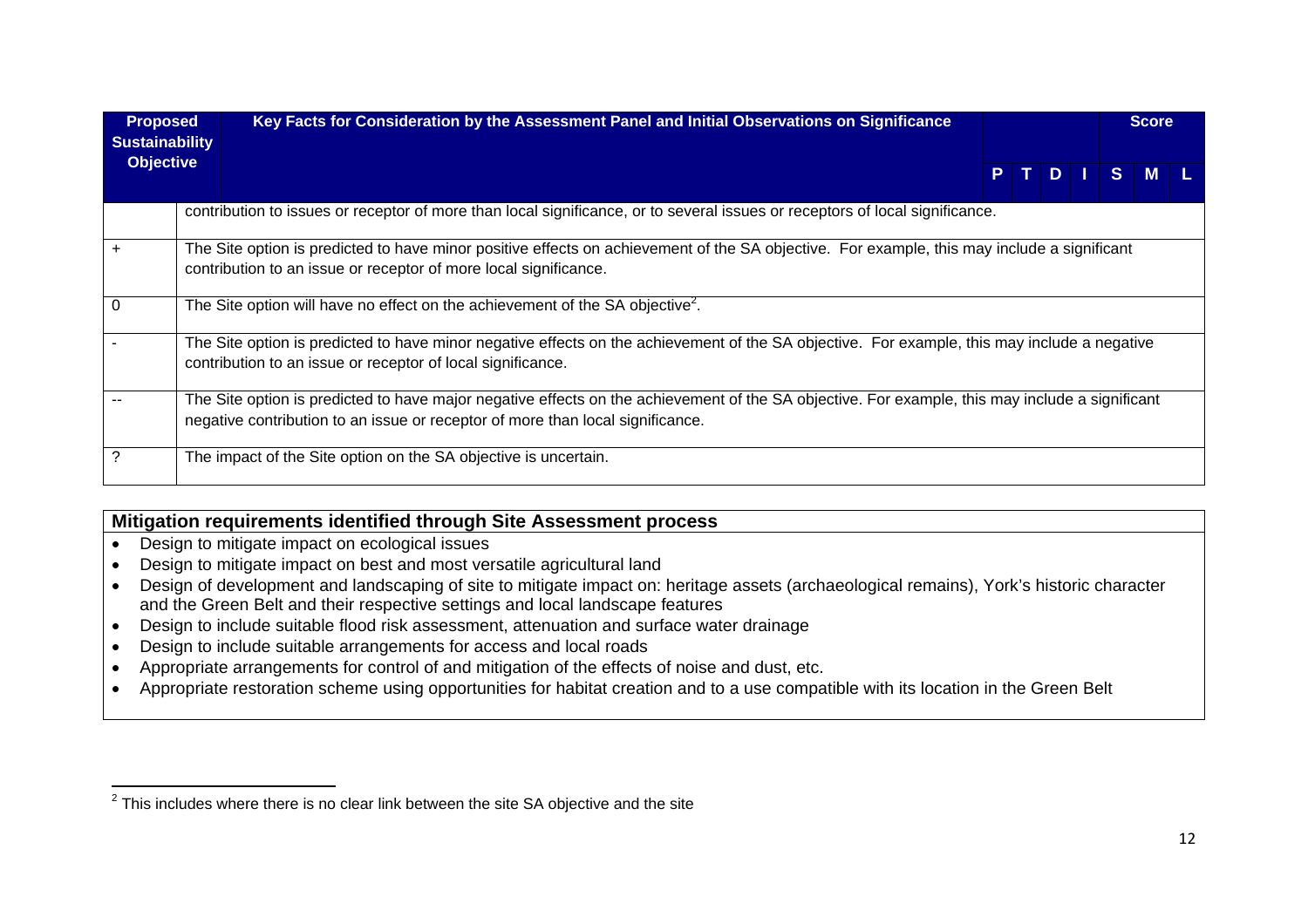## **WJP05 - Field to north of Duttons Farm, Upper Poppleton**

| Site Name                   | Site WJP05 Duttons Farm, Upper Poppleton, York                                                      |
|-----------------------------|-----------------------------------------------------------------------------------------------------|
| <b>Current Use</b>          | Agriculture and pond (former clay working)                                                          |
| Nature of Planning Proposal | Landfill and recycling of waste from construction industry                                          |
| <b>Size</b>                 | 6.28 ha                                                                                             |
| Proposed life of site       | 2022-2027                                                                                           |
| <b>Notes</b>                | Proposed as new landfill for restoration following proposed extraction of clay (MJP52). Restoration |
|                             | unknown at present.                                                                                 |

SA FINDINGS SUMMARISE SIGNIFICANT EFFECTS ONLY. A WIDER RANGE OF CONSTRAINTS AND OPPORTUNITIES WERE INITIALLY ANALYSED AND DISTILLED DOWN TO ONLY THOSE WITH THE POTENTIAL TO BE SIGNIFICANT (SEE ALSO SITE ASSESSMENT METHODOLOGY SUMMARY REPORT FOR A FULL LIST OF CONSTRAINTS AND OPPORTUNITIES / SITE ASSESSMENT SPREADSHEET).

| <b>Proposed</b><br><b>Sustainability</b>                                                                        | Key Facts for Consideration by the Assessment Panel and Initial Observations on Significance                                                                                                                                                                                                                                                                                                                                                                                                                                                                                                                                                                                                                    |  |  |   | <b>Score</b> |    |   |  |
|-----------------------------------------------------------------------------------------------------------------|-----------------------------------------------------------------------------------------------------------------------------------------------------------------------------------------------------------------------------------------------------------------------------------------------------------------------------------------------------------------------------------------------------------------------------------------------------------------------------------------------------------------------------------------------------------------------------------------------------------------------------------------------------------------------------------------------------------------|--|--|---|--------------|----|---|--|
| <b>Objective</b>                                                                                                |                                                                                                                                                                                                                                                                                                                                                                                                                                                                                                                                                                                                                                                                                                                 |  |  | D |              | S. | M |  |
| 1. To protect<br>and enhance<br>biodiversity<br>and geo-<br>diversity and<br>improve<br>habitat<br>connectivity | Proximity of international / national and local designations and key features. Special Area of<br>Conservation / Special Protection Area (SAC/SPA): 10km north-east - Strensall Common SAC; 14.8km<br>south-west - Kirk Deighton SAC. Sites of Special Scientific Interest (SSSI): 1 SSSI within 5km: Clifton Ings<br>and Rawcliffe Meadows 3.6km east.<br>Sites of Importance for Nature Conservation (SINC): 4 SINCs within 2km: Low Moor Lane Meadow Hessay<br>(neutral grassland) 930m south-west, Town Pond Shirbutt Lane (pond) 1.4km south-west, Hessay<br>Churchyard 1.48km west, River Ouse 1.74km north-east. River Foss adjacent to the site to the South. UK<br>Priority Habitat: None within 200m. |  |  | ✓ |              | ?  | ? |  |
|                                                                                                                 | Summary of effects on designated sites and important features for biodiversity / geodiversity. The<br>Site is unlikely to have a significant effect on Natura 2000 or other designated nature conservation sites as<br>a result of the proximity of this site to these receptors and the limited pathways to each of the designations.<br>However, the site does connect with the River Foss and therefore it would be important that pollution                                                                                                                                                                                                                                                                 |  |  |   |              |    |   |  |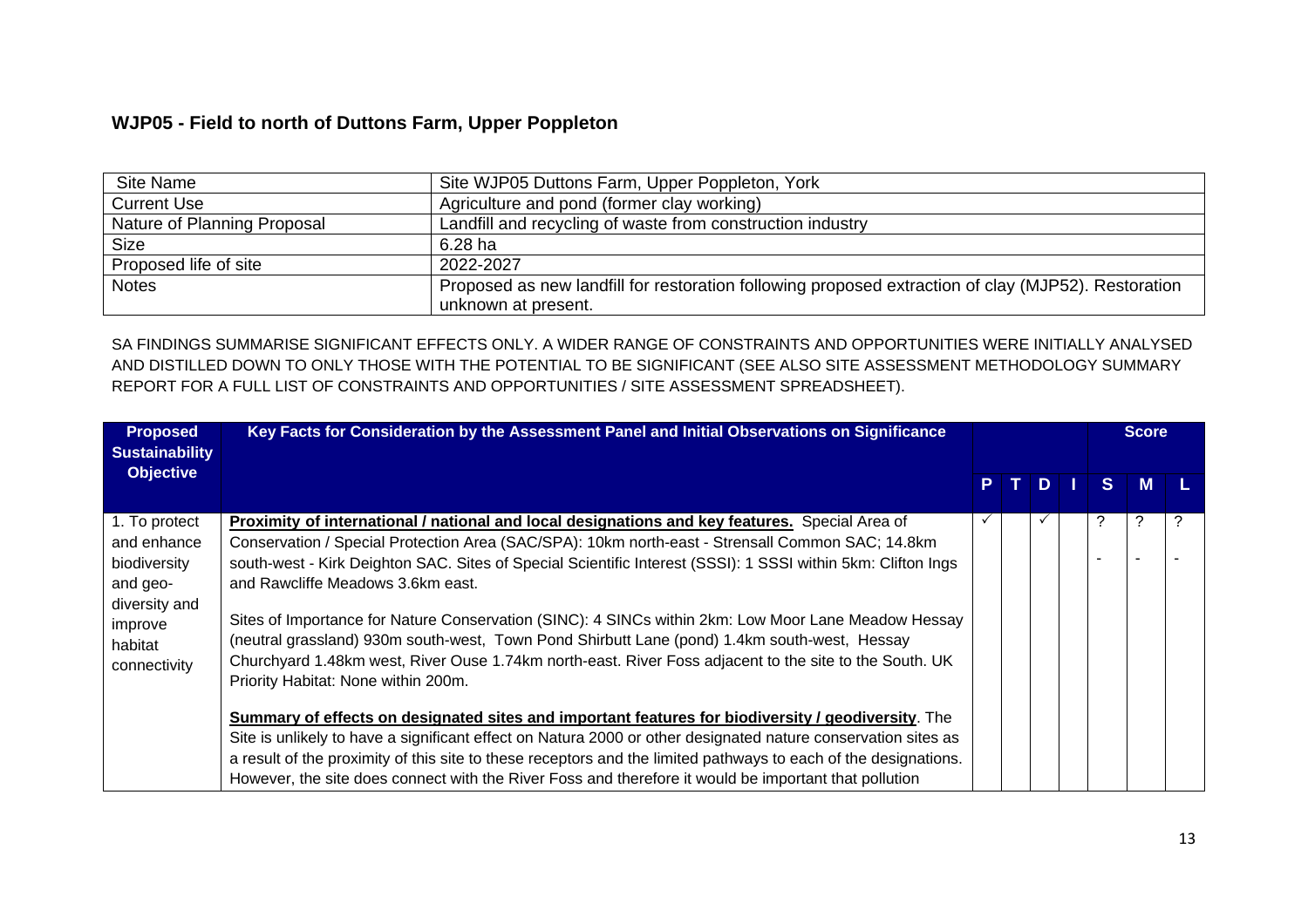| <b>Proposed</b><br><b>Sustainability</b>                                                   | Key Facts for Consideration by the Assessment Panel and Initial Observations on Significance                                                                                                                                                                                                                                                                                                                                                                                                                                                                                                                                                                                                                                                                                                                                                                                                                                                                                                                                                                                                                                                                                                                                                                                                                                                                                                       |     |         |              | <b>Score</b> |   |
|--------------------------------------------------------------------------------------------|----------------------------------------------------------------------------------------------------------------------------------------------------------------------------------------------------------------------------------------------------------------------------------------------------------------------------------------------------------------------------------------------------------------------------------------------------------------------------------------------------------------------------------------------------------------------------------------------------------------------------------------------------------------------------------------------------------------------------------------------------------------------------------------------------------------------------------------------------------------------------------------------------------------------------------------------------------------------------------------------------------------------------------------------------------------------------------------------------------------------------------------------------------------------------------------------------------------------------------------------------------------------------------------------------------------------------------------------------------------------------------------------------|-----|---------|--------------|--------------|---|
| <b>Objective</b>                                                                           |                                                                                                                                                                                                                                                                                                                                                                                                                                                                                                                                                                                                                                                                                                                                                                                                                                                                                                                                                                                                                                                                                                                                                                                                                                                                                                                                                                                                    | T I | $D$   1 | <sub>S</sub> | M            |   |
|                                                                                            | arising as a result of landfill does not occur.<br>The site is bordered by hedgerows and currently contains a pond which may provide habitats for animals<br>such as farm birds. Any new landfill activity in this location may cause disturbance to the biodiversity in this<br>location. Further understanding of this would be required to understand the impacts in the long-term.<br>There is some potential for the site to be restored more positively for biodiversity (without the need for inert<br>material) for instance through restoration to a wetland and the restoration of a pond. On balance, there is<br>potential for this to have uncertain / minor negative effects depending on the scale of development and<br>biodiversity in close proximity to the site.                                                                                                                                                                                                                                                                                                                                                                                                                                                                                                                                                                                                               |     |         |              |              |   |
| 2. To enhance<br>or maintain<br>water quality<br>and improve<br>efficiency of<br>water use | Proximity of water quality / quantity receptors. The site is within Nitrate Vulnerable Zones for surface<br>water and groundwater. It also falls within the Humber River Basin District, specifically within the Swale,<br>Nidd, Ure and Ouse Catchment. The River Foss runs through the site. This area is called "Foss Dike from<br>Source to The Foss'. This stretch of the river is of moderate ecological quality. It is not assessed for its<br>chemical quality. The site lies within the aquifer catchment of the Sherwood Sandstone. Groundwater<br>quality is current quantitatively good and the chemical quality is Poor (deteriorating).<br>CAMS: Surface water is available at least 50% of the time. Restrictions on abstraction licenses may apply<br>in low flows.<br><b>Summary of effects on water quality.</b> Because the site is within an NVZ, surface and groundwater may<br>be vulnerable due to run-off or leachate from the landfill waste management facility. In addition, there is an<br>existing pond (although it is assumed this would be drained and filled under MJP52) and an existing<br>pathway into the River Foss to the southern end of the site. However, as the site would deal with inert<br>waste there are unlikely to be significant issues. In addition, it is assumed that the environmental permitting<br>system would adequately control risks. |     |         | $\Omega$     | $\Omega$     | 0 |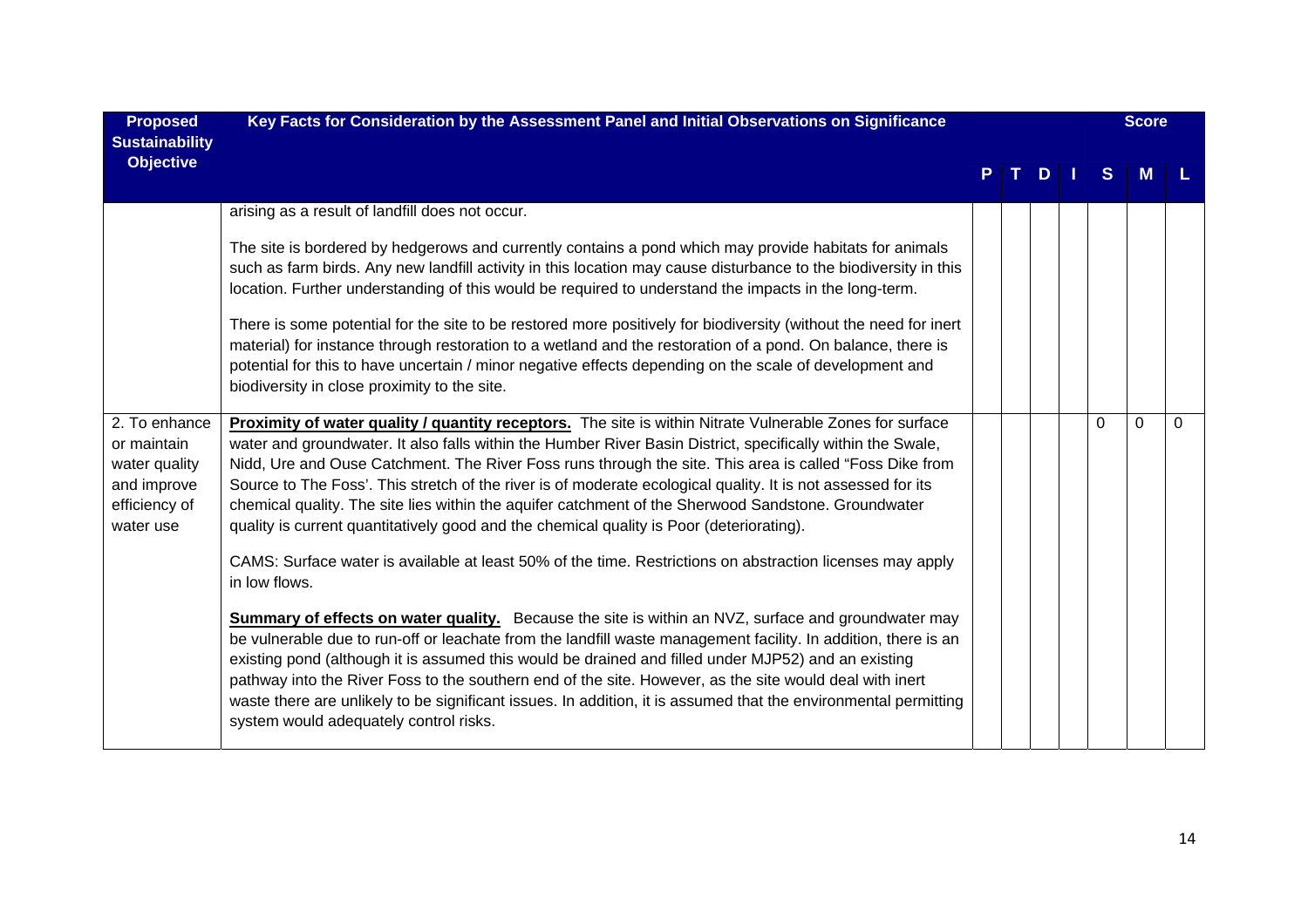| <b>Proposed</b><br><b>Sustainability</b>                          | Key Facts for Consideration by the Assessment Panel and Initial Observations on Significance                                                                                                                                                                                                                                                                                                                                                                                                                                                                                                                                                                                                                                                                                                       |   |   |              |   | <b>Score</b> |          |
|-------------------------------------------------------------------|----------------------------------------------------------------------------------------------------------------------------------------------------------------------------------------------------------------------------------------------------------------------------------------------------------------------------------------------------------------------------------------------------------------------------------------------------------------------------------------------------------------------------------------------------------------------------------------------------------------------------------------------------------------------------------------------------------------------------------------------------------------------------------------------------|---|---|--------------|---|--------------|----------|
| <b>Objective</b>                                                  |                                                                                                                                                                                                                                                                                                                                                                                                                                                                                                                                                                                                                                                                                                                                                                                                    | т | D |              | S | M            |          |
| 3. To reduce<br>transport<br>miles and<br>associated<br>emissions | Proximity of transport receptors Site is 100m of the A59 between Harrogate and York; Access:<br>Confirmed to be as existing which is via Kettlewell Lane onto Newlands Lane then onto A59; Light<br>Vehicles: 2-4 two-way daily movements (estimate); HGV vehicles: 10-14 two-way daily movements<br>(estimate).                                                                                                                                                                                                                                                                                                                                                                                                                                                                                   |   |   | $\checkmark$ | 0 | $\mathbf 0$  | $\Omega$ |
| from transport<br>and                                             | Net change in daily two-way trip generations: Light vehicles: 2 to 4; HGVs: 10-14. Traffic assessment<br>rating: red.                                                                                                                                                                                                                                                                                                                                                                                                                                                                                                                                                                                                                                                                              |   |   |              |   |              |          |
| encourage the<br>use of                                           | PROW: None                                                                                                                                                                                                                                                                                                                                                                                                                                                                                                                                                                                                                                                                                                                                                                                         |   |   |              |   |              |          |
| sustainable<br>modes of<br>transportation                         | Rail: 400m south / nearest known railhead: circa 22km south; Strategic Road: 100m north of A59 /900m<br>south along roads; Canal / Freight waterway: 1.75 km north-east (River Ouse).                                                                                                                                                                                                                                                                                                                                                                                                                                                                                                                                                                                                              |   |   |              |   |              |          |
|                                                                   | <b>Summary of effects on transport.</b> As this is dependent on MJP52 it is assumed that improvements to<br>access etc. would already have been made. The additional traffic effects from this landfill exercise are<br>thought to be largely insignificant, though if this site were to be a landfill without MJP52 first occurring first<br>the same major negative assessment as highlighted in MJP52 applies. A transport assessment and travel                                                                                                                                                                                                                                                                                                                                                |   |   |              |   |              |          |
|                                                                   | plan would be required to demonstrate this.                                                                                                                                                                                                                                                                                                                                                                                                                                                                                                                                                                                                                                                                                                                                                        |   |   |              |   |              |          |
| 4. To protect<br>and improve<br>air quality                       | Proximity of air quality receptors. The site is within 4.5km of the York City Centre and Leeman Road<br>AQMAs (to the East of the site). The village of Upper Poppleton is within 2km of the site with the nearest<br>property within 1km (270m) to the east of the site. A school and playing fields lie 1.3 km east in Upper<br>Poppleton.                                                                                                                                                                                                                                                                                                                                                                                                                                                       | ✓ |   | $\checkmark$ | 0 | $\mathbf 0$  | 0        |
|                                                                   | Summary of effects on air quality. Air quality may be impacted as a result of the proposed future use of<br>this site, though due to the low level of traffic this is thought to be an insignificant impact. In addition,<br>landfill could produce dust which would need to be appropriately managed. This may have associated<br>negative effects on air quality. The main receptor of this would the properties within proximity (Duttons<br>Farmhouse) and the western edge of Poppleton Village as well as properties facing onto the A59 and outer<br>York ring-road (cumulative effect with other traffic). Following the landfill, it is likely that effects on air<br>quality would significantly reduce, subject to final use of the site. It is likely that in the long-term this would |   |   |              |   |              |          |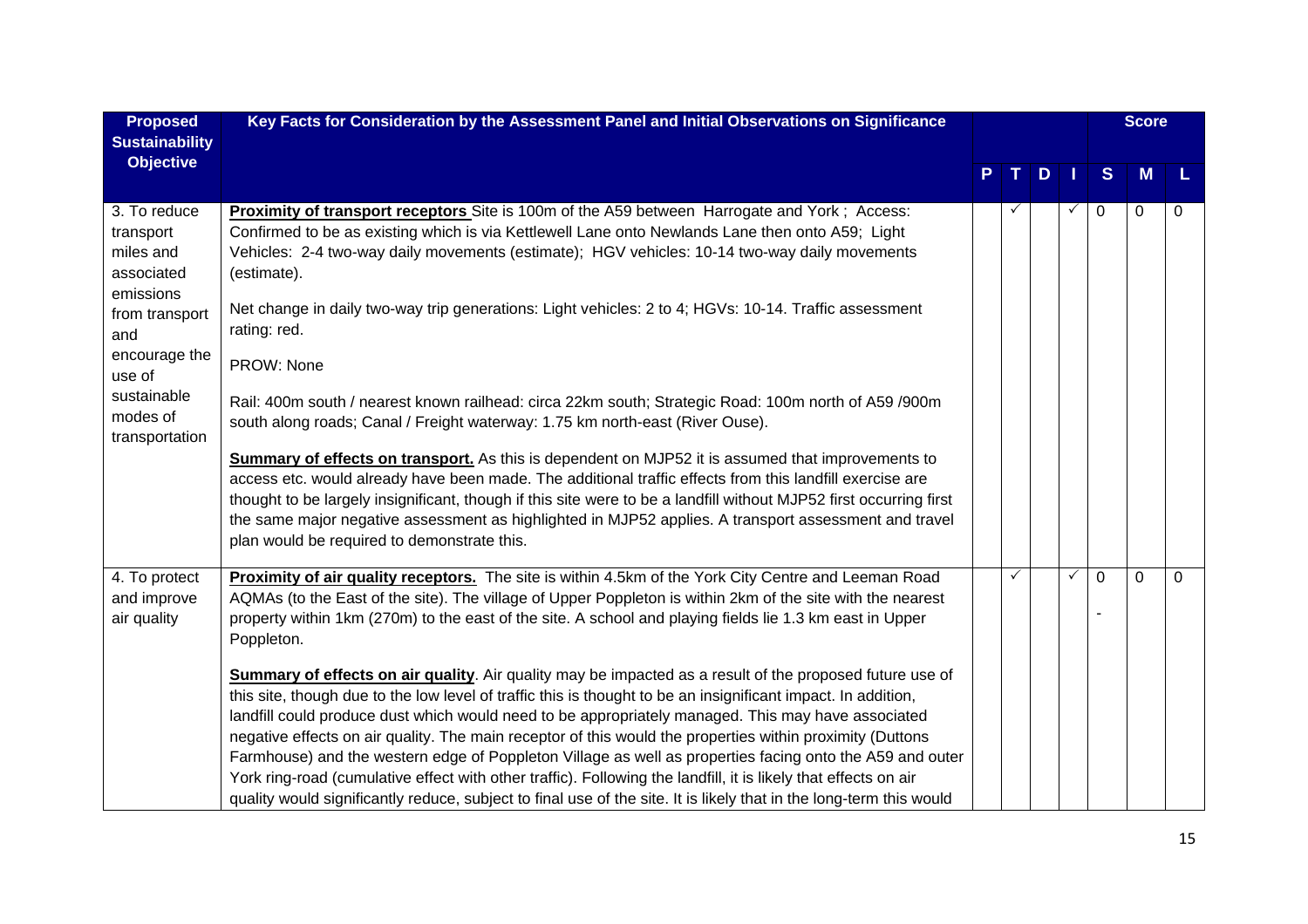| <b>Proposed</b><br><b>Sustainability</b>                    | Key Facts for Consideration by the Assessment Panel and Initial Observations on Significance                                                                                                                                                                                                                                                                                                                                                                                                                                                                                                                                                |              |   |              |   |              | <b>Score</b> |  |  |
|-------------------------------------------------------------|---------------------------------------------------------------------------------------------------------------------------------------------------------------------------------------------------------------------------------------------------------------------------------------------------------------------------------------------------------------------------------------------------------------------------------------------------------------------------------------------------------------------------------------------------------------------------------------------------------------------------------------------|--------------|---|--------------|---|--------------|--------------|--|--|
| <b>Objective</b>                                            |                                                                                                                                                                                                                                                                                                                                                                                                                                                                                                                                                                                                                                             |              |   | D.           |   | <sub>S</sub> |              |  |  |
|                                                             | become neutral.<br>Any impacts on the AQMAs due to lorry routes taken would need to be considered for any application that                                                                                                                                                                                                                                                                                                                                                                                                                                                                                                                  |              |   |              |   |              |              |  |  |
| 5. To use soil<br>and land                                  | comes forward.<br>Proximity of soil and land receptors This area is a former clay quarry. It is surrounded by grade 3<br>agricultural land.                                                                                                                                                                                                                                                                                                                                                                                                                                                                                                 | $\checkmark$ | ✓ | $\checkmark$ |   | 0            | $+$          |  |  |
| efficiently and<br>safeguard or<br>enhance their<br>quality | <b>Summary of effects on soil / land.</b> Waste management of this kind can result in some contamination of<br>soils due to leachate and surface run-off of contaminated water from the waste. However, given that this<br>would be a former clay quarry, problems associated with leachate may be reduced as this is used as a<br>material to line landfill sites. Landfill also has implications on land take though this impact has been<br>attributed to MJP52 so is not counted again here.                                                                                                                                            |              |   |              |   | ?            |              |  |  |
|                                                             | On balance, the effect of this use on the proposed site may are uncertain and insignificant to minor<br>negative based upon the potential risk for contamination at a new landfill site. However in the longer term,<br>restoration will be to agriculture of forestry, which is beneficial.                                                                                                                                                                                                                                                                                                                                                |              |   |              |   |              |              |  |  |
| 6. Reduce the<br>causes of<br>climate                       | <b>Proximity of factors relevant to exacerbating climate change.</b> The site is bounded by hedgerows and<br>surrounded by predominantly arable uses.                                                                                                                                                                                                                                                                                                                                                                                                                                                                                       |              |   |              | ✓ | $\ddot{}$    | $+$          |  |  |
| change                                                      | <b>Summary of effects on climate change</b> Proposal for this site to be used as a waste management facility<br>for landfill may have a mixed effect on climate change. There may be small scale negative effects as a<br>result of increased transportation to the site as a result of this use. Vehicle movements would be the<br>predominant mode of transport to and from this facility. There is potential for these journeys to have cross<br>boundary effects as well should this attract landfill from other authorities. Gases produced as a result of<br>landfill would be insignificant as the site would deal with inert waste. |              |   |              |   |              |              |  |  |
|                                                             | On the other hand, recycling waste generally reduces greenhouse gases through reducing the carbon<br>footprint of the wastes handled.                                                                                                                                                                                                                                                                                                                                                                                                                                                                                                       |              |   |              |   |              |              |  |  |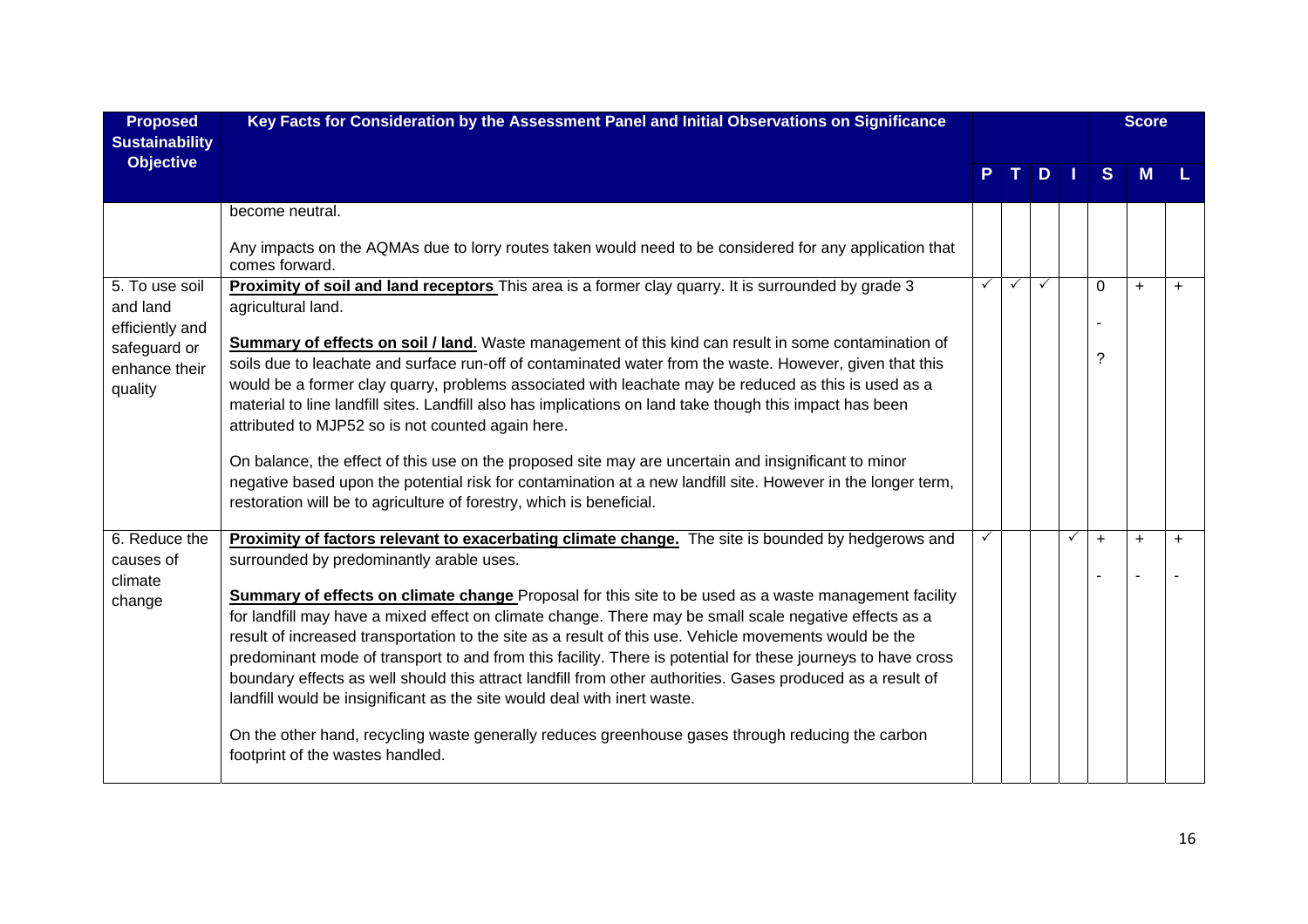| <b>Proposed</b><br><b>Sustainability</b>                             | Key Facts for Consideration by the Assessment Panel and Initial Observations on Significance                                                                                                                                                                                                                                                                                                                                                                                                                                                                                                                                                                                                                                                                                                                                                                                                                                                                                                                                                                                                                                                                                                                                                                                                                                                                                                         |   |   |              |               | <b>Score</b>                       |  |
|----------------------------------------------------------------------|------------------------------------------------------------------------------------------------------------------------------------------------------------------------------------------------------------------------------------------------------------------------------------------------------------------------------------------------------------------------------------------------------------------------------------------------------------------------------------------------------------------------------------------------------------------------------------------------------------------------------------------------------------------------------------------------------------------------------------------------------------------------------------------------------------------------------------------------------------------------------------------------------------------------------------------------------------------------------------------------------------------------------------------------------------------------------------------------------------------------------------------------------------------------------------------------------------------------------------------------------------------------------------------------------------------------------------------------------------------------------------------------------|---|---|--------------|---------------|------------------------------------|--|
| <b>Objective</b>                                                     |                                                                                                                                                                                                                                                                                                                                                                                                                                                                                                                                                                                                                                                                                                                                                                                                                                                                                                                                                                                                                                                                                                                                                                                                                                                                                                                                                                                                      |   | D |              | S             |                                    |  |
|                                                                      | Positive and negative effects predicted.                                                                                                                                                                                                                                                                                                                                                                                                                                                                                                                                                                                                                                                                                                                                                                                                                                                                                                                                                                                                                                                                                                                                                                                                                                                                                                                                                             |   |   |              |               |                                    |  |
| 7. To respond<br>and adapt to<br>the effects of<br>climate<br>change | <b>Proximity of factors relevant to the adaptive capacity<sup>3</sup> of a site.</b> The site does not lie within or<br>adjacent to a designated green corridor. No nature conservation designations are within close proximity.<br>The site lies predominantly within flood zone 1 although the River Foss borders the site the south. Land<br>adjacent to the river is categorised as FZ3 (high flood risk) and flood zone 2.<br>Summary of effects on climate change adaptation. Whilst the site has an area of high flood risk/river to<br>the southern end of the site, it is not anticipated to exacerbate the risk of flooding in the short term as this<br>area could be avoided. There may be some impacts in the longer term as currently there is a pond in the<br>old clay pit. Landfill may change the drainage regime in the localised area which may have a minor<br>adverse effect on flood risk in the immediate vicinity. However, in the longer term landfill operations may<br>venture closer to the areas of flood risk, and future flood zone 2 could behave more like present flood zone<br>3 under climate change. This site would be categorised as less vulnerable development.<br>Overall, the effects on this objective are likely to be minor negative although there is some uncertainty as<br>to any effects on the drainage regime by changing the site to landfill. | ✓ | ✓ | $\checkmark$ | $\Omega$<br>? | $\sim$<br>$\overline{\phantom{0}}$ |  |

 $^3$  Adaptive capacity is defined as the ability of a system to adjust to climate change to moderate potential; damage or take advantage of opportunities (adapted from CARE International, 2015. Adaptive Capacity [URL: http://www.careclimatechange.org/tk/integration/en/key\_concepts/adaptive\_capacity.html ]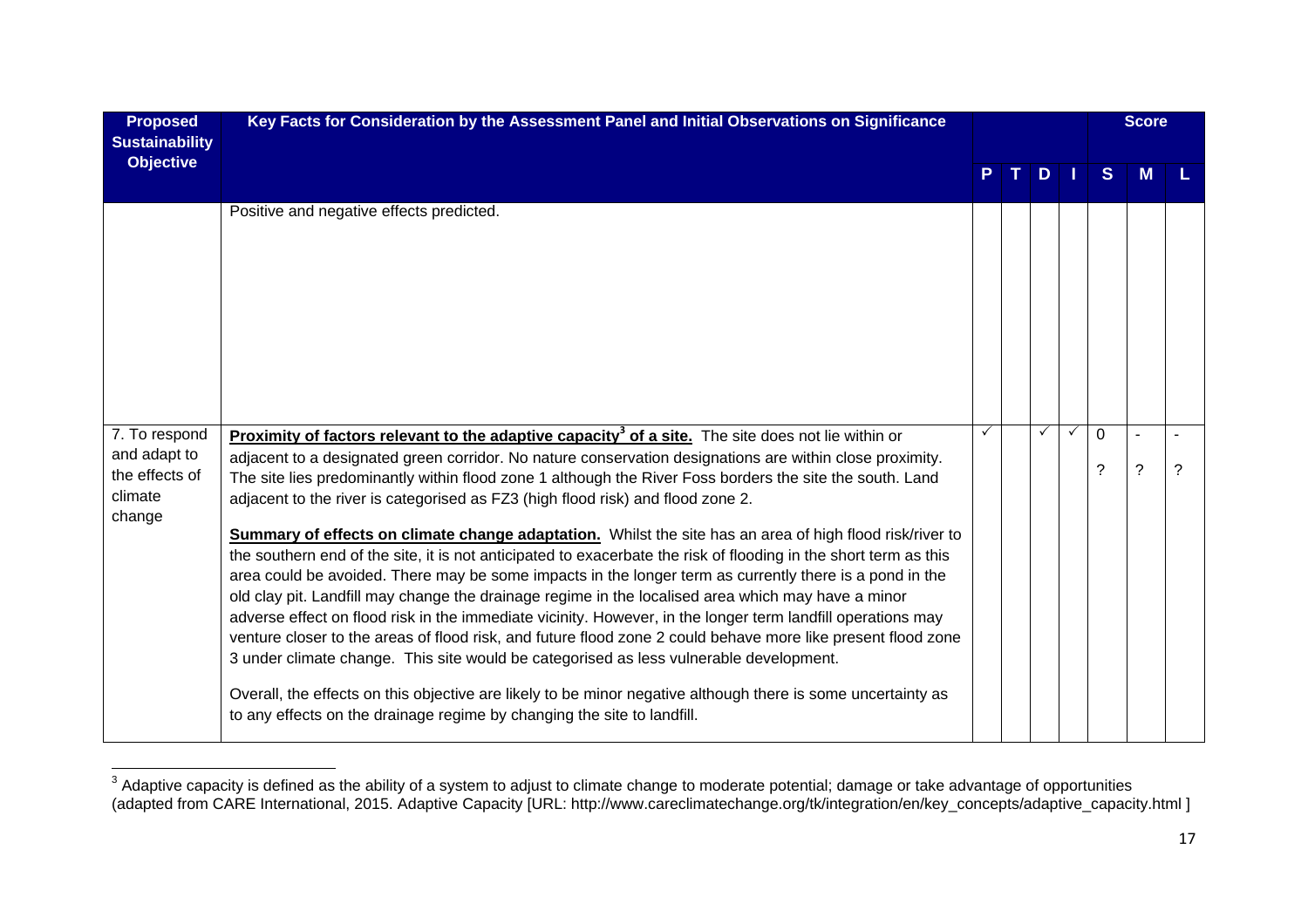| <b>Proposed</b><br><b>Sustainability</b>                                                                                                    | Key Facts for Consideration by the Assessment Panel and Initial Observations on Significance                                                                                                                                                                                                                                                                                                                                                                                                                                                                                                                                                            |              |              |           | <b>Score</b>          |           |
|---------------------------------------------------------------------------------------------------------------------------------------------|---------------------------------------------------------------------------------------------------------------------------------------------------------------------------------------------------------------------------------------------------------------------------------------------------------------------------------------------------------------------------------------------------------------------------------------------------------------------------------------------------------------------------------------------------------------------------------------------------------------------------------------------------------|--------------|--------------|-----------|-----------------------|-----------|
| <b>Objective</b>                                                                                                                            |                                                                                                                                                                                                                                                                                                                                                                                                                                                                                                                                                                                                                                                         |              | D            | S.        | <b>M</b>              |           |
| 8. To minimise<br>the use of<br>resources and<br>encourage<br>their re-use<br>and<br>safeguarding                                           | <b>Proximity of factors relevant to the resource usage of a site.</b> No spatial factors identified.<br>Summary of effects on resource usage. Managing waste through landfill does not help to manage<br>waste sustainably as it is part of the lower tier of the waste management hierarchy. It would be necessary<br>to ensure that only waste that could not be recycled or reused is landfilled in this location to minimise<br>negative effects associated within minimising resource use. Recycling of construction waste is also<br>proposed, which is positive.<br>Overall this site is considered to have positive to minor negative effects.  |              | ✓            | $\ddot{}$ | $+$<br>$\blacksquare$ | $\ddot{}$ |
| 9. To minimise<br>waste<br>generation<br>and prioritise<br>management<br>of waste as<br>high up the<br>waste<br>hierarchy as<br>practicable | Proximity of factors relevant to the resource usage of a site. No spatial factors identified.<br>Summary of effects on resource usage. Managing waste through landfill does not help to manage<br>waste sustainably as it is part of the lower tier of the waste management hierarchy. It would be necessary<br>to ensure that only waste that could not be recycled or reused is landfilled in this location to minimise<br>negative effects associated within minimising resource use. Recycling of construction waste is also<br>proposed however, which is positive.<br>Overall this site is considered to have positive to minor negative effects. | $\checkmark$ | $\checkmark$ | $\ddot{}$ | $\ddot{}$             | $+$       |
| $10.$ To<br>conserve or<br>enhance the<br>historic<br>environment<br>and its setting,<br>cultural                                           | Proximity of historic environment receptors. There are no other notable heritage assets within 1km of<br>the site. The Upper Poppleton Conservation Area is 1.2 km east. The site is outside of the Historic<br>Character and Setting areas as identified in the City of York Greenbelt Appraisal (2003 and subsequent<br>amendments).<br>Registered Parks and Gardens: Beningbrough Hall (Grade 2, ID 1,001,057) 4.2km north; Registered<br>Battlefields: Battle of Marston Moor 3.9km west.                                                                                                                                                           | ✓            | $\checkmark$ | ?         | 0<br>$\tilde{?}$      | 0<br>?    |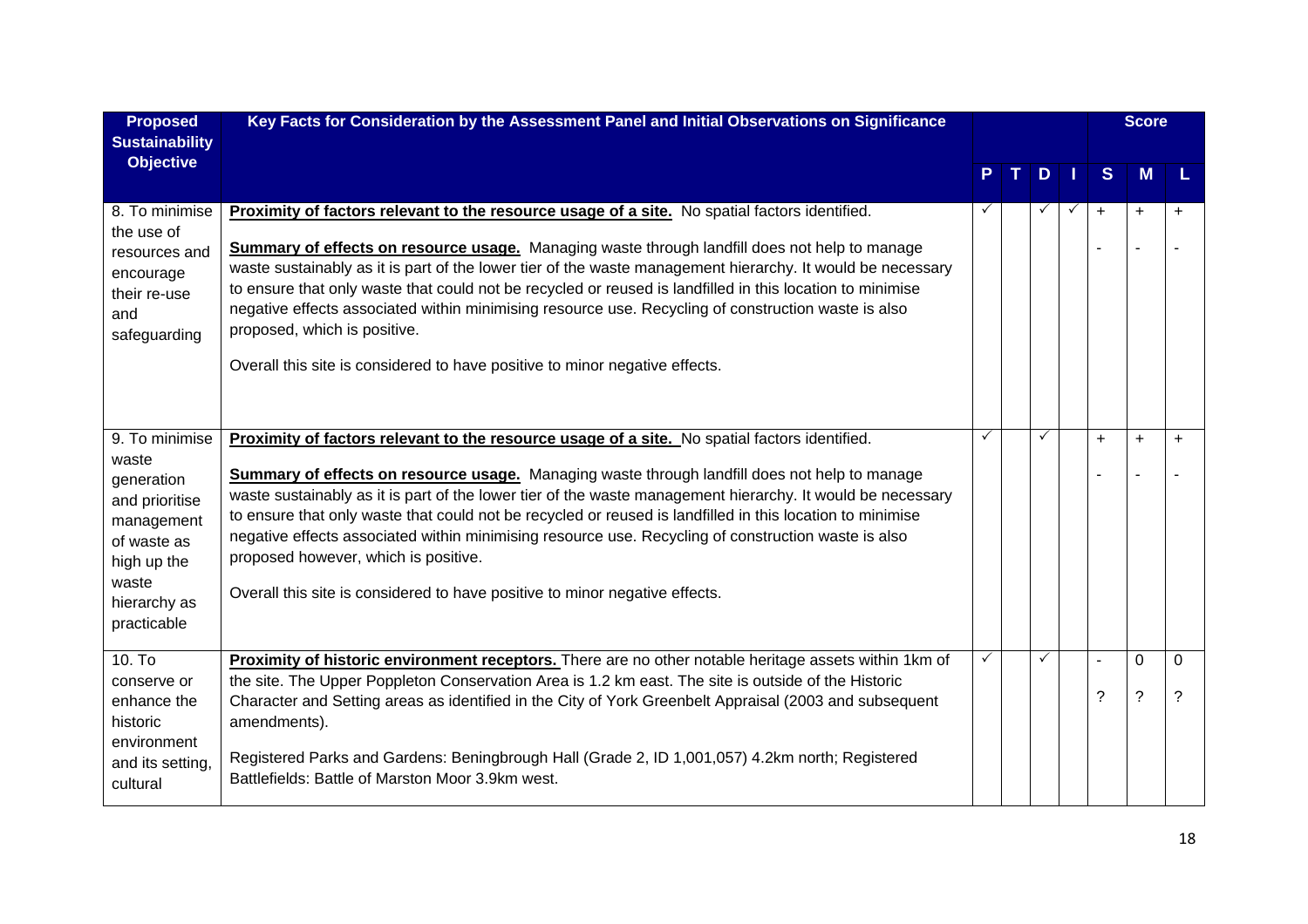| <b>Proposed</b><br><b>Sustainability</b>                                                            | Key Facts for Consideration by the Assessment Panel and Initial Observations on Significance                                                                                                                                                                                                                                                                                                                                                                                                                                                                                                                                                                                                                                                                                                                                                                                                                                                                                                                                                                                                                                                                                                                                                                                                                                                                                                                                                                                                                                        |              |    |              | <b>Score</b>            |                                  |
|-----------------------------------------------------------------------------------------------------|-------------------------------------------------------------------------------------------------------------------------------------------------------------------------------------------------------------------------------------------------------------------------------------------------------------------------------------------------------------------------------------------------------------------------------------------------------------------------------------------------------------------------------------------------------------------------------------------------------------------------------------------------------------------------------------------------------------------------------------------------------------------------------------------------------------------------------------------------------------------------------------------------------------------------------------------------------------------------------------------------------------------------------------------------------------------------------------------------------------------------------------------------------------------------------------------------------------------------------------------------------------------------------------------------------------------------------------------------------------------------------------------------------------------------------------------------------------------------------------------------------------------------------------|--------------|----|--------------|-------------------------|----------------------------------|
| <b>Objective</b>                                                                                    |                                                                                                                                                                                                                                                                                                                                                                                                                                                                                                                                                                                                                                                                                                                                                                                                                                                                                                                                                                                                                                                                                                                                                                                                                                                                                                                                                                                                                                                                                                                                     |              | D. | <sub>S</sub> | <b>M</b>                |                                  |
| heritage and<br>character                                                                           | HLC: According to the HLC map the site is in an area of defined as: Broad Type: Enclosed Land and HLC<br>Type: Unknown Planned Enclosure. This is a large area of parliamentary enclosure which consists of<br>medium sized regular fields defined by straight ditches. This area has significant legibility and dates<br>between 1750 and 1850. This is mainly part of Moor Monkton between 1786 and 1787.<br><b>Summary of effects on the historic environment.</b> Whilst there has formerly been clay working on this<br>site, it is currently used as a pond/agricultural land. Any effects may be in relation to character and setting<br>as you approach York and from the village of Upper Poppleton (part of which is a Conservation Area) and<br>as a result of increased traffic movements and visibility of any new management facilities. Design of the<br>management facilities would need to consider visibility of the site to ensure that this does not dominate the<br>existing landscape and affect the setting of York / Upper Poppleton.<br>Archaeological impacts are unlikely due to the former use of the site and its assumed further working<br>under MJP52.<br>Following the landfill use as part of the restoration for the site, it is likely that effects would significantly<br>reduce where they arise in relation to setting, subject to final use and landform of the site (proposed to be<br>agriculture or forestry). It is likely that in the long-term this would result in a neutral effect. |              |    |              |                         |                                  |
| 11. To protect<br>and enhance<br>the quality and<br>character of<br>landscapes<br>and<br>townscapes | Proximity of landscape / townscape receptors and summary of character. The site is located within<br>the Draft Green Belt as per the City of York Local Plan Preferred Options (2013). It is located within the<br>National Character Area 'Vale of York'. The North Yorkshire and York Landscape Character Assessment<br>places this site in landscape character type 28: 'Vale farmland with plantation woodland and heathland<br>(farmed lowland and valley landscapes). This is identified as a relatively low-lying undulating vale<br>landscape enclosed to the west by rising landscape of Magnesian Limestone Ridge landscape character<br>type and to the east by the Wooded Hills and Valleys and Chalk Wolds landscape character types. It is<br>identified to have a moderate visual sensitivity overall as there is a strong sense of openness and a result<br>of the topography although plantations woodland does disrupt views. There is also a moderate ecological<br>sensitivity and moderate sensitivity to the landscape and cultural elements as in places there are historic                                                                                                                                                                                                                                                                                                                                                                                                                                  | $\checkmark$ |    | 0            | 0<br>$\overline{\cdot}$ | $\overline{0}$<br>$\overline{?}$ |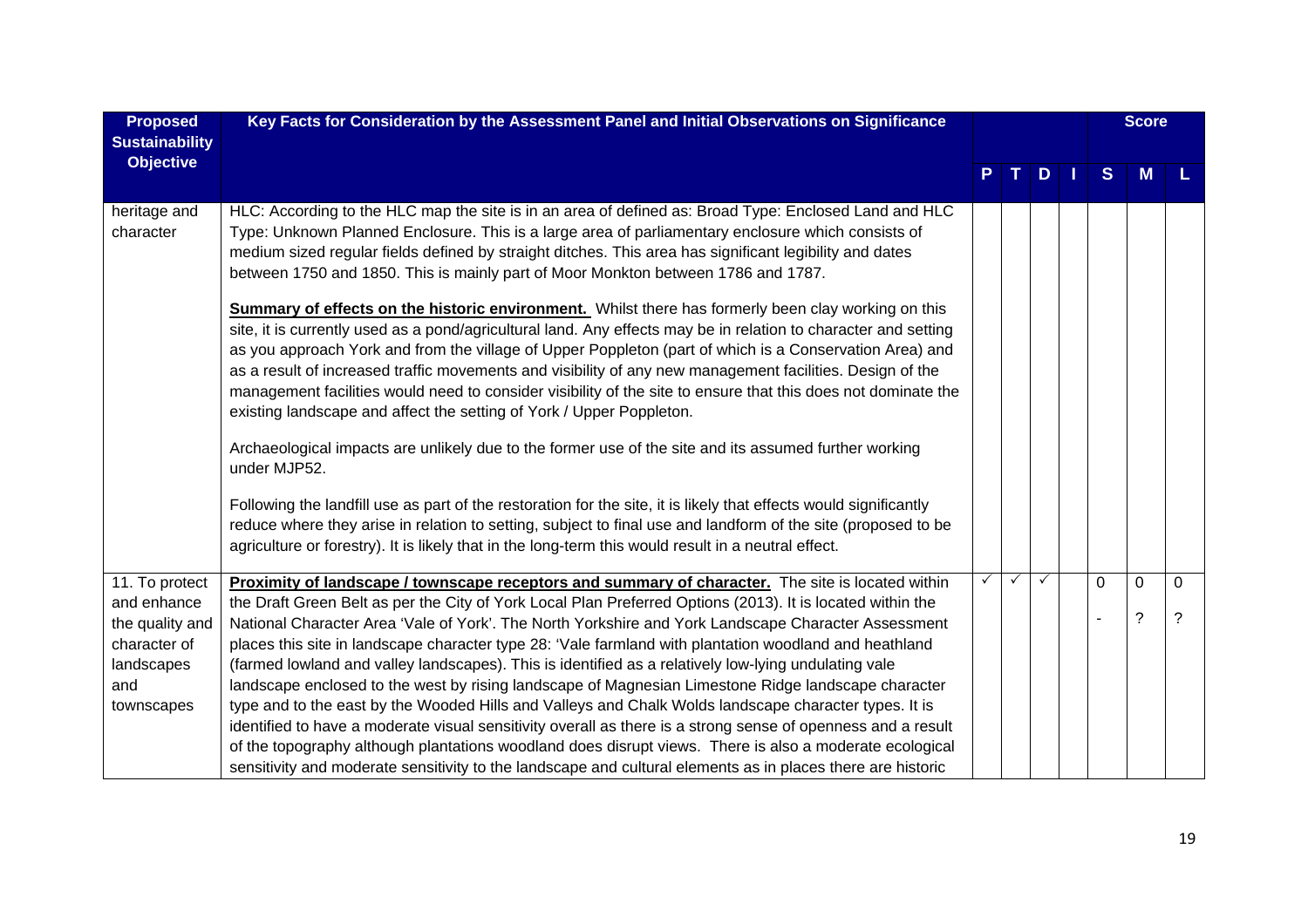| <b>Proposed</b><br><b>Sustainability</b><br><b>Objective</b> | Key Facts for Consideration by the Assessment Panel and Initial Observations on Significance                                                                                                                                                                                                                                                                                                                                                                                                                                                                                         |  | D |  |    | <b>Score</b> |  |
|--------------------------------------------------------------|--------------------------------------------------------------------------------------------------------------------------------------------------------------------------------------------------------------------------------------------------------------------------------------------------------------------------------------------------------------------------------------------------------------------------------------------------------------------------------------------------------------------------------------------------------------------------------------|--|---|--|----|--------------|--|
|                                                              |                                                                                                                                                                                                                                                                                                                                                                                                                                                                                                                                                                                      |  |   |  | S. | м            |  |
|                                                              | landscape patterns compromised by modern development and infrastructure.                                                                                                                                                                                                                                                                                                                                                                                                                                                                                                             |  |   |  |    |              |  |
|                                                              | <b>Summary of effects on landscape / townscape</b> This site is surrounded by hedgerows which provides<br>some screening of the site to the A59, although these do look patchy in some locations facing Upper<br>Poppleton village.                                                                                                                                                                                                                                                                                                                                                  |  |   |  |    |              |  |
|                                                              | The proposal for landfill is unlikely to have major significant effects on the landscape subject to the scale<br>and design of additional facilities. Any effects may be in relation to character and setting as a result of<br>increased traffic movements adjacent to the existing small village of Upper Poppleton and visibility of any<br>activity in relation to the landfill operations. Design of any management facilities would need to consider<br>visibility of the site to ensure that this does not dominate the existing landscape and affect the setting of<br>York. |  |   |  |    |              |  |
|                                                              | It is likely that the full restoration of the site may have a positive effect by restoring the landscape to<br>conceal the former clay working area. This will depend upon the final restoration of the site following its<br>use as a landfill location.                                                                                                                                                                                                                                                                                                                            |  |   |  |    |              |  |
|                                                              | A key area of uncertainty is would there be enough top soil on site to restore the site (particularly if the site<br>was not restored before)? And will there be enough material for inert landfill to restore the site? (Would<br>there be a problem with supply of landfill material?)                                                                                                                                                                                                                                                                                             |  |   |  |    |              |  |
|                                                              | On balance the effects of this proposed use at Duttons Farm is likely to be neutral to minor negative<br>becoming more uncertain in the long-term, subject to the scale and proposals for restoration on the site.                                                                                                                                                                                                                                                                                                                                                                   |  |   |  |    |              |  |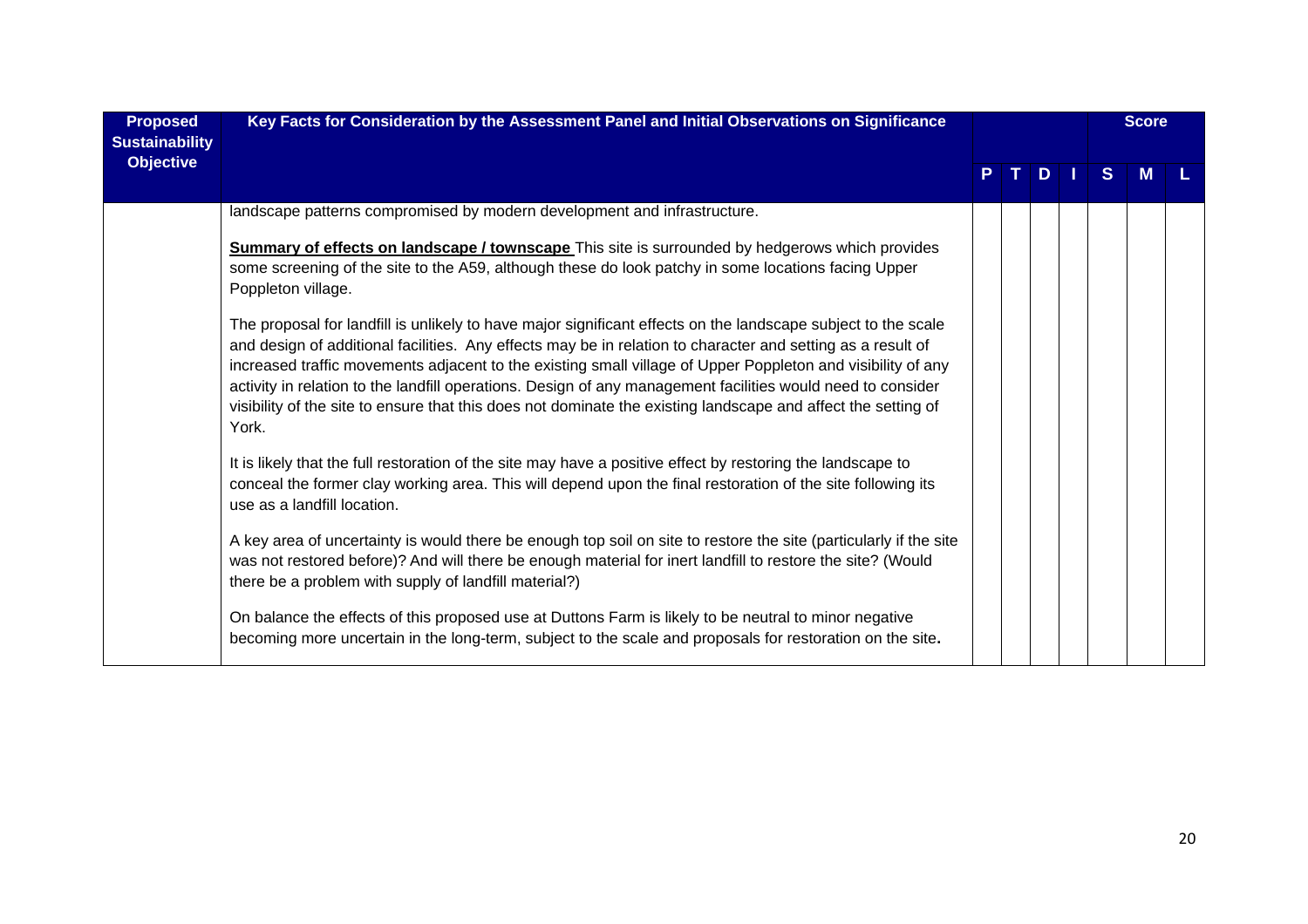| <b>Proposed</b><br><b>Sustainability</b>                                                | Key Facts for Consideration by the Assessment Panel and Initial Observations on Significance                                                                                                                                                                                                                                                                                                                                                                                                                                                                                                                                                                                                                                                                                                                                                                                                                                                                                                                                                                                                                                                                                                                                                                                                                                                                                                                                          |  |    |              |                | <b>Score</b> |          |
|-----------------------------------------------------------------------------------------|---------------------------------------------------------------------------------------------------------------------------------------------------------------------------------------------------------------------------------------------------------------------------------------------------------------------------------------------------------------------------------------------------------------------------------------------------------------------------------------------------------------------------------------------------------------------------------------------------------------------------------------------------------------------------------------------------------------------------------------------------------------------------------------------------------------------------------------------------------------------------------------------------------------------------------------------------------------------------------------------------------------------------------------------------------------------------------------------------------------------------------------------------------------------------------------------------------------------------------------------------------------------------------------------------------------------------------------------------------------------------------------------------------------------------------------|--|----|--------------|----------------|--------------|----------|
| <b>Objective</b>                                                                        |                                                                                                                                                                                                                                                                                                                                                                                                                                                                                                                                                                                                                                                                                                                                                                                                                                                                                                                                                                                                                                                                                                                                                                                                                                                                                                                                                                                                                                       |  | D. |              | <sub>S</sub>   | M            |          |
| 12. Achieve<br>sustainable<br>economic<br>growth and<br>create and<br>support jobs      | Proximity of factors relevant to sustainable economic growth. Site is close to the A59 and City of<br>York giving it good access to construction materials.<br><b>Summary of effects on sustainable economic growth.</b> The proposal for this site may have a minor<br>positive effect on the local economy. Landfill is likely to require the creation of a small number of jobs<br>although the scale of this is likely to be low. It is likely to be similar to the clay working on the site as<br>proposed (in MJP52).<br>Overall, it is considered that this is likely to have a neutral to minor positive effect for the duration the site is<br>in use.                                                                                                                                                                                                                                                                                                                                                                                                                                                                                                                                                                                                                                                                                                                                                                       |  |    | $\checkmark$ | 0<br>$\ddot{}$ | $\Omega$     | $\Omega$ |
| 13. Maintain<br>and enhance<br>the viability<br>and vitality of<br>local<br>communities | Proximity of factors relevant to community vitality / viability. Duttons Farmhouse is 250m from the<br>edge of the site. Other dwellings in close proximity are along Newlands Lane within 350m. The site is<br>1.2km west of Upper Poppleton, and circa 2.5km from the city of York. The new local plan for York is still in<br>production. The existing 2005 local plan concentrates development on brownfield land within the built up<br>urban area and urban extensions. Outside of defined settlement limits planning permission will only be<br>given for development appropriate to the Green Belt or the open countryside. Upper Poppleton has,<br>however, been defined as an action area where planning permission will not be granted for development<br>that could prejudice the implementation of their redevelopment. Checks on the York Proposals Map show<br>this site as being reasonably distant from allocations or policies, with an area including an employment<br>allocation and open space >400m south-east.<br><b>Summary of effects on vitality / viability</b> Job opportunities are likely to be limited as a result of the<br>proposed use. The proposal for waste management is unlikely to benefit the immediate settlements in any<br>significant way. The site is equally unlikely to hinder tourism. Overall, it is considered that the effects of<br>these proposals are insignificant / neutral. |  |    |              | $\Omega$       | $\Omega$     | $\Omega$ |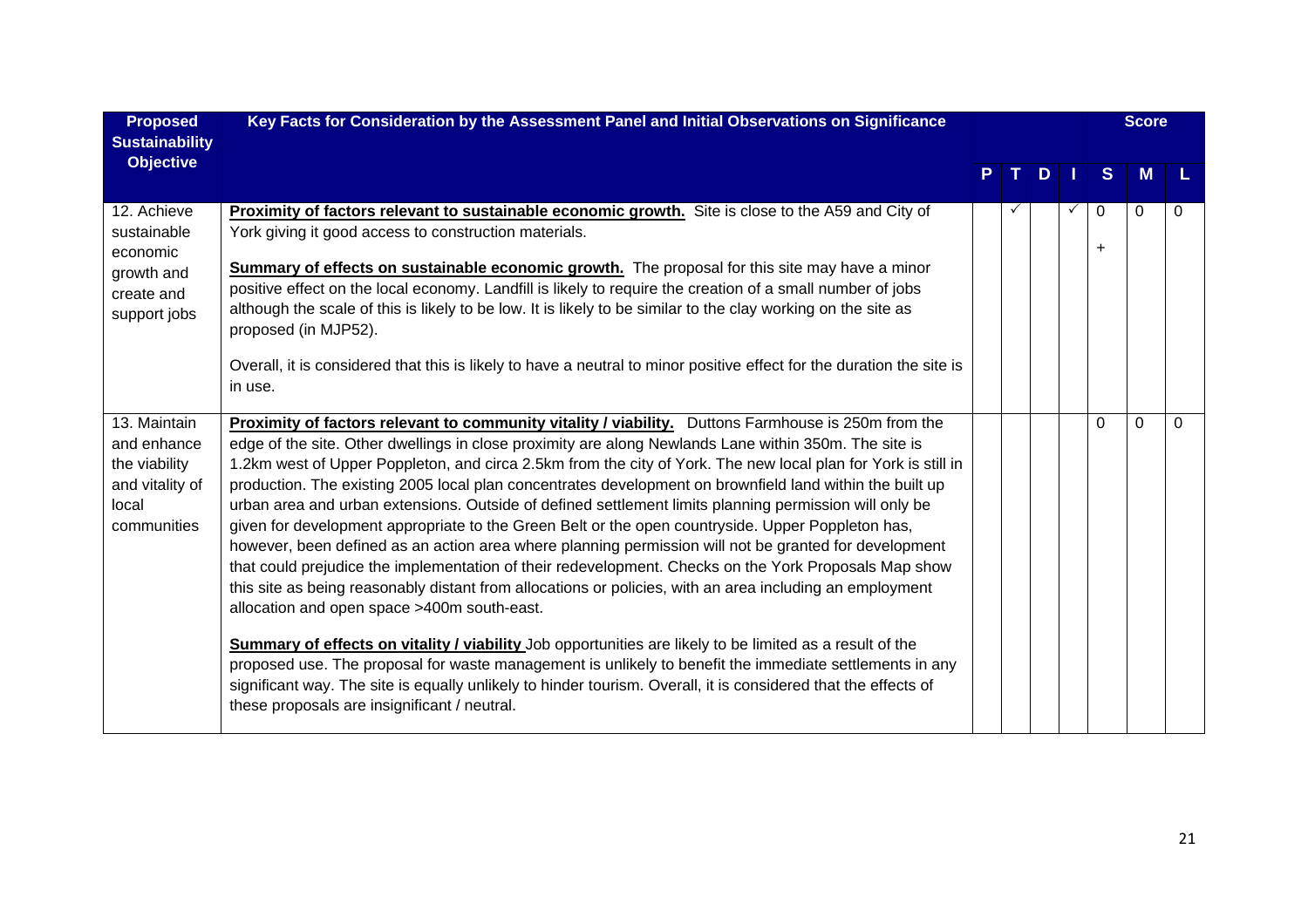| <b>Proposed</b><br><b>Sustainability</b>                                                        | Key Facts for Consideration by the Assessment Panel and Initial Observations on Significance                                                                                                                                                                                                                                                                                                                                                                                                                                                                                                                                                                                                                                                                                                                                                                                                                                                                                                                                                                                                                                                                                                |              |   |              |              | <b>Score</b> |             |
|-------------------------------------------------------------------------------------------------|---------------------------------------------------------------------------------------------------------------------------------------------------------------------------------------------------------------------------------------------------------------------------------------------------------------------------------------------------------------------------------------------------------------------------------------------------------------------------------------------------------------------------------------------------------------------------------------------------------------------------------------------------------------------------------------------------------------------------------------------------------------------------------------------------------------------------------------------------------------------------------------------------------------------------------------------------------------------------------------------------------------------------------------------------------------------------------------------------------------------------------------------------------------------------------------------|--------------|---|--------------|--------------|--------------|-------------|
| <b>Objective</b>                                                                                |                                                                                                                                                                                                                                                                                                                                                                                                                                                                                                                                                                                                                                                                                                                                                                                                                                                                                                                                                                                                                                                                                                                                                                                             |              | D |              | <sub>S</sub> | M            |             |
| 14. To provide<br>opportunities<br>to enable<br>recreation,<br>leisure and<br>learning          | Proximity to recreation, leisure and learning receptors. There are no Public Rights of Way or leisure<br>facilities within proximity of the site. Within 1km of the site is Upper Poppleton Village Green although<br>there is no direct pathway to access this in the village.<br>Summary of effects on recreation, leisure and learning. Using this site for landfill / recycling is unlikely<br>to have significant effects on opportunities for recreation, leisure and learning.                                                                                                                                                                                                                                                                                                                                                                                                                                                                                                                                                                                                                                                                                                       |              |   |              | 0            | 0            | $\Omega$    |
| 15. To protect<br>and improve<br>the wellbeing,<br>health and<br>safety of local<br>communities | <b>Proximity to population / community receptors / factors relevant to health and wellbeing.</b> York<br>hospital is approximately 6km from the site. The village of Upper Poppleton is within 2km of the site with<br>the nearest property within 1km to the east of the site.<br><b>Summary of effects on health and wellbeing</b> This site is predominantly set away from residential areas<br>within access of a private track. Whilst this will help to minimise issues concerning safety, protocols would<br>need to be in place to be precautionary.<br>Without mitigation, noise, dust and light from the site may also have a low level impact on the village<br>nearby.<br>A fully restored site following the landfill should decrease in amenity effects.<br>If this submission were approved without MJP52 being approved, safety impacts from traffic would be<br>major negative in the short term for the same reasons as the MJP52 assessment. However this scenario<br>would seem unlikely.<br>On balance, it is predicted that the proposals on this site may be predominantly neutral but also a slight<br>minor negative effect for the operational period of the site | $\checkmark$ |   | $\checkmark$ | $\Omega$     | $\Omega$     | $\mathbf 0$ |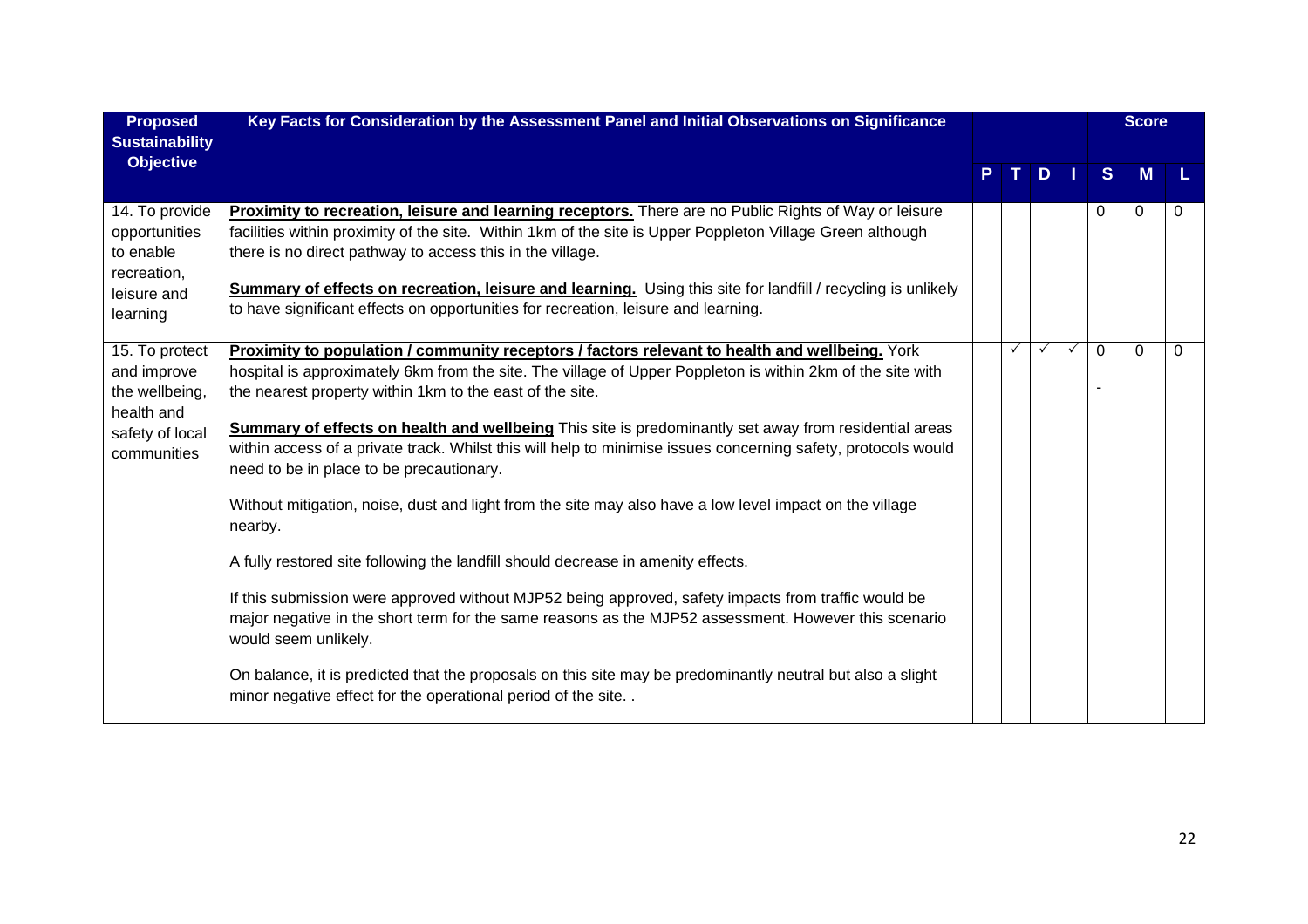| <b>Proposed</b><br><b>Sustainability</b>                                                                                 | Key Facts for Consideration by the Assessment Panel and Initial Observations on Significance                                                                                                                                                                                                                                                                                                                                                                                                                                                                                                                                                                                                                                                                                                                                                                                                                                                                                                                                                                                                                                                                                                                                                                     |   |   |              |              |              | <b>Score</b> |          |
|--------------------------------------------------------------------------------------------------------------------------|------------------------------------------------------------------------------------------------------------------------------------------------------------------------------------------------------------------------------------------------------------------------------------------------------------------------------------------------------------------------------------------------------------------------------------------------------------------------------------------------------------------------------------------------------------------------------------------------------------------------------------------------------------------------------------------------------------------------------------------------------------------------------------------------------------------------------------------------------------------------------------------------------------------------------------------------------------------------------------------------------------------------------------------------------------------------------------------------------------------------------------------------------------------------------------------------------------------------------------------------------------------|---|---|--------------|--------------|--------------|--------------|----------|
| <b>Objective</b>                                                                                                         |                                                                                                                                                                                                                                                                                                                                                                                                                                                                                                                                                                                                                                                                                                                                                                                                                                                                                                                                                                                                                                                                                                                                                                                                                                                                  |   | т | D            |              | <sub>S</sub> | M            |          |
| 16. To<br>minimise flood<br>risk and<br>reduce the<br>impact of<br>flooding                                              | <b>Proximity to flood zones.</b> The site is predominantly within flood zone 1 (low flood risk). However, the<br>River Foss runs through site to the southern end, either side of which is a small area of flood zone 3 (high<br>flood risk) and flood zone 2. The site is predominantly a pond<br><b>Summary of effects on flooding.</b> Whilst the site has an area of high flood risk/river to the southern end<br>of the site, it is not anticipated to exacerbate the risk of flooding in the short term as this area could be<br>avoided. There may be some impacts in the longer term as currently there is a pond in the old clay pit.<br>Landfill may change the drainage regime in the localised area which may have a minor adverse effect on<br>flood risk in the immediate vicinity. However, in the longer term landfill operations may venture closer to<br>the areas of flood risk, and future flood zone 2 could behave more like present flood zone 3 under climate<br>change. This site would be categorised as less vulnerable development.<br>There is a possible need for flood plain compensatory storage if any flood plain is lost through restoration.<br>As with other sites a site specific flood risk assessment would be required. |   |   |              |              | ?            | $\tilde{?}$  |          |
| 17. T <sub>0</sub><br>address the<br>needs of a<br>changing<br>population in<br>a sustainable<br>and inclusive<br>manner | Proximity to factors relevant to the needs of a changing population. No spatial factors identified. The<br>site is also proposed for clay working, which would leave a whole in the ground (site MJP52). Landfill may<br>form part of the restoration strategy to restore this landscape.<br><b>Summary of effects on a changing population.</b> This site would respond to previous uses by infilling the<br>clay pit which may have benefits for landscape in the long-term. This responds well to the overall need for<br>waste management although is unlikely to be significant for the population of York given that it does not<br>promote waste management higher up the waste management hierarchy.                                                                                                                                                                                                                                                                                                                                                                                                                                                                                                                                                     | ✓ |   | $\checkmark$ | $\checkmark$ | $+$          | $\ddot{}$    | $+$<br>? |
| Cumulative<br>effects                                                                                                    | <b>Cumulative / Synergistic effects.</b><br>Planning context: The site is 1.2km west of Upper Poppleton, and circa 2.5km from the city of York. The                                                                                                                                                                                                                                                                                                                                                                                                                                                                                                                                                                                                                                                                                                                                                                                                                                                                                                                                                                                                                                                                                                              |   |   |              |              |              |              |          |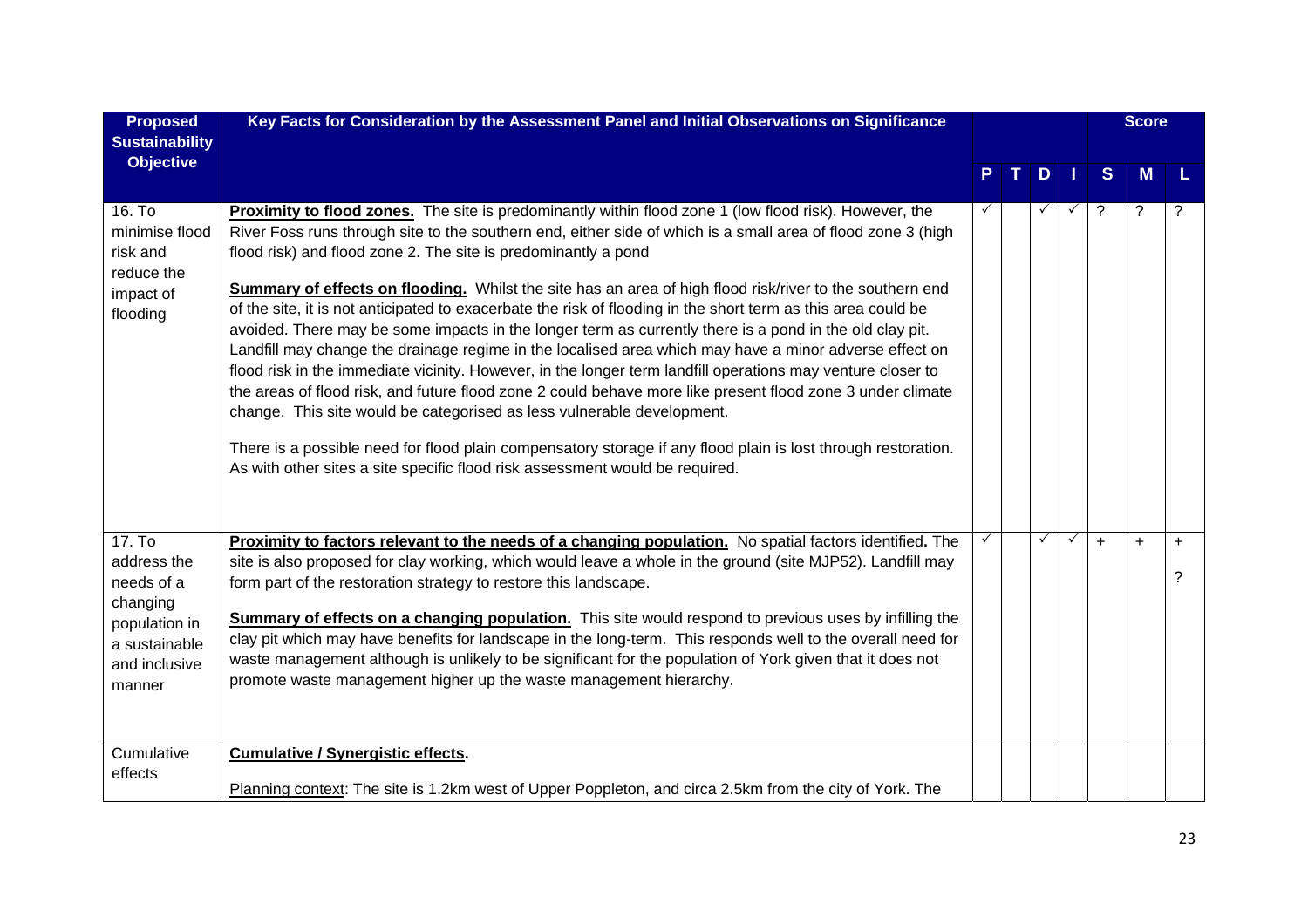| <b>Proposed</b>       | Key Facts for Consideration by the Assessment Panel and Initial Observations on Significance                                                                                                                                                                                                                                                                                                                                                                                                                                                                                                                                                                                                                                                                                                                                                                                                                                                                                                                                                                                                                                                                                                                                               |  |     |              | <b>Score</b> |  |
|-----------------------|--------------------------------------------------------------------------------------------------------------------------------------------------------------------------------------------------------------------------------------------------------------------------------------------------------------------------------------------------------------------------------------------------------------------------------------------------------------------------------------------------------------------------------------------------------------------------------------------------------------------------------------------------------------------------------------------------------------------------------------------------------------------------------------------------------------------------------------------------------------------------------------------------------------------------------------------------------------------------------------------------------------------------------------------------------------------------------------------------------------------------------------------------------------------------------------------------------------------------------------------|--|-----|--------------|--------------|--|
| <b>Sustainability</b> |                                                                                                                                                                                                                                                                                                                                                                                                                                                                                                                                                                                                                                                                                                                                                                                                                                                                                                                                                                                                                                                                                                                                                                                                                                            |  |     |              |              |  |
| <b>Objective</b>      |                                                                                                                                                                                                                                                                                                                                                                                                                                                                                                                                                                                                                                                                                                                                                                                                                                                                                                                                                                                                                                                                                                                                                                                                                                            |  | $D$ | <sub>S</sub> | M            |  |
|                       | new local plan for York is still in production. The existing 2005 local plan concentrates development on<br>brownfield land within the built up urban area and urban extensions. Outside of defined settlement limits<br>planning permission will only be given for development appropriate to the Green Belt or the open<br>countryside. Poppleton has, however, been defined as an action area where planning permission will not<br>be granted for development that could prejudice the implementation of their redevelopment. Checks on the<br>York Proposals Map show this site as being reasonably distant from allocations or policies, with an area<br>including an employment allocation and open space >400m south-east.<br>Other Joint Minerals and Waste Plan Sites: Within 2km only WJP11 is present 1.6km south. Just outside of<br>the search area at 2.1 km south lies Harewood Whin including waste treatment facility, non- hazardous<br>landfill, composting and material recycling. 2 waste transfer stations are situated a little further out at 2.6<br>and 3.5 km south.<br>Historic Minerals and Waste Sites: Within 2km, 1.67km west lies the Hessay Recycling Centre which<br>includes a waste transfer station. |  |     |              |              |  |
|                       |                                                                                                                                                                                                                                                                                                                                                                                                                                                                                                                                                                                                                                                                                                                                                                                                                                                                                                                                                                                                                                                                                                                                                                                                                                            |  |     |              |              |  |
| Limitations /         | All constraints and opportunities identified at step 2 of the Site Assessment Methodology have been considered.                                                                                                                                                                                                                                                                                                                                                                                                                                                                                                                                                                                                                                                                                                                                                                                                                                                                                                                                                                                                                                                                                                                            |  |     |              |              |  |
| data gaps             | Uncertainties in relation to on-site biodiversity and traffic routing will need to be addressed by any planning application at this site.                                                                                                                                                                                                                                                                                                                                                                                                                                                                                                                                                                                                                                                                                                                                                                                                                                                                                                                                                                                                                                                                                                  |  |     |              |              |  |
|                       | Sequential testing of the site in relation to flood risk is required.                                                                                                                                                                                                                                                                                                                                                                                                                                                                                                                                                                                                                                                                                                                                                                                                                                                                                                                                                                                                                                                                                                                                                                      |  |     |              |              |  |
| <b>Score</b>          |                                                                                                                                                                                                                                                                                                                                                                                                                                                                                                                                                                                                                                                                                                                                                                                                                                                                                                                                                                                                                                                                                                                                                                                                                                            |  |     |              |              |  |
| $++$                  | The Site option is predicted to have major positive effects on the achievement of the SA objective. For example, this may include a significant<br>contribution to issues or receptor of more than local significance, or to several issues or receptors of local significance.                                                                                                                                                                                                                                                                                                                                                                                                                                                                                                                                                                                                                                                                                                                                                                                                                                                                                                                                                            |  |     |              |              |  |
| $\ddot{}$             | The Site option is predicted to have minor positive effects on achievement of the SA objective. For example, this may include a significant                                                                                                                                                                                                                                                                                                                                                                                                                                                                                                                                                                                                                                                                                                                                                                                                                                                                                                                                                                                                                                                                                                |  |     |              |              |  |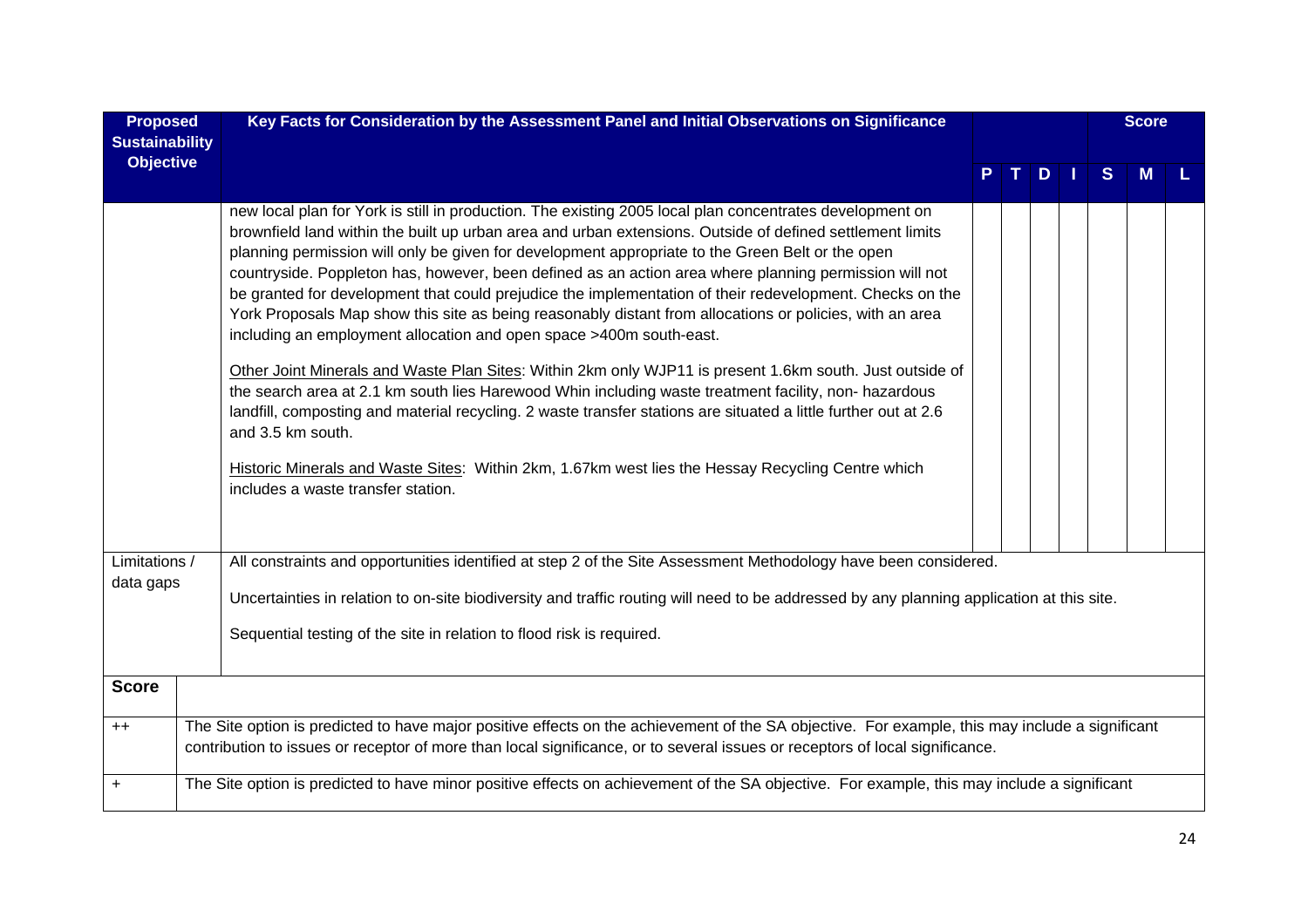| <b>Proposed</b><br><b>Sustainability</b> | Key Facts for Consideration by the Assessment Panel and Initial Observations on Significance                                                                                                                                      |      |  |    | <b>Score</b> |  |
|------------------------------------------|-----------------------------------------------------------------------------------------------------------------------------------------------------------------------------------------------------------------------------------|------|--|----|--------------|--|
| <b>Objective</b>                         |                                                                                                                                                                                                                                   | PTDI |  | S. | M            |  |
|                                          | contribution to an issue or receptor of more local significance.                                                                                                                                                                  |      |  |    |              |  |
| 0                                        | The Site option will have no effect on the achievement of the SA objective <sup>4</sup> .                                                                                                                                         |      |  |    |              |  |
|                                          | The Site option is predicted to have minor negative effects on the achievement of the SA objective. For example, this may include a negative<br>contribution to an issue or receptor of local significance.                       |      |  |    |              |  |
|                                          | The Site option is predicted to have major negative effects on the achievement of the SA objective. For example, this may include a significant<br>negative contribution to an issue or receptor of more than local significance. |      |  |    |              |  |
|                                          | The impact of the Site option on the SA objective is uncertain.                                                                                                                                                                   |      |  |    |              |  |

#### **Mitigation requirements identified through Site Assessment process**

- Design to mitigate impact on ecological issues
- Design to mitigate impact on best and most versatile agricultural land
- Design of development and landscaping of site to mitigate impact on: Conservation Area, York, local landscape features, Green Belt and their respective settings
- Design to include suitable flood risk assessment, attenuation and surface water drainage
- Design to include suitable arrangements for access and local roads
- Appropriate arrangements for control of and mitigation of the effects of noise and dust, etc.
- Appropriate restoration scheme using opportunities for habitat creation and to a use compatible with its location in the Green Belt

<sup>&</sup>lt;sup>4</sup> This includes where there is no clear link between the site SA objective and the site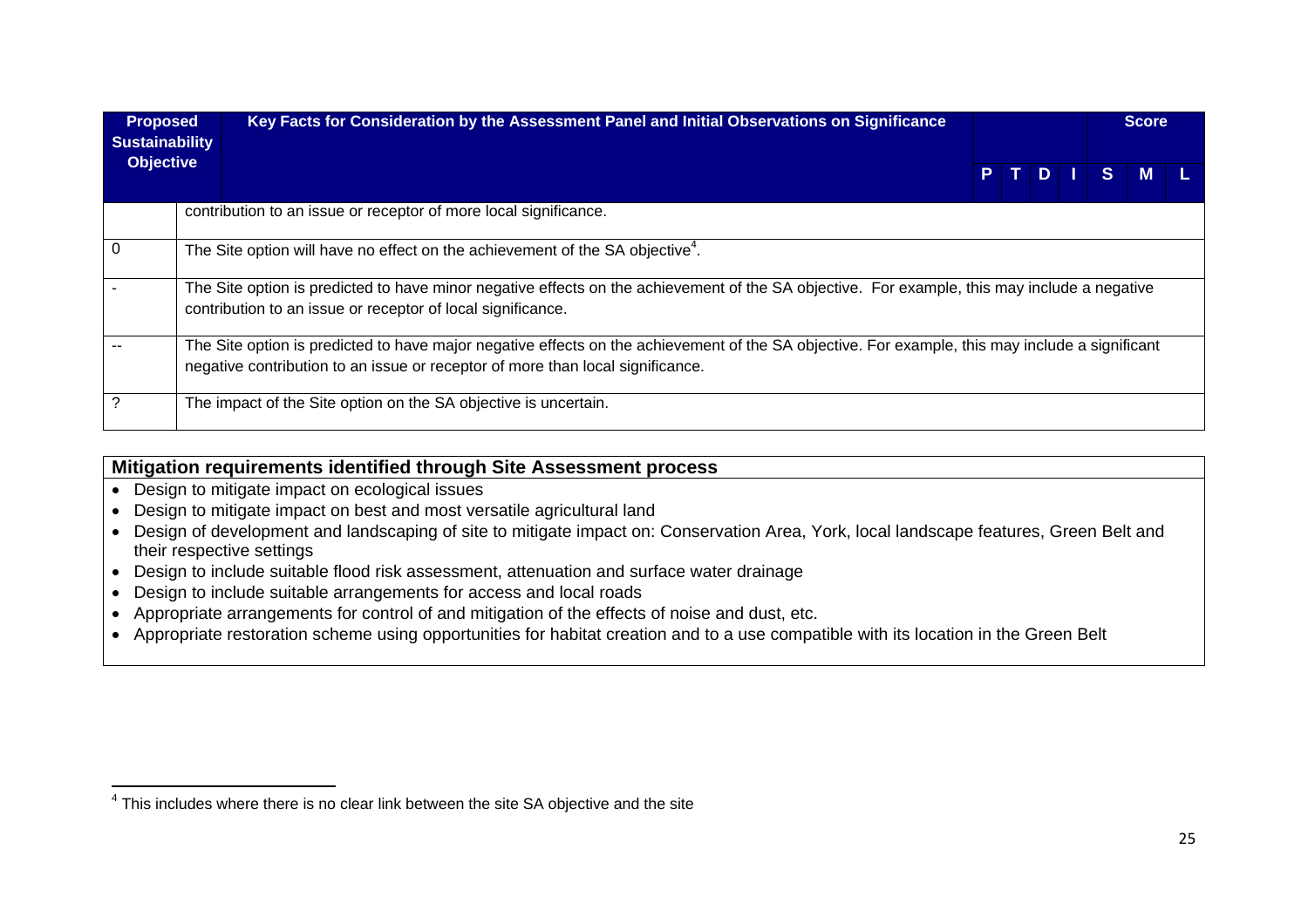## **WJP11 – Harewood Whin, Rufforth**

| Site Name                   | Site WJP11 Harewood Whin, York                                                                      |
|-----------------------------|-----------------------------------------------------------------------------------------------------|
| <b>Current Use</b>          | Waste facility for Landfill, open window composting, recycling (including treatment bulking and     |
|                             | transfer) and liquid waste treatment                                                                |
| Nature of Planning Proposal | Retention of the following facilities beyond 2017; Landfill, open window composting, recycling      |
|                             | (including treatment bulking and transfer) and liquid waste treatment, energy from waste (biomass   |
|                             | and landfill gas utilisation), kerbside recycling and waste transfer operation.                     |
| <b>Size</b>                 | 8.8 ha additional area (103 ha total size area as amended)                                          |
| Proposed life of site       | 15 to 20 years                                                                                      |
| <b>Notes</b>                | Existing waste operation comprises 93.5ha and manages the following wastes: LACW, Commercial        |
|                             | and Industrial, Construction and Demolition, Agricultural Waste, Hazardous Waste (WEEE and          |
|                             | certain liquid wastes). Compost is used in on-site restoration and these operations are currently   |
|                             | limited to end in 2017. An application (13/00041/FULM) for a Materials Recycling Facility and Waste |
|                             | Transfer Station is currently awaiting determination by City of York Council. (WJP11 site boundary  |
|                             | amended to include this area). Restoration not specified.                                           |

SA FINDINGS SUMMARISE SIGNIGICANT EFFECTS ONLY. A WIDER RANGE OF CONSTRAINTS AND OPPORTUNITIES WERE INITIALLY ANALYSED AND DISTILLED DOWN TO ONLY THOSE WITH THE POTENTIAL TO BE SIGNIFICANT (SEE ALSO SITE ASSESSMENT METHODOLOGY SUMMARY REPORT FOR A FULL LIST OF CONSTRAINTS AND OPPORTUNITIES).

| <b>Proposed</b><br><b>Sustainability</b>                        | Key Facts for Consideration by the Assessment Panel and Initial Observations on Significance                                                                                                                                                                                                                                                                                                                                                                                                                                       |  |      |   | <b>Score</b> |  |
|-----------------------------------------------------------------|------------------------------------------------------------------------------------------------------------------------------------------------------------------------------------------------------------------------------------------------------------------------------------------------------------------------------------------------------------------------------------------------------------------------------------------------------------------------------------------------------------------------------------|--|------|---|--------------|--|
| <b>Objective</b>                                                |                                                                                                                                                                                                                                                                                                                                                                                                                                                                                                                                    |  | PTDI |   | S M L        |  |
| 1. To protect                                                   | Proximity of international / national and local designations and key features SAC/SPA: 11km north-                                                                                                                                                                                                                                                                                                                                                                                                                                 |  |      | ✓ |              |  |
| and enhance                                                     | east - Strensall Common SAC; 13.5km west - Kirk Deighton SAC. SSSI: 2 SSSIs within 5km: Clifton Ings                                                                                                                                                                                                                                                                                                                                                                                                                               |  |      |   |              |  |
| biodiversity                                                    | and Rawcliffe Meadows 3.3km north-east; Askham Bog 4km south-east.                                                                                                                                                                                                                                                                                                                                                                                                                                                                 |  |      |   |              |  |
| and geo-<br>diversity and<br>improve<br>habitat<br>connectivity | SINC: 7 SINCs (proposed/current/former) within 2km: Rufforth Field (Neutral Grassland-Candidate SINC)<br>600m south-west; Low Moor Lane Meadow Hessay (neutral grassland) 880m north-west; Grasslands Farm<br>Field (neutral grassland- candidate SINC) 1.48km south-west; Town Pond Shirbutt Lane 1.5km north-west;<br>Hessay Churchyard (Grassland) 1.95km north-west; Westfield School Field (Breck Grassland) 1.75km<br>south-east; Westfield Marsh (acid grassland and marsh) 1.85km south-east. Circa 10% of site covered by |  |      |   |              |  |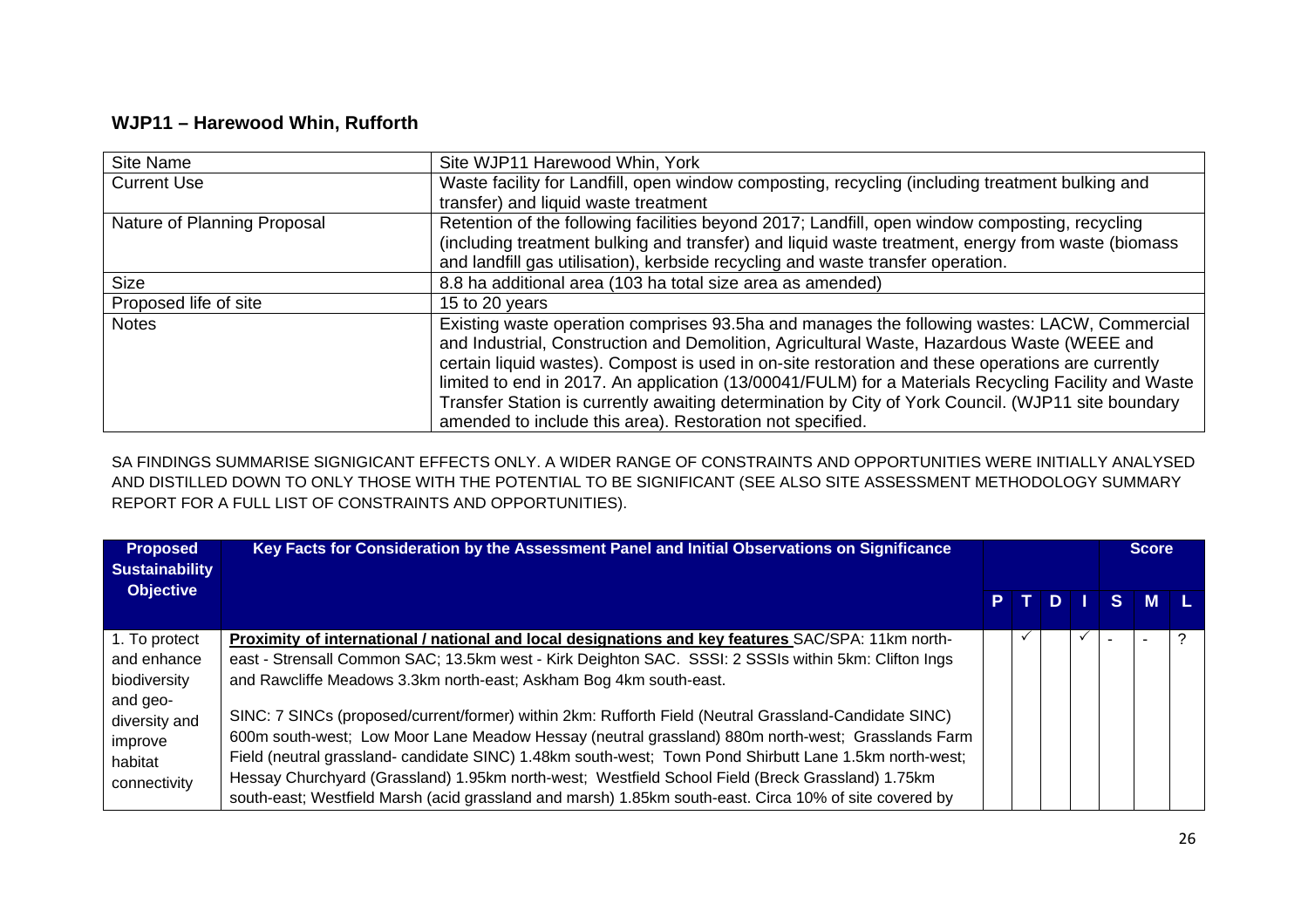| <b>Proposed</b><br><b>Sustainability</b>                                                   | Key Facts for Consideration by the Assessment Panel and Initial Observations on Significance                                                                                                                                                                                                                                                                                                                                                                                                                                                                                                                                                           |  |   |              |                | <b>Score</b> |          |
|--------------------------------------------------------------------------------------------|--------------------------------------------------------------------------------------------------------------------------------------------------------------------------------------------------------------------------------------------------------------------------------------------------------------------------------------------------------------------------------------------------------------------------------------------------------------------------------------------------------------------------------------------------------------------------------------------------------------------------------------------------------|--|---|--------------|----------------|--------------|----------|
| <b>Objective</b>                                                                           |                                                                                                                                                                                                                                                                                                                                                                                                                                                                                                                                                                                                                                                        |  | D |              | S              | <b>M</b>     |          |
|                                                                                            | Priority Habitat Inventory (deciduous woodland). Mainly concentrated in the western and southern area of<br>the site.                                                                                                                                                                                                                                                                                                                                                                                                                                                                                                                                  |  |   |              |                |              |          |
|                                                                                            | The site lies within 2 MOD aerodrome buffer (for Linton on Ouse Aerodrome and RAF Elvington), as well as<br>the buffer for 5 private airfields.                                                                                                                                                                                                                                                                                                                                                                                                                                                                                                        |  |   |              |                |              |          |
|                                                                                            | Summary of effects on designated sites and important features for biodiversity / geodiversity. The<br>Site is unlikely to have a significant effect on Natura 2000 or other designated nature conservation sites as a<br>result of the proximity of this site to the receptors and the limited pathways to each of the designations. The<br>site is already in use as a waste facility and the addition of use (energy from waste (biomass and landfill gas<br>utilisation), kerbside recycling and waste transfer operation) is unlikely to impact on the identified<br>designations.                                                                 |  |   |              |                |              |          |
|                                                                                            | The site does contain deciduous woodland (a Priority Habitat) and is screened by hedgerows, which is likely<br>to support habitats for farmland birds, badgers and potentially bat foraging. Extension of the facilities in this<br>location may incur disturbance impacts from any increased activity at the site. It will therefore be important<br>to ensure that new development is located where impacts to these habitats is minimised. In the long-term,<br>the effects are currently uncertain as this may depend upon the location of any associated further<br>development and frequency of activity at the site.                            |  |   |              |                |              |          |
|                                                                                            | Future restoration will need to consult with the MOD if nature conservation is planned (though site is at the<br>outer limits of aerodrome safeguarding buffers).                                                                                                                                                                                                                                                                                                                                                                                                                                                                                      |  |   |              |                |              |          |
| 2. To enhance<br>or maintain<br>water quality<br>and improve<br>efficiency of<br>water use | Proximity of water quality / quantity receptors. The site is within Nitrate Vulnerable Zones for Surface<br>water and Ground water. It also falls within the Humber River Basin District, specifically within the Swale,<br>Nidd, Ure and Ouse Catchment. The River Foss runs through the site. This area is called "Foss Dike from<br>Source to The Foss'. This stretch of the river is of moderate ecological quality. It is not assessed for its<br>chemical quality. The site lies within the aquifer catchment of the Sherwood Sandstone. Groundwater quality<br>is current quantitatively good and the chemical quality is Poor (deteriorating). |  |   | $\checkmark$ | $\overline{0}$ | $\mathbf 0$  | $\Omega$ |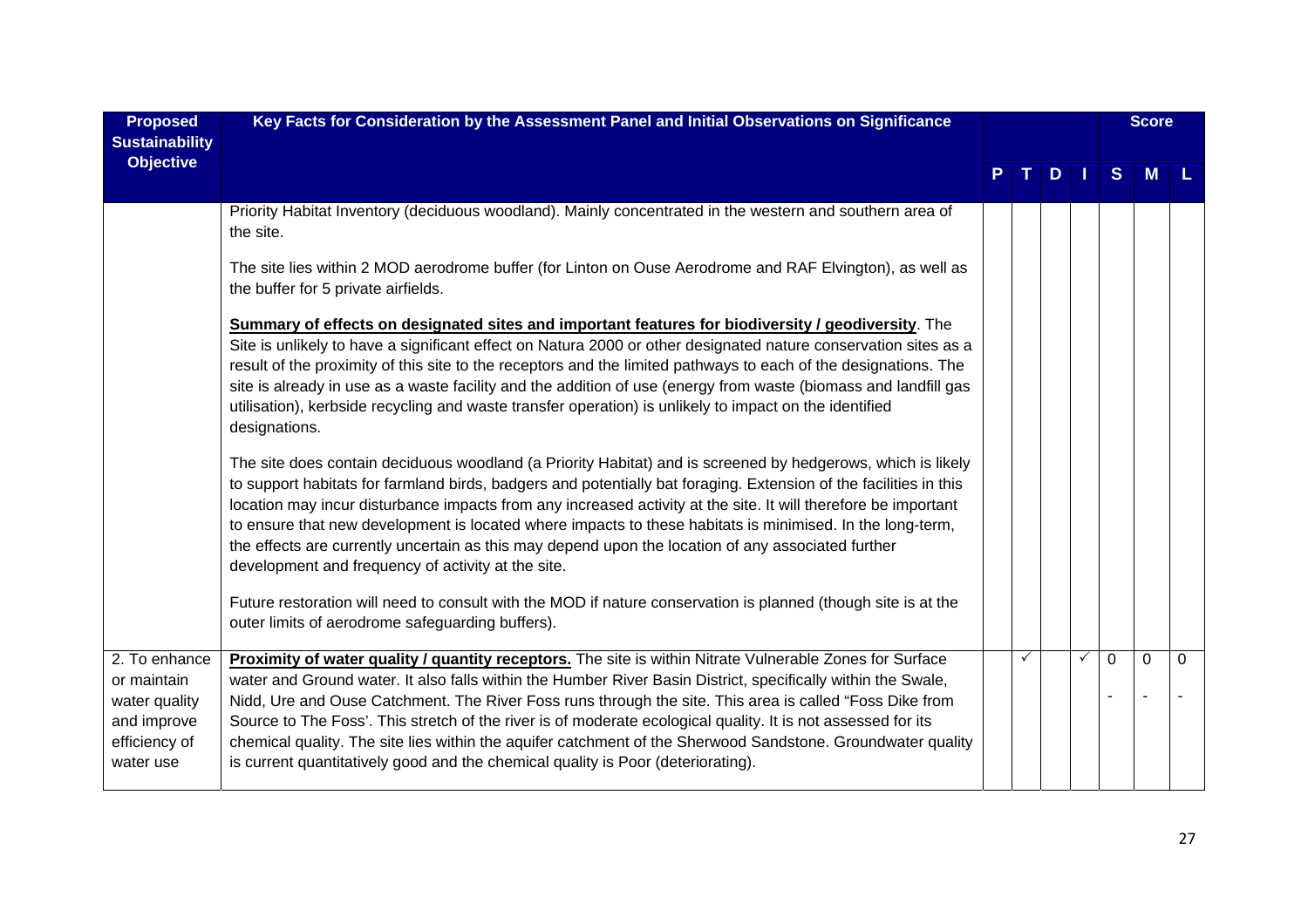| <b>Proposed</b><br><b>Sustainability</b>                                                                                                                           | Key Facts for Consideration by the Assessment Panel and Initial Observations on Significance                                                                                                                                                                                                                                                                                                                                                                                                                                                                                                                                                                                                                                                                                                                                                                                                                                                                                                                                                                                                                |   |               |   |   | <b>Score</b> |   |
|--------------------------------------------------------------------------------------------------------------------------------------------------------------------|-------------------------------------------------------------------------------------------------------------------------------------------------------------------------------------------------------------------------------------------------------------------------------------------------------------------------------------------------------------------------------------------------------------------------------------------------------------------------------------------------------------------------------------------------------------------------------------------------------------------------------------------------------------------------------------------------------------------------------------------------------------------------------------------------------------------------------------------------------------------------------------------------------------------------------------------------------------------------------------------------------------------------------------------------------------------------------------------------------------|---|---------------|---|---|--------------|---|
| <b>Objective</b>                                                                                                                                                   |                                                                                                                                                                                                                                                                                                                                                                                                                                                                                                                                                                                                                                                                                                                                                                                                                                                                                                                                                                                                                                                                                                             |   | $T$ D $\perp$ |   | S | M            |   |
|                                                                                                                                                                    | CAMS: Surface water is available at least 50% of the time. Restrictions on abstraction licenses may apply in<br>low flows.<br><b>Summary of effects on water quality.</b> Because the site is within a NVZ, surface and groundwater may be<br>vulnerable due to run-off or leachate from the waste or as a result of processing the waste on site as well as<br>a result of continued use as a landfill waste management facility. Given that this is an existing site, the scale<br>of impacts may be reduced compared to the development of these facilities elsewhere. It is thought that<br>current strategies for minimising adverse impacts would be retained. Though a new permit may be required.<br>Overall the effects are predicted to be neutral to minor negative over the timeframe of the plan as while<br>existing management strategies and the permitting / pollution control regime will manage impacts to an<br>insignificant level, the proximity to the River Foss means that in the unlikely event of a pollution accident<br>there remains the possibility of ingress to the river. |   |               |   |   |              |   |
| 3. To reduce<br>transport<br>miles and<br>associated<br>emissions<br>from transport<br>and<br>encourage the<br>use of<br>sustainable<br>modes of<br>transportation | Proximity of transport receptors. Site is proximal to both Wetherby and York; Access: Existing access<br>onto Heightlands Lane onto the B1224 running between Wetherby and York; Light vehicles: 30 two way<br>movements (source: application details 13/00041/FULM); HGV vehicles: 267 two-way movements<br>(source: application details 13/00041/FULM); PROW: This site is affected by registered public rights of way<br>which must be kept clear of any obstruction until such time as an alternate route has been provided and<br>confirmed by order.<br>Net change in daily two-way trip generations: Light vehicles: 0; HGVs: 0. Traffic assessment rating: green.<br>Rail: 1.1 km north / nearest known railhead: circa 20km south; Strategic Road: A1237 circa 1km east, A64:<br>circa 4.2km south; Canal / Freight waterway: River Ouse 3.5km east.<br><b>Summary of effects on transport.</b> According to the traffic assessment "Submission WJP11 is for the<br>retention of existing facilities at the Harewood Whin Landfill Site and future expansion to incorporate a                      | ✓ |               | ✓ | ? | ?            | ? |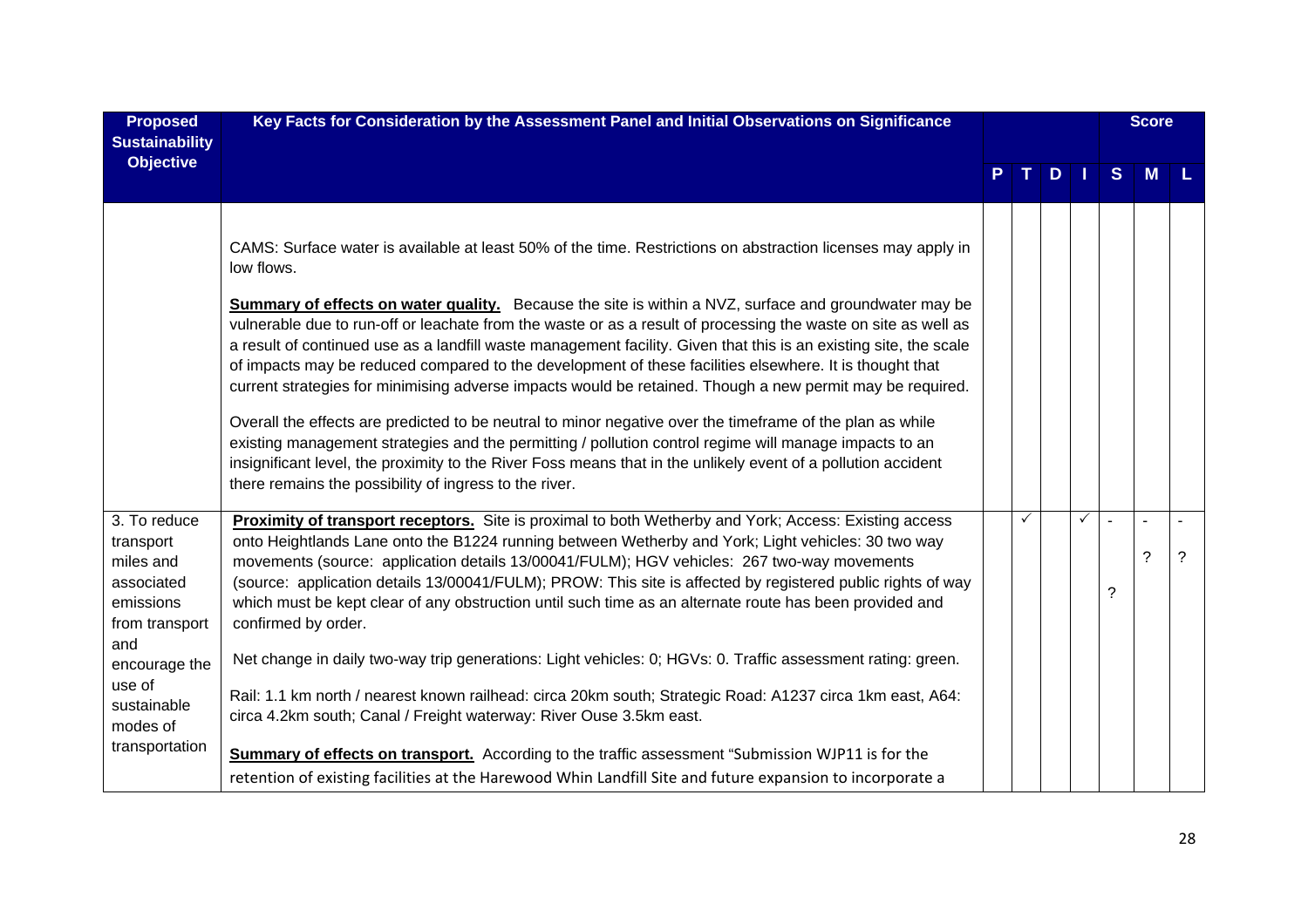| <b>Proposed</b><br><b>Sustainability</b>    | Key Facts for Consideration by the Assessment Panel and Initial Observations on Significance                                                                                                                                                                                                                                                                                                                                                                                                                                                                                                                                                                                                                                                                                                                                                                                                                                                                                                                                                                                                                                                                                                                                                                                                                                                                                                                                                                                                                                                                                                                                                                                                                                                                                                                                                                                         |   |   |   | <b>Score</b> |   |
|---------------------------------------------|--------------------------------------------------------------------------------------------------------------------------------------------------------------------------------------------------------------------------------------------------------------------------------------------------------------------------------------------------------------------------------------------------------------------------------------------------------------------------------------------------------------------------------------------------------------------------------------------------------------------------------------------------------------------------------------------------------------------------------------------------------------------------------------------------------------------------------------------------------------------------------------------------------------------------------------------------------------------------------------------------------------------------------------------------------------------------------------------------------------------------------------------------------------------------------------------------------------------------------------------------------------------------------------------------------------------------------------------------------------------------------------------------------------------------------------------------------------------------------------------------------------------------------------------------------------------------------------------------------------------------------------------------------------------------------------------------------------------------------------------------------------------------------------------------------------------------------------------------------------------------------------|---|---|---|--------------|---|
| <b>Objective</b>                            |                                                                                                                                                                                                                                                                                                                                                                                                                                                                                                                                                                                                                                                                                                                                                                                                                                                                                                                                                                                                                                                                                                                                                                                                                                                                                                                                                                                                                                                                                                                                                                                                                                                                                                                                                                                                                                                                                      |   | D | S | M            |   |
|                                             | new materials recycling facility and waste transfer station. The new materials recycling facility and waste<br>transfer station is currently served from the Hessay Recycling Centre at the Hessay Industrial Estate<br>approximately 1km to the northeast of the Harewood Whin site. The relocation of facilities would thus only<br>have a local traffic impact affecting vehicle movements on the A59 to the east of the junction with New<br>Road, the A1237 and the B1224 Wetherby Road from which the Harewood Whin site is accessed<br>Given that the site would result in an average of an additional 27 HGVs an hour using the A1237 across a<br>typical working day and the existing HGV volumes using the A1237 Ring Road, it is not expected that the<br>expansion of the site will result in any additional significant traffic impacts. The traffic impacts of the<br>existing site are also likely to remain at similar levels to present and thus only a minor overall traffic impact<br>is expected as a result of this submission".<br>The range of waste management proposed on site is likely to attract processing from areas outside of York,<br>which may also increase the mileage travelled and the associated emissions.<br>Access on to the B1224 is considered acceptable, though minor works may be required to improve the<br>existing access arrangement on to the B1224. This site may also generate passenger transport demand, so<br>may require additional facilities / service provision. This will need to be considered in a travel assessment /<br>travel plan.<br>On balance, the effects predicted are therefore likely to be minor negative for the duration of the plan period,<br>but with some uncertainty as it is not known how many smaller vehicles will be taken off the road due to<br>bulking up of waste during waste transfer. |   |   |   |              |   |
| 4. To protect<br>and improve<br>air quality | Proximity of air quality receptors. The site is within 4.5km of the City Centre and Leeman Road AQMAs<br>(to the East of the site).                                                                                                                                                                                                                                                                                                                                                                                                                                                                                                                                                                                                                                                                                                                                                                                                                                                                                                                                                                                                                                                                                                                                                                                                                                                                                                                                                                                                                                                                                                                                                                                                                                                                                                                                                  | ✓ | ✓ |   |              |   |
|                                             | Summary of effects on air quality. Impacts to air, will, from traffic at least, largely merely be replacing<br>existing impacts at Hessay Industrial Estate. However, the main receptor of any effects this could be the<br>population at Rufforth (village within 1km to the west of the site) on the B1224, though traffic pollution                                                                                                                                                                                                                                                                                                                                                                                                                                                                                                                                                                                                                                                                                                                                                                                                                                                                                                                                                                                                                                                                                                                                                                                                                                                                                                                                                                                                                                                                                                                                               |   |   | ? | $\ddot{?}$   | ? |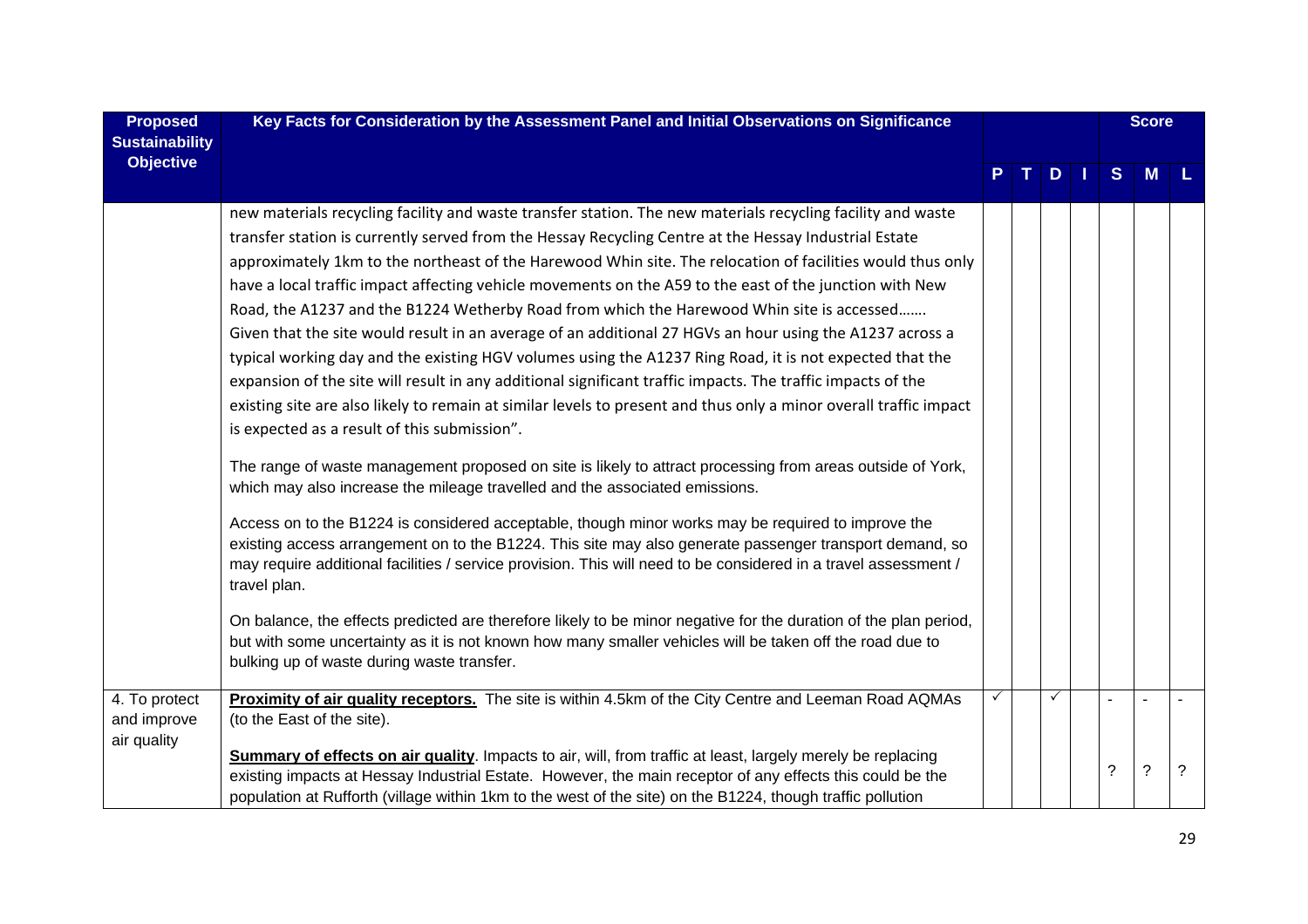| <b>Proposed</b><br><b>Sustainability</b>                                                  | Key Facts for Consideration by the Assessment Panel and Initial Observations on Significance                                                                                                                                                                                                                                                                                                                                                                                                                                                                                                                                                                                                                                                                                                                                                                                                                                                                                                                                                                                                                                                                                                                                                                                                                                                                                                                       |   |              |   |              | <b>Score</b> |     |
|-------------------------------------------------------------------------------------------|--------------------------------------------------------------------------------------------------------------------------------------------------------------------------------------------------------------------------------------------------------------------------------------------------------------------------------------------------------------------------------------------------------------------------------------------------------------------------------------------------------------------------------------------------------------------------------------------------------------------------------------------------------------------------------------------------------------------------------------------------------------------------------------------------------------------------------------------------------------------------------------------------------------------------------------------------------------------------------------------------------------------------------------------------------------------------------------------------------------------------------------------------------------------------------------------------------------------------------------------------------------------------------------------------------------------------------------------------------------------------------------------------------------------|---|--------------|---|--------------|--------------|-----|
| <b>Objective</b>                                                                          |                                                                                                                                                                                                                                                                                                                                                                                                                                                                                                                                                                                                                                                                                                                                                                                                                                                                                                                                                                                                                                                                                                                                                                                                                                                                                                                                                                                                                    |   | $D$   1      |   | <sub>S</sub> | M            |     |
|                                                                                           | impacts are considered too distant.<br>In addition, the expansion of processing to include energy from waste (biomass and landfill gas utilisation)<br>may increase emission levels down-wind as a result of energy conversion. Overall emissions will therefore<br>be dependent on the specification and design of the combustion plant, the chemical and physical qualities of<br>the fuel (fuel quality) and the presence of any emissions abatement fitted to the plant. However, until<br>modelling and mitigation of pollutants occurs the reasonable distance from this site to key population<br>receptors and its distance from AQMAs would result in minor negative effects. However, effects may be<br>elevated by in combination effects from other development.<br>In light of the above the predicted effects are minor negative with some uncertainty dependant on the level<br>of implementation of air quality abatement measurements on these facilities particularly in-combination with<br>other uses on site.                                                                                                                                                                                                                                                                                                                                                                                 |   |              |   |              |              |     |
| 5. To use soil<br>and land<br>efficiently and<br>safeguard or<br>enhance their<br>quality | Proximity of soil and land receptors. This is an existing waste management site that includes landfill,<br>composting and liquid water treatment. The area around the site is grade 3b agricultural land.<br>Summary of effects on soil / land. The proposals for this site to manage waste in a variety of ways are<br>likely to have positive and negative effects on this objective.<br>The intention to manage waste as high up the hierarchy as possible may have positive implications on the<br>sub-objective for recovering nutrient value from biodegradable waste, through composting for example, and<br>recycling waste and recovering energy from biomass waste would help to maximise the use the land<br>efficiently.<br>However, other forms of waste management may result in some contamination of soils depending upon the<br>type of processing due to leachate and/or spillage. Landfill has implications on land take and potentially<br>extending the existing facility over the course of the plan period. There is the potential therefore for this type<br>of waste management to cause contamination from the waste products, run-off and leachate. It is assumed<br>that permission and protocols already in place for this would be renewed and continued as part of the waste<br>management proposal so many of these impacts would be abated through that, though the land take may | ✓ | $\checkmark$ | ✓ | $+$          | $\ddot{}$    | $+$ |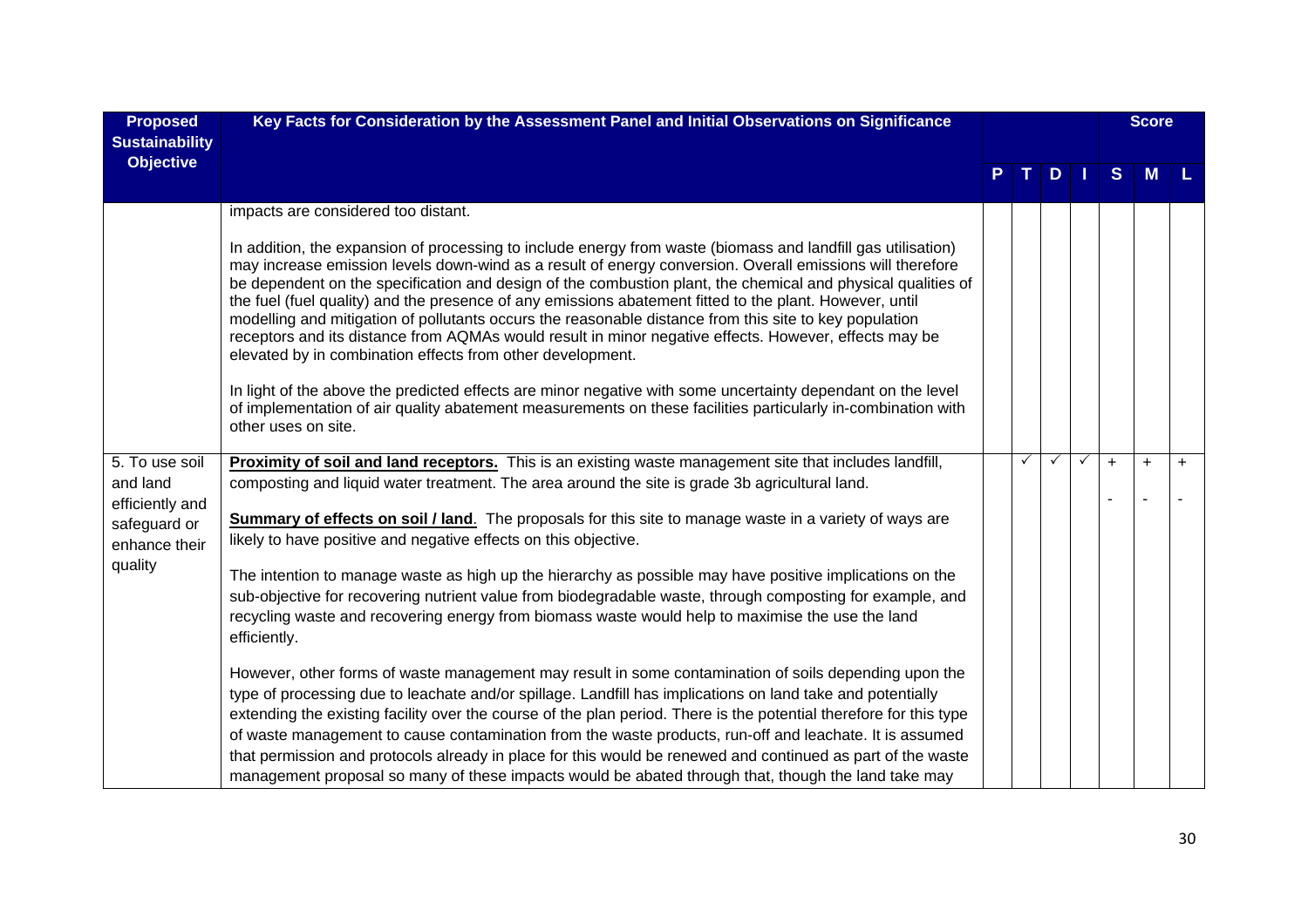| <b>Proposed</b><br><b>Sustainability</b> | Key Facts for Consideration by the Assessment Panel and Initial Observations on Significance                                                                                                                                                                                                                                                                                                                                                                                                                                                                                                                                                                                                                                                                                                                                                                                             |    |   |              |              | <b>Score</b> |           |
|------------------------------------------|------------------------------------------------------------------------------------------------------------------------------------------------------------------------------------------------------------------------------------------------------------------------------------------------------------------------------------------------------------------------------------------------------------------------------------------------------------------------------------------------------------------------------------------------------------------------------------------------------------------------------------------------------------------------------------------------------------------------------------------------------------------------------------------------------------------------------------------------------------------------------------------|----|---|--------------|--------------|--------------|-----------|
| <b>Objective</b>                         |                                                                                                                                                                                                                                                                                                                                                                                                                                                                                                                                                                                                                                                                                                                                                                                                                                                                                          | т. | D | ш            | <sub>S</sub> | M            |           |
|                                          | still have impacts, particularly if any higher quality soils are lost.<br>On balance, this site has been assessed to likely incur both positive and negative associated with this                                                                                                                                                                                                                                                                                                                                                                                                                                                                                                                                                                                                                                                                                                        |    |   |              |              |              |           |
|                                          | option.                                                                                                                                                                                                                                                                                                                                                                                                                                                                                                                                                                                                                                                                                                                                                                                                                                                                                  |    |   |              |              |              |           |
| 6. Reduce the                            | Proximity of factors relevant to exacerbating climate change. Circa 10% of the site is priority habitat                                                                                                                                                                                                                                                                                                                                                                                                                                                                                                                                                                                                                                                                                                                                                                                  |    |   | $\checkmark$ | $\ddot{}$    | $\ddot{}$    | $\ddot{}$ |
| causes of                                | inventory (deciduous woodland) concentrated in the south-western corner of the site. The site is bounded by                                                                                                                                                                                                                                                                                                                                                                                                                                                                                                                                                                                                                                                                                                                                                                              |    |   |              |              |              |           |
| climate                                  | hedgerows and surrounded by predominantly arable uses. The existing site entrance is located on the                                                                                                                                                                                                                                                                                                                                                                                                                                                                                                                                                                                                                                                                                                                                                                                      |    |   |              |              |              |           |
| change                                   | B1224 which is used for the transportation of waste to and from the site.                                                                                                                                                                                                                                                                                                                                                                                                                                                                                                                                                                                                                                                                                                                                                                                                                |    |   |              |              |              |           |
|                                          | <b>Summary of effects on climate change.</b> Proposal for this site to continue its use as a waste management<br>facility may have mixed effects on climate change. Whilst the outcomes of the waste management<br>processing such as recycling and composting could have positive implications on climate change through<br>the re-use of resources in the long-term, there may also negative effects as a result of increased<br>transportation to the site as a result of increasing uses on the site. Vehicle movements would be the<br>predominant mode of transport to and from this facility with this potentially increasing greenhouse gases.<br>There is potential for these journeys to have cross boundary effects as well should this attract waste<br>processing for other authorities. On balance impacts will be somewhere between minor positive and minor<br>negative. |    |   |              |              |              |           |
| 7. To respond                            | <b>Proximity of factors relevant to the adaptive capacity<sup>5</sup> of a site.</b> The site does not lie within or adjacent                                                                                                                                                                                                                                                                                                                                                                                                                                                                                                                                                                                                                                                                                                                                                            |    |   |              | 0            | 0            | 0         |
| and adapt to                             | to a designated green corridor. The site contains a priority habitat - deciduous woodland. No nature                                                                                                                                                                                                                                                                                                                                                                                                                                                                                                                                                                                                                                                                                                                                                                                     |    |   |              | ?            | $\tilde{?}$  | ?         |
| the effects of                           | conservation designations are within close proximity. The site lies predominantly within flood zone 1                                                                                                                                                                                                                                                                                                                                                                                                                                                                                                                                                                                                                                                                                                                                                                                    |    |   |              |              |              |           |
| climate                                  | although the River Foss runs through the site. Land adjacent to the river is categorised as FZ3 (high flood                                                                                                                                                                                                                                                                                                                                                                                                                                                                                                                                                                                                                                                                                                                                                                              |    |   |              |              |              |           |

 $5$  Adaptive capacity is defined as the ability of a system to adjust to climate change to moderate potential; damage or take advantage of opportunities (adapted from CARE International, 2015. Adaptive Capacity [URL: http://www.careclimatechange.org/tk/integration/en/key\_concepts/adaptive\_capacity.html ]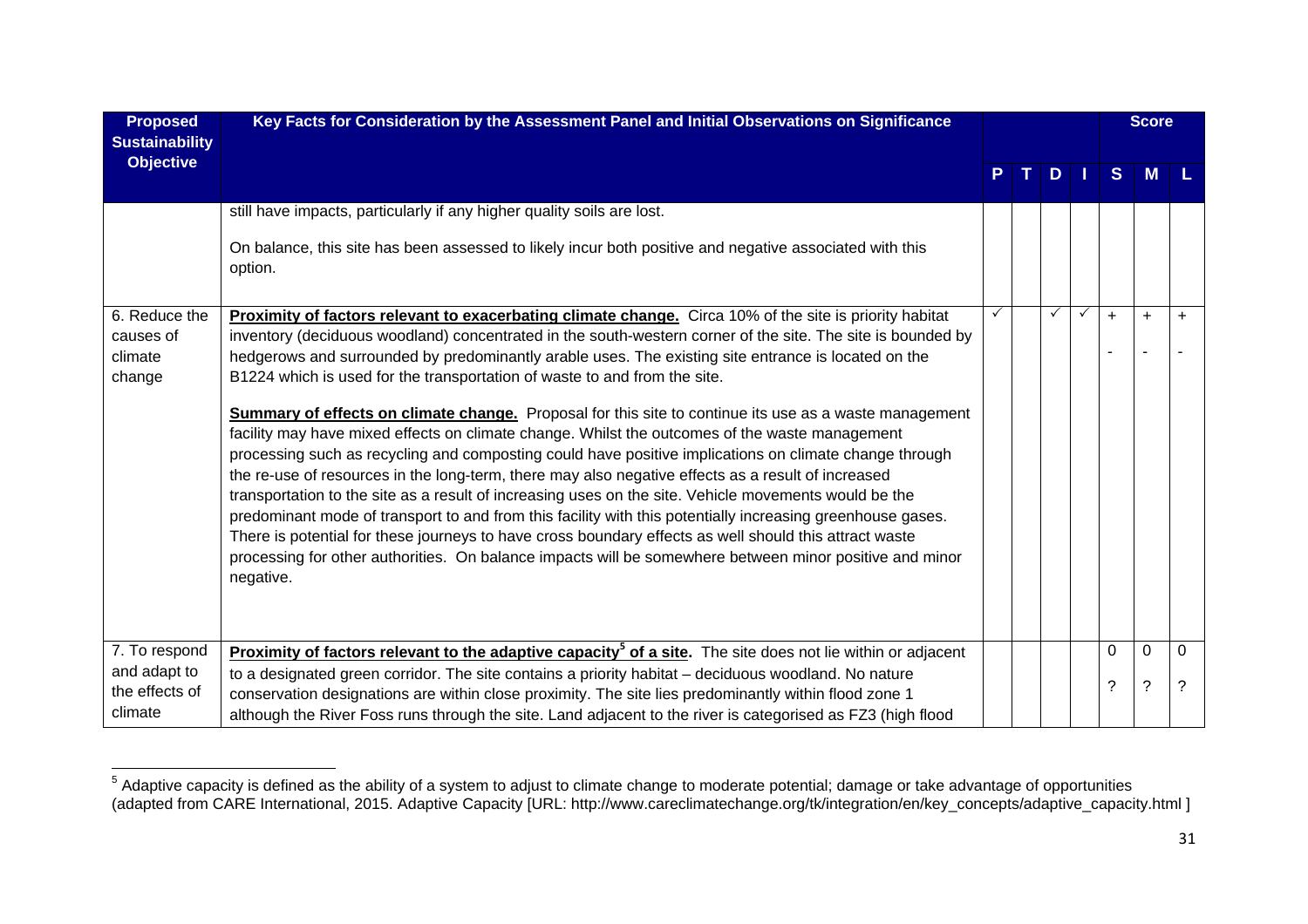| <b>Proposed</b><br><b>Sustainability</b>                                                          | Key Facts for Consideration by the Assessment Panel and Initial Observations on Significance                                                                                                                                                                                                                                                                                                                                                                                                                                                                                                                                                                                                                                                                                                                                                                                                                          |   |                |     |              |                   | <b>Score</b> |             |
|---------------------------------------------------------------------------------------------------|-----------------------------------------------------------------------------------------------------------------------------------------------------------------------------------------------------------------------------------------------------------------------------------------------------------------------------------------------------------------------------------------------------------------------------------------------------------------------------------------------------------------------------------------------------------------------------------------------------------------------------------------------------------------------------------------------------------------------------------------------------------------------------------------------------------------------------------------------------------------------------------------------------------------------|---|----------------|-----|--------------|-------------------|--------------|-------------|
| <b>Objective</b>                                                                                  |                                                                                                                                                                                                                                                                                                                                                                                                                                                                                                                                                                                                                                                                                                                                                                                                                                                                                                                       | P | T <sub>1</sub> | D I |              | S                 | M            |             |
| change                                                                                            | risk).<br>CAMS: Surface water is available at least 50% of the time. Restrictions on abstraction licenses may apply in<br>low flows<br>Summary of effects on climate change adaptation. Whilst the site has an area of high flood risk/river<br>running through the middle of the site, it is not anticipated to exacerbate the risk of flooding in the short term.<br>The site is unlikely to have significant effects on ecology or biodiversity given that the existing uses on site<br>relate to waste management.<br>There is potential for water extraction in relation to processing of waste in line with the proposed<br>development. This may add pressure to the depletion of water extracted from the Sherwood aquifer which<br>serves the area, though surface water may be available.<br>Overall, the effects on this objective are likely to be neutral comparative to the existing baseline. There is |   |                |     |              |                   |              |             |
|                                                                                                   | some uncertainty as the effects are yet to be determined through the development and processing on site.                                                                                                                                                                                                                                                                                                                                                                                                                                                                                                                                                                                                                                                                                                                                                                                                              |   |                |     |              |                   |              |             |
| 8. To minimise<br>the use of<br>resources and<br>encourage<br>their re-use<br>and<br>safeguarding | Proximity of factors relevant to the resource usage of a site. The existing waste management facility<br>processes waste for landfill, recycling, composting and liquid waste treatment.<br><b>Summary of effects on resource usage.</b> The proposal for this site to continue and expand its<br>management of waste higher up the waste hierarchy is likely to have positive implications for resources.<br>Recycling and composting waste is positive for minimising and re-using resources. In addition, extracting<br>energy from waste (through biomass and landfill gas utilisation) as part of this proposal would contribute to<br>minimising the use of primary resources.<br>The significance of these effects would rely upon the quantum of waste used in these processes but should<br>overall have a positive impact.                                                                                  |   |                |     | $\checkmark$ | $\ddot{}$<br>$++$ | $+$<br>$++$  | $+$<br>$++$ |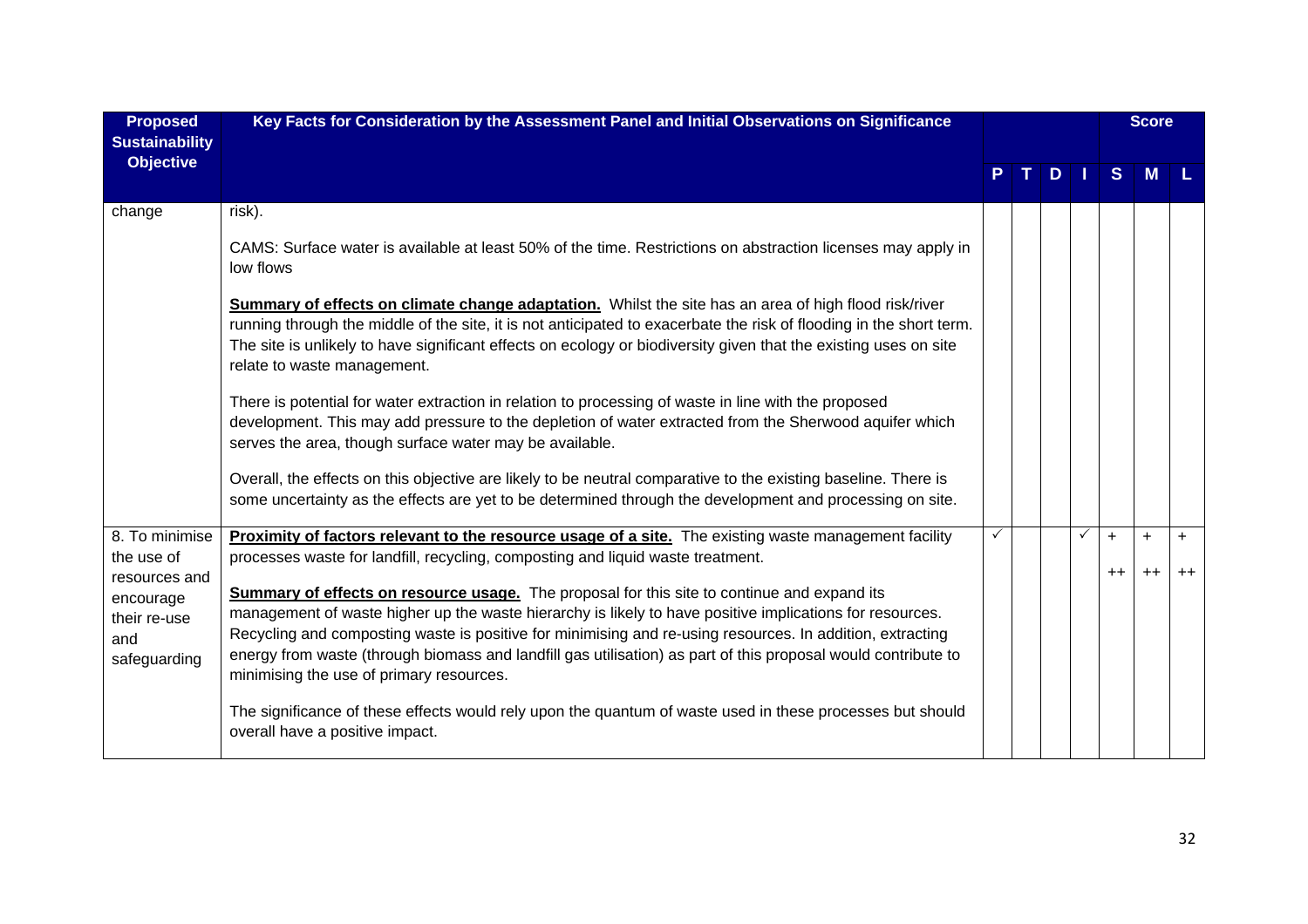| <b>Proposed</b>                                                                                                                             | Key Facts for Consideration by the Assessment Panel and Initial Observations on Significance                                                                                                                                                                                                                                                                                                                                                                                                                                                                                                                                                                                                                                                                                                                                                                                                                                                                                                                                                                                                                                                                                                                                                                                                                                                                                                                                                                                                                                                                                         |   |  |   |  |                | <b>Score</b>      |                   |
|---------------------------------------------------------------------------------------------------------------------------------------------|--------------------------------------------------------------------------------------------------------------------------------------------------------------------------------------------------------------------------------------------------------------------------------------------------------------------------------------------------------------------------------------------------------------------------------------------------------------------------------------------------------------------------------------------------------------------------------------------------------------------------------------------------------------------------------------------------------------------------------------------------------------------------------------------------------------------------------------------------------------------------------------------------------------------------------------------------------------------------------------------------------------------------------------------------------------------------------------------------------------------------------------------------------------------------------------------------------------------------------------------------------------------------------------------------------------------------------------------------------------------------------------------------------------------------------------------------------------------------------------------------------------------------------------------------------------------------------------|---|--|---|--|----------------|-------------------|-------------------|
| <b>Sustainability</b>                                                                                                                       |                                                                                                                                                                                                                                                                                                                                                                                                                                                                                                                                                                                                                                                                                                                                                                                                                                                                                                                                                                                                                                                                                                                                                                                                                                                                                                                                                                                                                                                                                                                                                                                      |   |  |   |  |                |                   |                   |
| <b>Objective</b>                                                                                                                            |                                                                                                                                                                                                                                                                                                                                                                                                                                                                                                                                                                                                                                                                                                                                                                                                                                                                                                                                                                                                                                                                                                                                                                                                                                                                                                                                                                                                                                                                                                                                                                                      |   |  | D |  | S.             | M                 | L                 |
| 9. To minimise<br>waste<br>generation<br>and prioritise<br>management<br>of waste as<br>high up the<br>waste<br>hierarchy as<br>practicable | Proximity of factors relevant to factors relevant to managing waste higher up the waste hierarchy.<br>The existing waste management facility processes waste for landfill, recycling, composting and liquid waste<br>treatment.<br>Summary of effects on the waste hierarchy. The proposal for this site would help to manage waste at all<br>stages of the waste hierarchy. There would be a continuation of the recycling undertaken which would be<br>expanded to include kerbside recycling as well as composting. Whilst the function of the existing landfill<br>would still occur, co-locating the processes together and expanding the type of processing to occur would<br>help to ensure that landfill is minimised.<br>The significance of these effects would rely upon the quantum of waste used in these processes but should<br>overall have a minor to major positive impact.                                                                                                                                                                                                                                                                                                                                                                                                                                                                                                                                                                                                                                                                                        |   |  |   |  | $+$<br>$^{++}$ | $\ddot{}$<br>$++$ | $\ddot{}$<br>$++$ |
| 10. T <sub>o</sub><br>conserve or<br>enhance the<br>historic<br>environment<br>and its setting,<br>cultural<br>heritage and<br>character    | Proximity of historic environment receptors. The village of Rufforth (within 1km) contains 4 Grade II<br>listed buildings, one of which is within 250m of the site (Pinfold (Grade 2, ID 1,393,222) 250m to the south-<br>west). There are no other notable heritage assets within 2km of the site. The site is outside of our Historic<br>Character and Setting areas as identified in the City of York Greenbelt Appraisal (2003 and subsequent<br>amendments). It is also outside of the HLC mapping areas.<br><b>Summary of effects on the historic environment.</b> Harewood Whin is an existing waste management<br>processing site. The proposal for the continuation of this use plus other uses is unlikely to have effects on<br>the identified listed buildings nearby. Any effects may be in relation to character and setting as a result of<br>increased traffic movements through the existing small village of Rufforth and visibility of any new waste<br>management facilities. Design of the management facilities would need to consider visibility of the site to<br>ensure that this does not dominate the existing landscape and affect the setting of York. Similarly, transport<br>movements would need to be assessed to further understand whether this would affect the character of the<br>existing nearby village.<br>The extra land required for the additional facilities may require archaeological investigation, the scale of<br>which is uncertain and will be as a result of the location of the facilities, though a permanent negative effect | ✓ |  |   |  |                | ?                 | ?                 |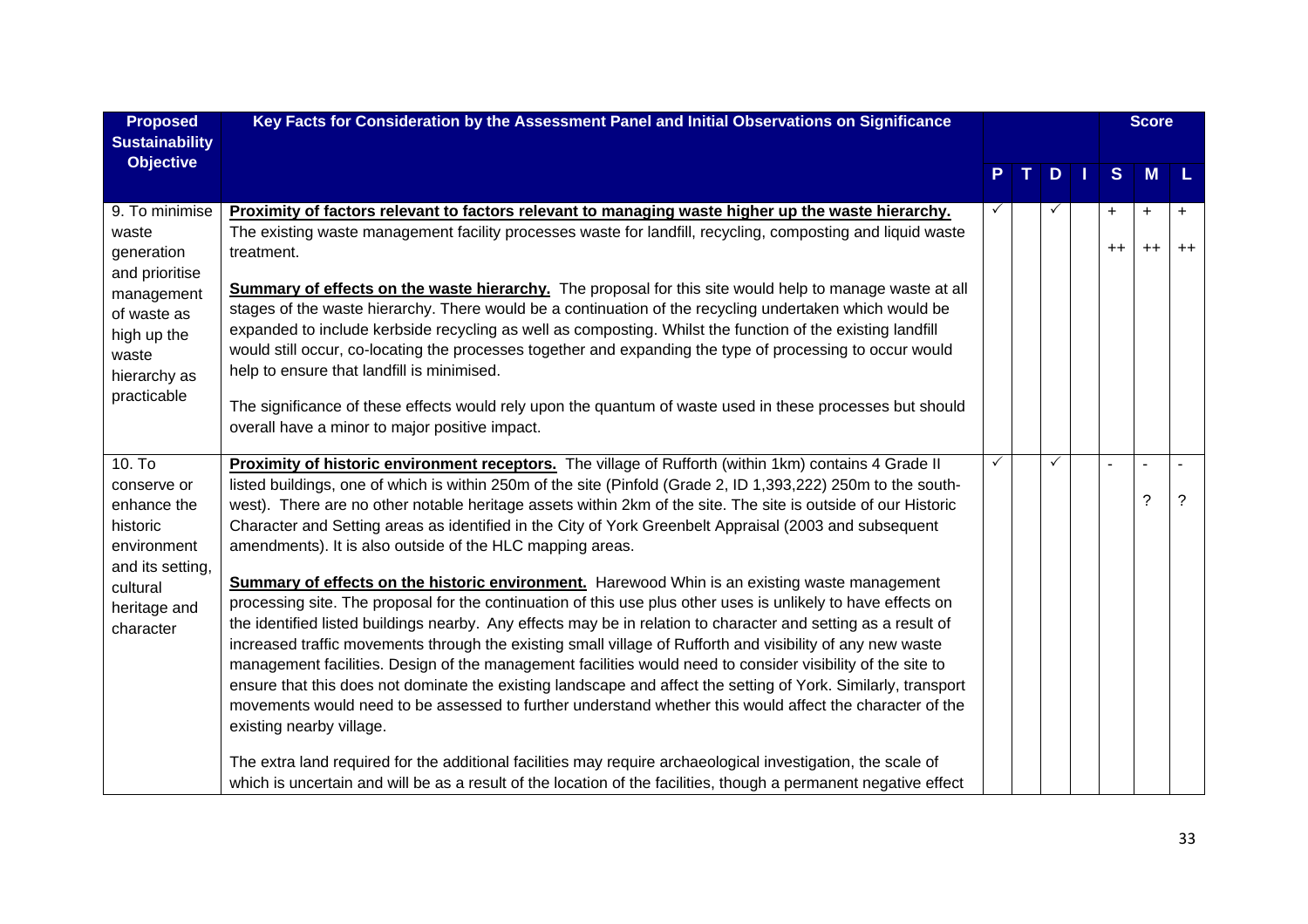| <b>Proposed</b><br><b>Sustainability</b>                                                            | Key Facts for Consideration by the Assessment Panel and Initial Observations on Significance                                                                                                                                                                                                                                                                                                                                                                                                                                                                                                                                                                                                                                                                                                                                                                                                                                                                                                                                                                                                                                                                                                                                                                                                                                                                                                                                                                                                                                                                                                                                                                                                                                                                                                                                                                                                                                                                                                                                                                                                                                                                                                                                                                                                              |              |   |   | <b>Score</b> |             |             |                  |
|-----------------------------------------------------------------------------------------------------|-----------------------------------------------------------------------------------------------------------------------------------------------------------------------------------------------------------------------------------------------------------------------------------------------------------------------------------------------------------------------------------------------------------------------------------------------------------------------------------------------------------------------------------------------------------------------------------------------------------------------------------------------------------------------------------------------------------------------------------------------------------------------------------------------------------------------------------------------------------------------------------------------------------------------------------------------------------------------------------------------------------------------------------------------------------------------------------------------------------------------------------------------------------------------------------------------------------------------------------------------------------------------------------------------------------------------------------------------------------------------------------------------------------------------------------------------------------------------------------------------------------------------------------------------------------------------------------------------------------------------------------------------------------------------------------------------------------------------------------------------------------------------------------------------------------------------------------------------------------------------------------------------------------------------------------------------------------------------------------------------------------------------------------------------------------------------------------------------------------------------------------------------------------------------------------------------------------------------------------------------------------------------------------------------------------|--------------|---|---|--------------|-------------|-------------|------------------|
| <b>Objective</b>                                                                                    |                                                                                                                                                                                                                                                                                                                                                                                                                                                                                                                                                                                                                                                                                                                                                                                                                                                                                                                                                                                                                                                                                                                                                                                                                                                                                                                                                                                                                                                                                                                                                                                                                                                                                                                                                                                                                                                                                                                                                                                                                                                                                                                                                                                                                                                                                                           |              |   | D | - 1          | S           | M           |                  |
|                                                                                                     | would be possible                                                                                                                                                                                                                                                                                                                                                                                                                                                                                                                                                                                                                                                                                                                                                                                                                                                                                                                                                                                                                                                                                                                                                                                                                                                                                                                                                                                                                                                                                                                                                                                                                                                                                                                                                                                                                                                                                                                                                                                                                                                                                                                                                                                                                                                                                         |              |   |   |              |             |             |                  |
|                                                                                                     | Overall, the effects on this objective are assessed as likely to be neutral with some uncertainty in the<br>medium to longer term.                                                                                                                                                                                                                                                                                                                                                                                                                                                                                                                                                                                                                                                                                                                                                                                                                                                                                                                                                                                                                                                                                                                                                                                                                                                                                                                                                                                                                                                                                                                                                                                                                                                                                                                                                                                                                                                                                                                                                                                                                                                                                                                                                                        |              |   |   |              |             |             |                  |
| 11. To protect<br>and enhance<br>the quality and<br>character of<br>landscapes<br>and<br>townscapes | Proximity of landscape / townscape receptors and summary of character. The site is located within<br>the Draft Green Belt as per the City of York Local Plan Preferred Options (2013). It is located within the<br>National Character Area 'Vale of York'. The North Yorkshire and York Landscape Character Assessment<br>places this site in landscape character type 28: 'Vale farmland with plantation woodland and heathland<br>(farmed lowland and valley landscapes). This is identified to have a moderate visual sensitivity overall as<br>there is a strong sense of openness and a result of the topography although plantations woodland does<br>disrupt views. There is also a moderate ecological sensitivity and moderate sensitivity to the landscape and<br>cultural elements as in places there are historic landscape patterns compromised by modern development<br>and infrastructure.<br><b>Summary of effects on landscape / townscape.</b> Harewood Whin is an existing waste management<br>processing site. It is already fairly well screened due to the predominantly flat topography with existing<br>woodland plantations and hedgerows surrounding the site, and on the eastern side in particular.<br>The proposal for the continuation of this use plus other uses is unlikely to have significant effects on the<br>landscape subject to the scale and design of additional facilities. Any effects may be in relation to rural<br>character and setting as a result of increased traffic movements through the existing small village of Rufforth<br>and visibility of any new waste management facilities. Design of the management facilities would need<br>consider visibility of the site to ensure that this does not dominate the existing landscape and affect the<br>setting of York: mitigation is needed to offset the impacts of infrastructure associated with use.<br>The existing landfill is higher than the surrounding landscape so there was some concern that it may be<br>difficult to restore the landscape character of the site.<br>There is some concern / uncertainty that allocating this site may in the long term create an area of<br>brownfield land where future development would be allowed. This would thus be outside the as yet to be | $\checkmark$ | ✓ | ✓ | $\checkmark$ | $\mathbf 0$ | $\mathbf 0$ | $\mathbf 0$<br>? |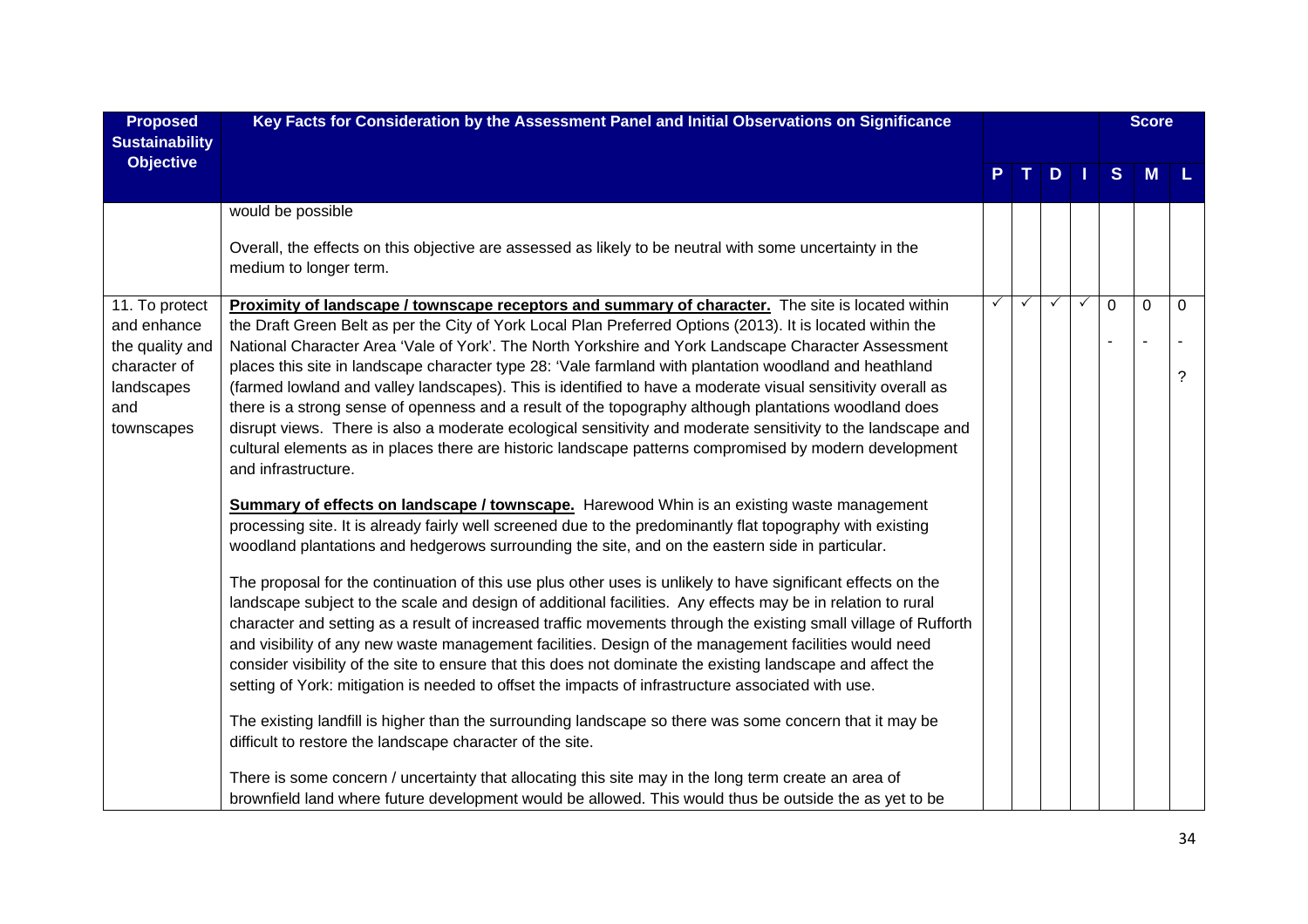| <b>Proposed</b><br><b>Sustainability</b>             | Key Facts for Consideration by the Assessment Panel and Initial Observations on Significance                                                                                                                                                                                                                                                                                                                                                                                                         |  |  |     |              | <b>Score</b> |           |           |
|------------------------------------------------------|------------------------------------------------------------------------------------------------------------------------------------------------------------------------------------------------------------------------------------------------------------------------------------------------------------------------------------------------------------------------------------------------------------------------------------------------------------------------------------------------------|--|--|-----|--------------|--------------|-----------|-----------|
| <b>Objective</b>                                     |                                                                                                                                                                                                                                                                                                                                                                                                                                                                                                      |  |  | $D$ |              | S            | M         |           |
|                                                      | defined York inner green belt.                                                                                                                                                                                                                                                                                                                                                                                                                                                                       |  |  |     |              |              |           |           |
|                                                      | On balance the effects of this proposed use on Harewood Whin is likely to be neutral to minor negative,<br>subject to the scale and proposals of additional facilities on the site, with some long term uncertainty.<br>Mitigation for landscape impacts / restoration needs to be integrated with local landscape character,<br>particularly as surrounding land is flat (for instance, through a landscape / nature conservation strategy). In<br>addition, ensure screening extends to bridleway. |  |  |     |              |              |           |           |
| 12. Achieve<br>sustainable                           | Proximity of factors relevant to sustainable economic growth. Harewood Whin has employees working<br>on site as part of the existing waste management facilities.                                                                                                                                                                                                                                                                                                                                    |  |  |     |              | $+$          | $\ddot{}$ | $\ddot{}$ |
| economic<br>growth and<br>create and<br>support jobs | <b>Summary of effects on sustainable economic growth.</b> The proposal for this site is likely to have positive<br>effects on the local economy. Whilst the site already has employees, widening the scope of waste<br>management facilities is likely to require the creation of a limited amount of further jobs.                                                                                                                                                                                  |  |  |     |              | $++$         | $++$      | $++$      |
|                                                      | The management of more waste higher up the waste hierarchy through recycling and re-use should also<br>have benefits in reducing the amount of waste to be landfilled. Similarly, where waste can be used to<br>generate energy there will be a reduction of waste to landfill. These processes in-combination would help to<br>reduce the amount payable for landfill tax which would have economic benefits.                                                                                       |  |  |     |              |              |           |           |
|                                                      | Generating energy from waste may also become income generating. It would also add to energy security.                                                                                                                                                                                                                                                                                                                                                                                                |  |  |     |              |              |           |           |
|                                                      | Overall, it is considered that this is likely to have minor positive effects with the potential for significant<br>economic effects subject to the implementation of the uses proposed.                                                                                                                                                                                                                                                                                                              |  |  |     |              |              |           |           |
| 13. Maintain                                         | Proximity of factors relevant to community vitality / viability. The village of Rufforth is within 1km of the                                                                                                                                                                                                                                                                                                                                                                                        |  |  |     | $\checkmark$ | 0            | 0         | 0         |
| and enhance<br>the viability<br>and vitality of      | site with the nearest property within 600m to the west of the site. The village has a housing allocation as<br>proposed in the draft City of York Local Plan which is 750m from the edge of the site.                                                                                                                                                                                                                                                                                                |  |  |     |              | $+$          | $+$       | $+$       |
| local                                                | Summary of effects on vitality / viability. Job opportunities will be created but are likely to be limited as a<br>result of the proposed use, particularly given that it is an operational waste management facility. The                                                                                                                                                                                                                                                                           |  |  |     |              |              |           |           |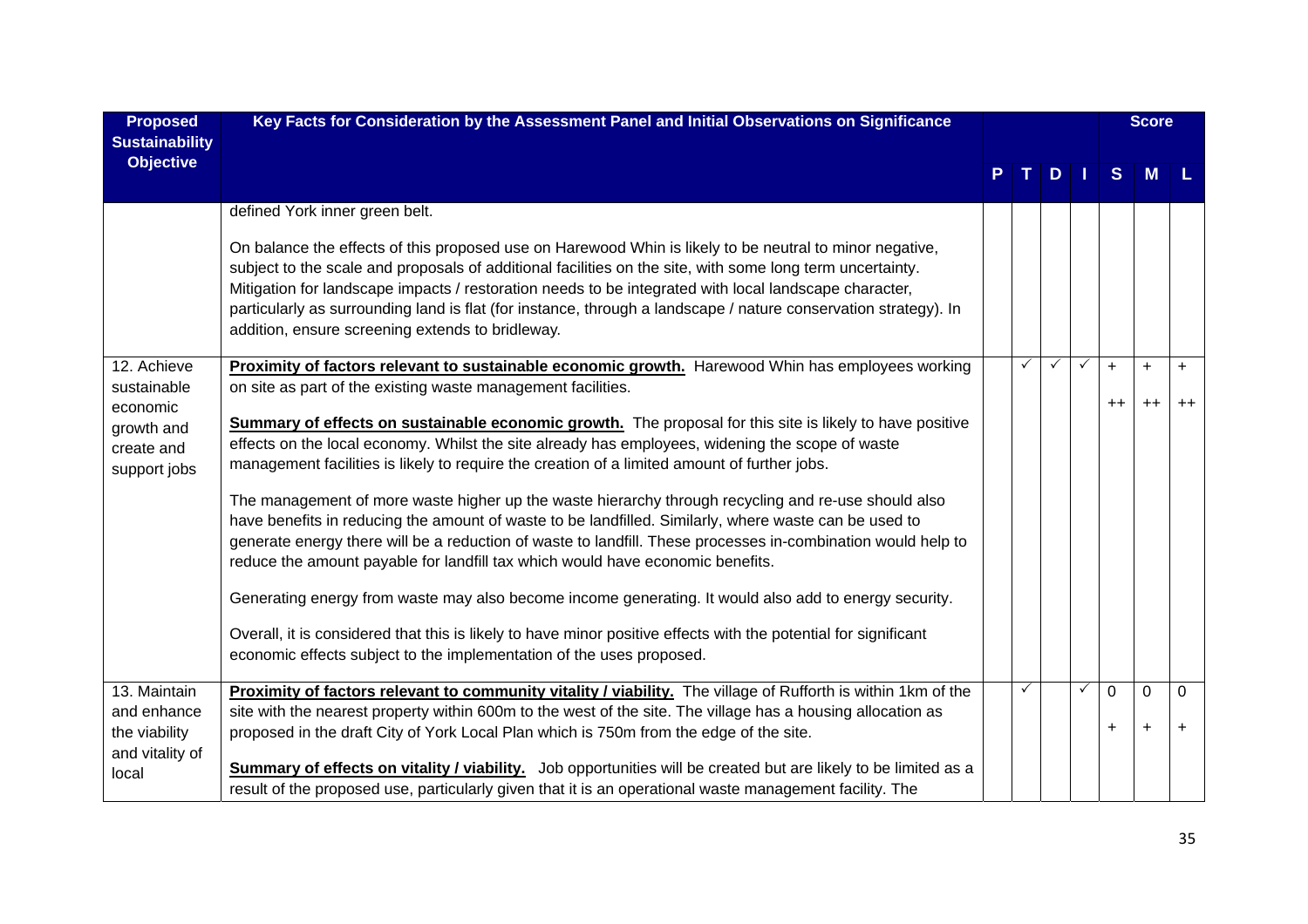| <b>Proposed</b>               | Key Facts for Consideration by the Assessment Panel and Initial Observations on Significance                                                                                                                                                                    |  |              |              | <b>Score</b> |          |             |          |
|-------------------------------|-----------------------------------------------------------------------------------------------------------------------------------------------------------------------------------------------------------------------------------------------------------------|--|--------------|--------------|--------------|----------|-------------|----------|
| <b>Sustainability</b>         |                                                                                                                                                                                                                                                                 |  |              |              |              |          |             |          |
| <b>Objective</b>              |                                                                                                                                                                                                                                                                 |  |              | D            |              | S        | <b>M</b>    |          |
|                               |                                                                                                                                                                                                                                                                 |  |              |              |              |          |             |          |
| communities                   | proposal for waste management is unlikely to benefit the immediate settlements in any significant way. The<br>site is equally unlikely to hinder tourism. Overall, it is considered that the effects of these proposals are<br>insignificant to minor positive. |  |              |              |              |          |             |          |
| 14. To provide                | Proximity to recreation, leisure and learning receptors. Public rights of way border the west and east of                                                                                                                                                       |  | $\checkmark$ | $\checkmark$ |              | $\Omega$ | $\mathbf 0$ | $\Omega$ |
| opportunities<br>to enable    | Harewood Whin, as well as crossing the site. The western right of way acts as a foot and cycle path as well<br>as a bridleway.                                                                                                                                  |  |              |              |              |          |             |          |
| recreation,<br>leisure and    | <b>Summary of effects on recreation, leisure and learning.</b> The site may diminish the experience of using                                                                                                                                                    |  |              |              |              |          |             |          |
| learning                      | the PROW as further development may result in visual impact, noise and dust and increase in the amount of                                                                                                                                                       |  |              |              |              |          |             |          |
|                               | large vehicle traffic on the roads. However, the effects of this are only likely to minor over and above the<br>existing uses on site. Continuation of the current uses and any additional facilities should not impede the                                     |  |              |              |              |          |             |          |
|                               | use of the recreational PROW.                                                                                                                                                                                                                                   |  |              |              |              |          |             |          |
|                               | Overall, the effects of this are identified as to be neutral to minor negative.                                                                                                                                                                                 |  |              |              |              |          |             |          |
| 15. To protect                | Proximity to population / community receptors / factors relevant to health and wellbeing. York                                                                                                                                                                  |  | ✓            | $\checkmark$ |              |          |             |          |
| and improve                   | hospital is approximately 6km from the site. The village of Rufforth is within 1km of the site with the nearest                                                                                                                                                 |  |              |              |              |          |             |          |
| the wellbeing,                | property within 600m to the west of the site.                                                                                                                                                                                                                   |  |              |              |              |          |             |          |
| health and<br>safety of local | <b>Summary of effects on health and wellbeing.</b> Given that this is an existing waste management facility, it                                                                                                                                                 |  |              |              |              |          |             |          |
| communities                   | is assumed that there are safety protocols in place to maintain the safety and amenity of people in relation                                                                                                                                                    |  |              |              |              |          |             |          |
|                               | the activities on site. In the future it is likely that these will need to be reviewed subject to the implementation                                                                                                                                            |  |              |              |              |          |             |          |
|                               | of waste transfer from kerbside recycling which may incur more local vehicle activity.                                                                                                                                                                          |  |              |              |              |          |             |          |
|                               | The production of energy from waste could result in plume dispersion impacts (which could impact on air                                                                                                                                                         |  |              |              |              |          |             |          |
|                               | quality so development needs an Air Quality Impact Assessment as part of any planning application to                                                                                                                                                            |  |              |              |              |          |             |          |
|                               | further understand impacts).                                                                                                                                                                                                                                    |  |              |              |              |          |             |          |
|                               | Without mitigation, noise, dust and light from the site may also have an impact on the quality of life in the                                                                                                                                                   |  |              |              |              |          |             |          |
|                               | village nearby. There may also be local effects on safety of pedestrians and cyclists who choose to use the                                                                                                                                                     |  |              |              |              |          |             |          |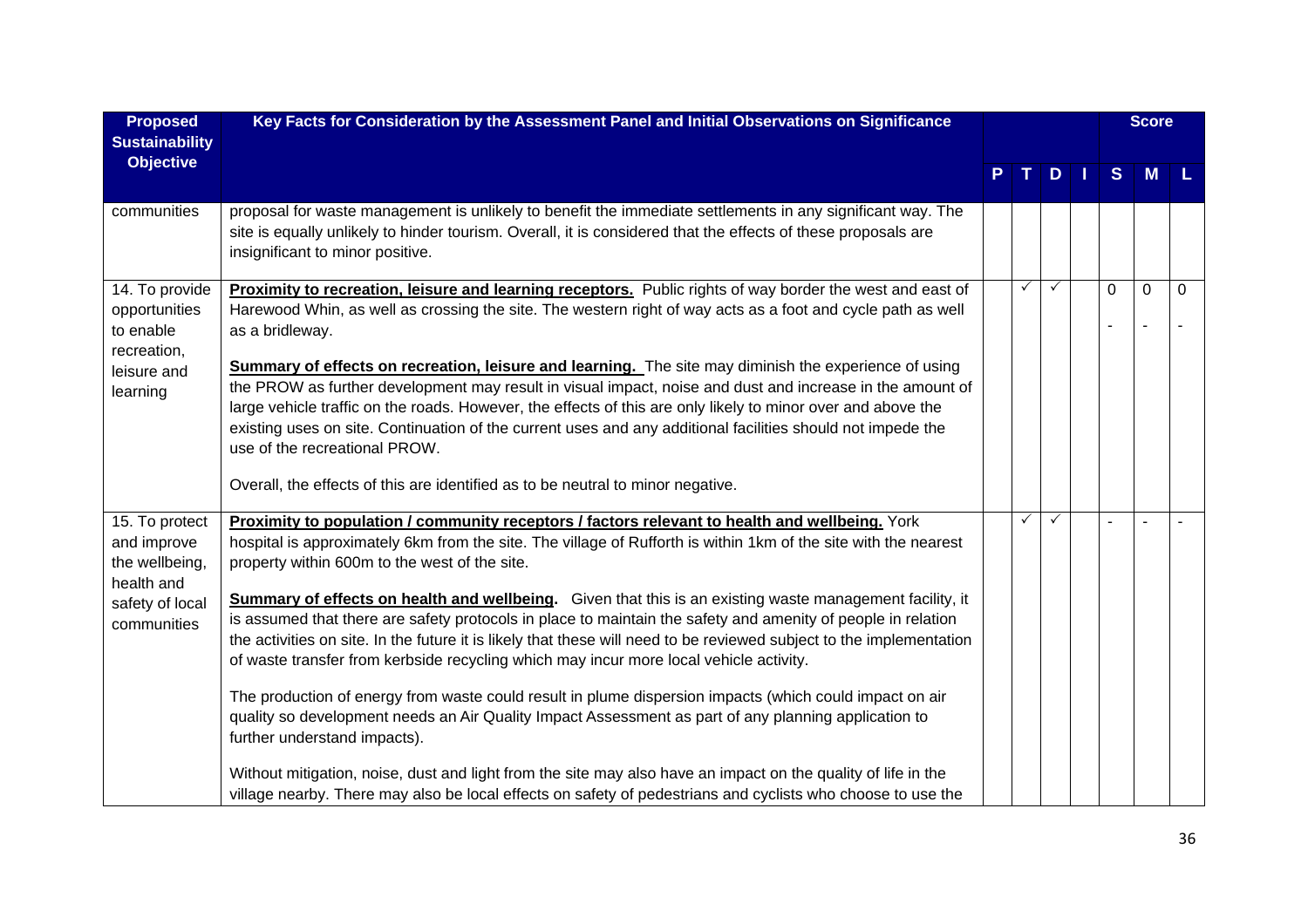| <b>Proposed</b><br><b>Sustainability</b>                                    | Key Facts for Consideration by the Assessment Panel and Initial Observations on Significance                                                                                                                                                                                                                                                                                                                                                                                                                                                                                                                                                                                                                                                                                                                                                                                                                                                                                                                                                             |  |  |      |  |               |        | <b>Score</b>  |  |
|-----------------------------------------------------------------------------|----------------------------------------------------------------------------------------------------------------------------------------------------------------------------------------------------------------------------------------------------------------------------------------------------------------------------------------------------------------------------------------------------------------------------------------------------------------------------------------------------------------------------------------------------------------------------------------------------------------------------------------------------------------------------------------------------------------------------------------------------------------------------------------------------------------------------------------------------------------------------------------------------------------------------------------------------------------------------------------------------------------------------------------------------------|--|--|------|--|---------------|--------|---------------|--|
| <b>Objective</b>                                                            |                                                                                                                                                                                                                                                                                                                                                                                                                                                                                                                                                                                                                                                                                                                                                                                                                                                                                                                                                                                                                                                          |  |  | PTDT |  | S.            | M      |               |  |
|                                                                             | road (B1224), though road capacity issues have not been identified. Odour plumes may also affect the<br>village of Rufforth under certain conditions, though the effect is likely to be insignificant given the distances<br>to receptors <sup>6</sup> . However, there may be a cumulative effect from other nearby development such as at the<br><b>Rufforth Industrial Estate.</b><br>On balance, it is predicted that the proposals on this site may have a minor negative effect over the course<br>of the Plan period.                                                                                                                                                                                                                                                                                                                                                                                                                                                                                                                             |  |  |      |  |               |        |               |  |
| 16. To<br>minimise flood<br>risk and<br>reduce the<br>impact of<br>flooding | <b>Proximity to flood zones.</b> The site is predominantly within flood zone 1 (low flood risk) but does have the<br>River Foss running through site, either side of which is a small area of flood zone 3 (high flood risk)<br>Summary of effects on flooding. It is unlikely that the proposal on this site will have a significant impact<br>on flood risk. Landfill can have impacts on the drainage capacity and runoff. However, it is assumed that for<br>this use it is already managed as part of the existing practice on the site.<br>Further development on site in connection with the energy from waste facilities would need to ensure that<br>run-off is appropriately considered to minimise any negative flood risk effects in relation to additional<br>development and infrastructure.<br>On balance, the effects on flood risk are likely to be neutral in the short to medium term with some<br>uncertainty in connection with the development of processes on the site. Site specific flood risk assessment<br>would be required. |  |  |      |  | $\Omega$<br>? | 0<br>? | $\Omega$<br>? |  |

<sup>&</sup>lt;sup>6</sup> The Environment Agency have used a minimum 50 m standoff distance for domestic properties for sludge spreading to land (see: Defra, 2010. Odour Guidance for Local Authorities [https://www.gov.uk/government/uploads/system/uploads/attachment\_data/file/69305/pb13554-local-auth-guidance-100326.pdf]). Elsewhere guidance recognises that distance is a key factor in reducing odour risk though does not give guidance on distance thresholds, rather suggesting the use of odour plume modelling in relation to sensitive receptors (see Institute of Air Quality Management, 2014.Guidance on the assessment of odour for planning [URL: https://www.cambridge.gov.uk/sites/www.cambridge.gov.uk/files/documents/cnfe-aap-io-iaqm-odour-assessmentguidance.pdf ]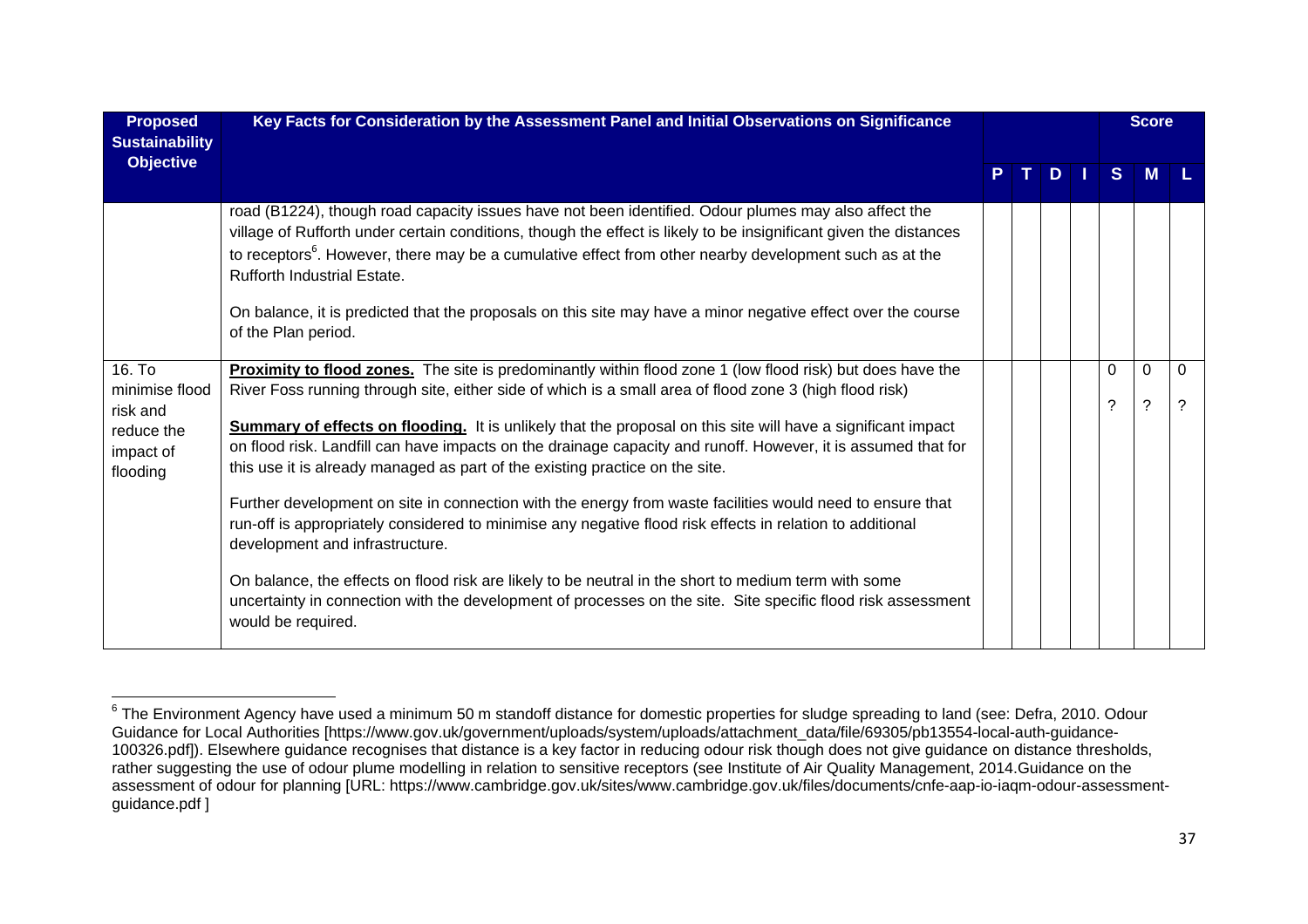| <b>Proposed</b><br><b>Sustainability</b>                                                                     | Key Facts for Consideration by the Assessment Panel and Initial Observations on Significance                                                                                                                                                                                                                                                                                                                                                                                                              |  |            | <b>Score</b> |           |   |  |  |
|--------------------------------------------------------------------------------------------------------------|-----------------------------------------------------------------------------------------------------------------------------------------------------------------------------------------------------------------------------------------------------------------------------------------------------------------------------------------------------------------------------------------------------------------------------------------------------------------------------------------------------------|--|------------|--------------|-----------|---|--|--|
| <b>Objective</b>                                                                                             |                                                                                                                                                                                                                                                                                                                                                                                                                                                                                                           |  |            |              | PTDISM    |   |  |  |
| 17. To<br>address the<br>needs of a<br>changing<br>population in<br>a sustainable<br>and inclusive<br>manner | Proximity to factors relevant to the needs of a changing population. No conflicting allocations are<br>identified.<br>Summary of effects on a changing population. Harewood Whin would enable more waste to be<br>processed in a sustainable way as it is promoting recycling and reuse of waste and as well as energy<br>generation using waste products. This responds well to the overall need and requirement of the population<br>to process waste more efficiently and effectively in a direct way. |  | $\check{}$ |              | $\ddot{}$ | ÷ |  |  |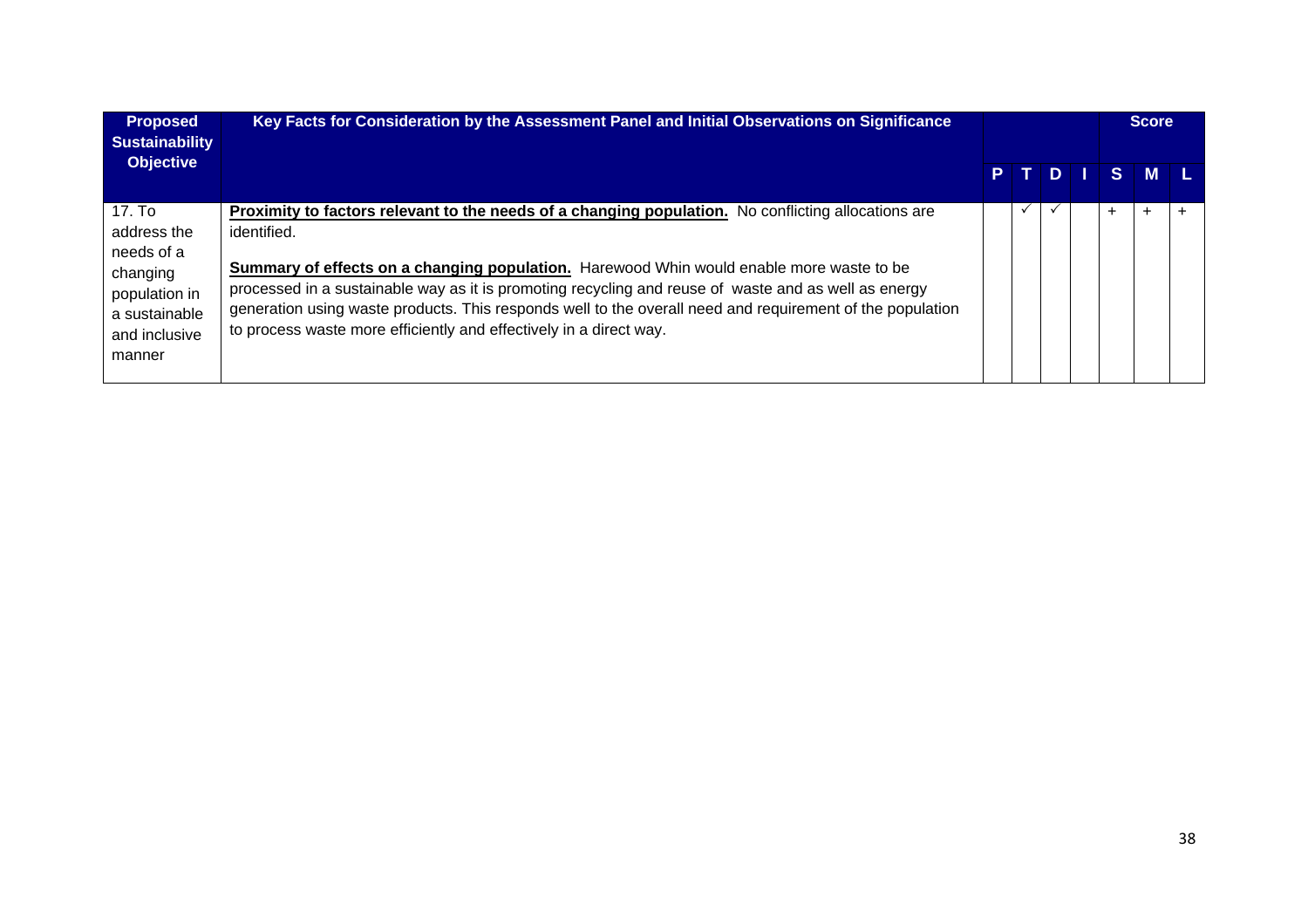| <b>Proposed</b><br><b>Sustainability</b> | Key Facts for Consideration by the Assessment Panel and Initial Observations on Significance                                                                                                                                                                                                                                                                                                         |  |              |              | <b>Score</b> |           |   |           |
|------------------------------------------|------------------------------------------------------------------------------------------------------------------------------------------------------------------------------------------------------------------------------------------------------------------------------------------------------------------------------------------------------------------------------------------------------|--|--------------|--------------|--------------|-----------|---|-----------|
| <b>Objective</b>                         |                                                                                                                                                                                                                                                                                                                                                                                                      |  |              | D            | П            | S         | M |           |
| Cumulative<br>effects                    | <b>Cumulative / Synergistic effects.</b>                                                                                                                                                                                                                                                                                                                                                             |  |              |              |              |           |   |           |
|                                          | Planning context: The village of Rufforth is within 1km of the site with the nearest property within 600m to<br>the west of the site. The village has a housing allocation as proposed in the draft City of York Local Plan<br>which is 750m from the edge of the site.                                                                                                                              |  |              |              |              |           |   |           |
|                                          | The existing 2005 local plan concentrates development on brownfield land within the built up urban area<br>and urban extensions. Outside of defined settlement limits planning permission will only be given for<br>development appropriate to the Green Belt or the open countryside.                                                                                                               |  |              |              |              |           |   |           |
|                                          | Other Joint Minerals and Waste Plan Sites: MJP59 is 1.6 km north.                                                                                                                                                                                                                                                                                                                                    |  |              |              |              |           |   |           |
|                                          | Historic Minerals and Waste Sites: The site overlays numerous historic waste applications and is also<br>adjacent to 2 historic landfill sites.                                                                                                                                                                                                                                                      |  |              |              |              |           |   |           |
|                                          | Health and wellbeing / Air: There may be cumulative impacts on air quality and noise particularly on the<br>immediate access road (B1224) and within the village of Rufforth (within 1km).                                                                                                                                                                                                           |  | $\checkmark$ | $\checkmark$ | $\checkmark$ |           |   |           |
|                                          | Waste hierarchy: There are also cumulative positive impacts arising from the co-location of waste<br>management processes in that it is assumed that this will allow for more effective waste management in<br>accordance with the waste management hierarchy. This should have benefits for reducing resources and<br>overall carbon footprint and well as reducing the amount of waste landfilled. |  | ✓            |              | $\checkmark$ | $\ddot{}$ | + | $\ddot{}$ |
|                                          |                                                                                                                                                                                                                                                                                                                                                                                                      |  |              |              |              |           |   |           |
|                                          |                                                                                                                                                                                                                                                                                                                                                                                                      |  |              |              |              |           |   |           |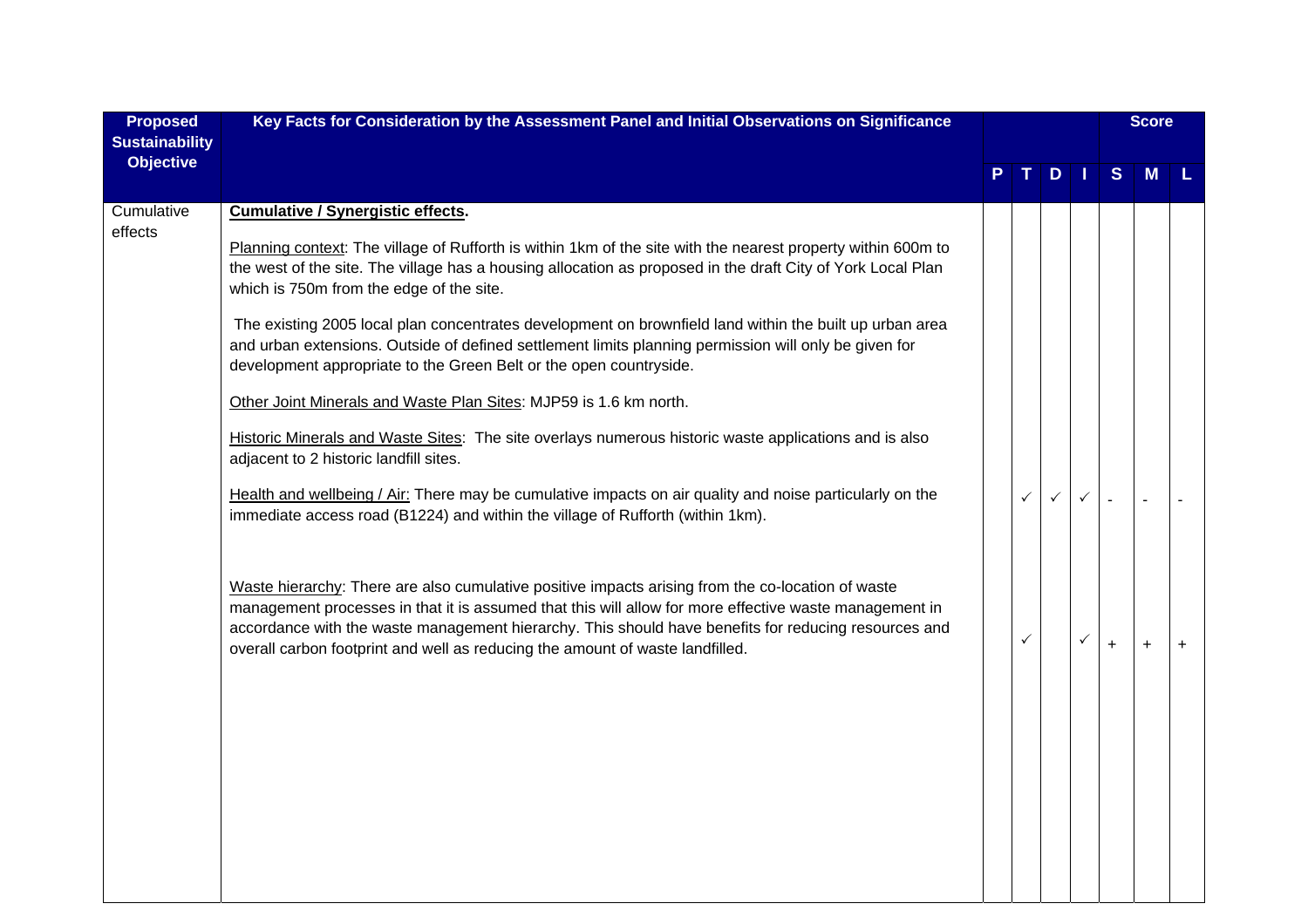| <b>Proposed</b>                           |                                                                                                                                                                                                             | Key Facts for Consideration by the Assessment Panel and Initial Observations on Significance                                                                                                                                                                                    |                                                                                                                                                 |  |  |  |    | <b>Score</b> |  |  |
|-------------------------------------------|-------------------------------------------------------------------------------------------------------------------------------------------------------------------------------------------------------------|---------------------------------------------------------------------------------------------------------------------------------------------------------------------------------------------------------------------------------------------------------------------------------|-------------------------------------------------------------------------------------------------------------------------------------------------|--|--|--|----|--------------|--|--|
| <b>Sustainability</b><br><b>Objective</b> |                                                                                                                                                                                                             |                                                                                                                                                                                                                                                                                 | D.                                                                                                                                              |  |  |  | S. |              |  |  |
| Limitations /<br>data gaps                |                                                                                                                                                                                                             | No significant data gaps. More detailed assessment would be required to fully evaluate a number of effects however. This should be<br>addressed at any subsequent planning application stage.                                                                                   |                                                                                                                                                 |  |  |  |    |              |  |  |
| <b>Score</b>                              |                                                                                                                                                                                                             |                                                                                                                                                                                                                                                                                 |                                                                                                                                                 |  |  |  |    |              |  |  |
| $++$                                      |                                                                                                                                                                                                             | The Site option is predicted to have major positive effects on the achievement of the SA objective. For example, this may include a significant<br>contribution to issues or receptor of more than local significance, or to several issues or receptors of local significance. |                                                                                                                                                 |  |  |  |    |              |  |  |
| $\ddot{}$                                 |                                                                                                                                                                                                             | The Site option is predicted to have minor positive effects on achievement of the SA objective. For example, this may include a significant<br>contribution to an issue or receptor of more local significance.                                                                 |                                                                                                                                                 |  |  |  |    |              |  |  |
| $\boldsymbol{0}$                          |                                                                                                                                                                                                             | The Site option will have no effect on the achievement of the SA objective'.                                                                                                                                                                                                    |                                                                                                                                                 |  |  |  |    |              |  |  |
|                                           | The Site option is predicted to have minor negative effects on the achievement of the SA objective. For example, this may include a negative<br>contribution to an issue or receptor of local significance. |                                                                                                                                                                                                                                                                                 |                                                                                                                                                 |  |  |  |    |              |  |  |
|                                           |                                                                                                                                                                                                             | negative contribution to an issue or receptor of more than local significance.                                                                                                                                                                                                  | The Site option is predicted to have major negative effects on the achievement of the SA objective. For example, this may include a significant |  |  |  |    |              |  |  |
| ?                                         |                                                                                                                                                                                                             | The impact of the Site option on the SA objective is uncertain.                                                                                                                                                                                                                 |                                                                                                                                                 |  |  |  |    |              |  |  |

# **Mitigation requirements identified through Site Assessment process** • Design to mitigate impact on ecological issues • Design to mitigate impact on best and most versatile agricultural land

 $<sup>7</sup>$  This includes where there is no clear link between the site SA objective and the site</sup>